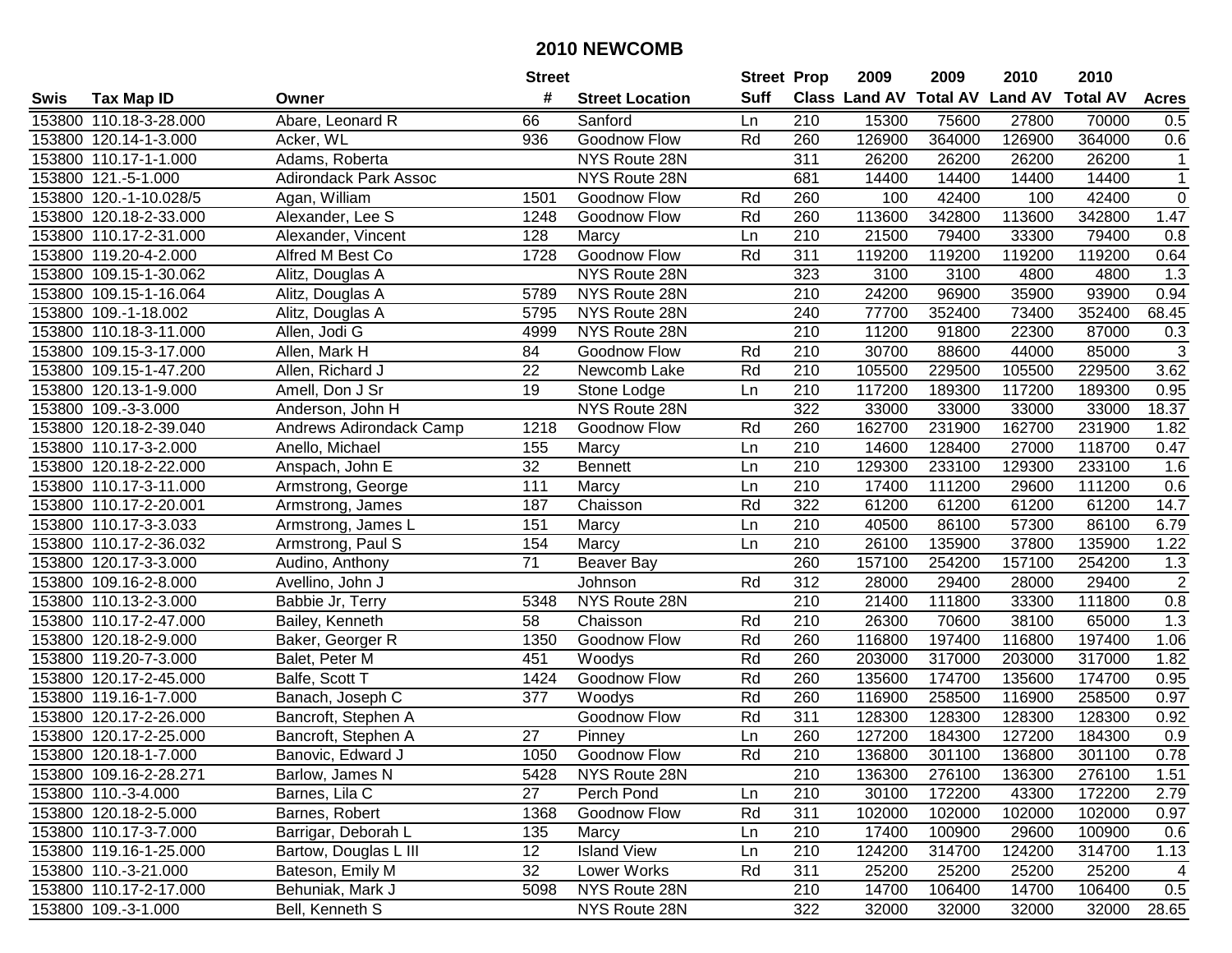| #<br><b>Suff</b><br><b>Total AV</b><br>Class Land AV<br><b>Land AV</b><br><b>Total AV</b><br><b>Tax Map ID</b><br><b>Street Location</b><br><b>Acres</b><br>Swis<br>Owner<br>153800 120.13-1-23.022<br>Benmosche, Michael A<br>159<br>Rd<br>210<br>133500<br>279700<br>133500<br>279700<br>1.14<br>Woodys<br>Rd<br>260<br>122200<br>188000<br>122200<br>188000<br>0.95<br>153800 119.16-1-21.000<br><b>Benoit Family Trust</b><br>303<br>Woodys<br>153800 120.13-1-39.000<br>81<br>Woodys<br>Rd<br>210<br>120000<br>428700<br>120000<br>428700<br>1.6<br>Berhaupt, John<br>0.37<br>NYS Route 28N<br>312<br>7500<br>7500<br>153800 109.16-1-8.200<br>Berninger, Walter F<br>7500<br>27500<br>271820<br>0.34<br>153800 109.16-1-9.000<br>Berninger, Walter F<br>11<br>Rd<br>210<br>96600<br>271820<br>96600<br>Dillon<br><b>Lower Works</b><br>Rd<br>311<br>2.66<br>153800 110.-3-7.000<br>Berry, Florence B<br>23600<br>23600<br>23600<br>23600<br>Lower Works<br>Rd<br>210<br>29000<br>281800<br>281800<br>2.36<br>153800 110.-3-6.000<br>Berry, Florence B<br>69<br>41800<br>3.26<br>62<br>Rd<br>$\overline{210}$<br>27100<br>133100<br>133100<br>153800 110.-3-18.000<br>Berry, Florence B<br>Lower Works<br>40400<br>Rd<br>260<br>$\overline{0.9}$<br>153800 120.13-1-7.000<br>Berry, Lucinda B<br>Goodnow Flow<br>109900<br>138900<br>109900<br>138900<br>311<br>153800 120.13-1-8.000<br>Berry, Lucinda B<br>Goodnow Flow<br>Rd<br>109900<br>109900<br>109900<br>109900<br>0.94<br>153800 110.18-5-3.000<br>Bickford, Gary<br>16<br>210<br>13200<br>25000<br>56800<br>Sanford<br>Ln<br>64800<br>0.4<br>314<br>153800 110.13-13-10.000<br>Bissell, Marvin<br>NYS Route 28N<br>27400<br>27400<br>4.1<br>$\overline{311}$<br>39000<br>39000<br>33.8<br>153800 110.-1-13.000<br>Rd<br>39000<br>39000<br>Bissell, Marvin<br>Campsite<br>483<br>43500<br>114300<br>43500<br>114300<br>4.9<br>153800 110.13-9-16.000<br>Bissell, Marvin<br>14<br><b>Bissell</b><br>Loop<br>322<br>113.32<br>153800 110.-1-27.100<br>137<br>Rd<br>86900<br>50000<br>50000<br>Bissell, Marvin<br>Campsite<br>86900<br>20<br>210<br>17400<br>55000<br>29600<br>49900<br>153800 110.13-9-9.001<br><b>Bissell</b><br>0.6<br>Bissell, Marvin<br>Loop<br>39<br>31.2<br>312<br>36600<br>Goodnow Flow<br>Rd<br>22500<br>36600<br>22500<br>153800 109.15-4-10.000<br>Blanchette, Andrew<br>210<br>5042<br>NYS Route 28N<br>25800<br>127000<br>37400<br>127000<br>1.1<br>153800 110.18-3-2.000<br>Blanchette, Andrew J<br>210<br>1.25<br>153800 109.16-6-5.000<br>66<br>130000<br>219900<br>130000<br>219900<br>Bolan, Kevin<br>Stubing<br>Ln<br>8<br><b>Bissell</b><br>210<br>25800<br>119200<br>37400<br>119200<br>1.1<br>153800 110.13-9-17.002<br>Bolduc, Jeannot<br>Loop<br>$\overline{17}$<br>PI<br>280<br>58800<br>418900<br>70801<br>418900<br>26.4<br>153800 110.13-1-4.000<br><b>Botts</b><br>Bott, Donald R<br>153800 121.-2-9.000<br>NYS Route 28N<br>910<br>48600<br>48600<br>48600<br>48600<br>68.1<br>Bott, Joseph H<br>153800 110.17-2-42.000<br>186<br>Chaisson<br>Rd<br>240<br>28600<br>271800<br>28600<br>271800<br>19.4<br>Bott, Joseph H<br>153800 109.15-3-10.000<br>34<br>Rd<br>210<br>13200<br>59800<br>25000<br>50000<br>Bott, Kenneth T Jr<br>Goodnow Flow<br>0.4 |
|----------------------------------------------------------------------------------------------------------------------------------------------------------------------------------------------------------------------------------------------------------------------------------------------------------------------------------------------------------------------------------------------------------------------------------------------------------------------------------------------------------------------------------------------------------------------------------------------------------------------------------------------------------------------------------------------------------------------------------------------------------------------------------------------------------------------------------------------------------------------------------------------------------------------------------------------------------------------------------------------------------------------------------------------------------------------------------------------------------------------------------------------------------------------------------------------------------------------------------------------------------------------------------------------------------------------------------------------------------------------------------------------------------------------------------------------------------------------------------------------------------------------------------------------------------------------------------------------------------------------------------------------------------------------------------------------------------------------------------------------------------------------------------------------------------------------------------------------------------------------------------------------------------------------------------------------------------------------------------------------------------------------------------------------------------------------------------------------------------------------------------------------------------------------------------------------------------------------------------------------------------------------------------------------------------------------------------------------------------------------------------------------------------------------------------------------------------------------------------------------------------------------------------------------------------------------------------------------------------------------------------------------------------------------------------------------------------------------------------------------------------------------------------------------------------------------------------------------------------------------------------------------------------------------------------------------------------------------------------------------------------------------------------------------------------------------------------------------------------------------------------------------------------------------------------------------------------------------------------------------------------------|
|                                                                                                                                                                                                                                                                                                                                                                                                                                                                                                                                                                                                                                                                                                                                                                                                                                                                                                                                                                                                                                                                                                                                                                                                                                                                                                                                                                                                                                                                                                                                                                                                                                                                                                                                                                                                                                                                                                                                                                                                                                                                                                                                                                                                                                                                                                                                                                                                                                                                                                                                                                                                                                                                                                                                                                                                                                                                                                                                                                                                                                                                                                                                                                                                                                                                |
|                                                                                                                                                                                                                                                                                                                                                                                                                                                                                                                                                                                                                                                                                                                                                                                                                                                                                                                                                                                                                                                                                                                                                                                                                                                                                                                                                                                                                                                                                                                                                                                                                                                                                                                                                                                                                                                                                                                                                                                                                                                                                                                                                                                                                                                                                                                                                                                                                                                                                                                                                                                                                                                                                                                                                                                                                                                                                                                                                                                                                                                                                                                                                                                                                                                                |
|                                                                                                                                                                                                                                                                                                                                                                                                                                                                                                                                                                                                                                                                                                                                                                                                                                                                                                                                                                                                                                                                                                                                                                                                                                                                                                                                                                                                                                                                                                                                                                                                                                                                                                                                                                                                                                                                                                                                                                                                                                                                                                                                                                                                                                                                                                                                                                                                                                                                                                                                                                                                                                                                                                                                                                                                                                                                                                                                                                                                                                                                                                                                                                                                                                                                |
|                                                                                                                                                                                                                                                                                                                                                                                                                                                                                                                                                                                                                                                                                                                                                                                                                                                                                                                                                                                                                                                                                                                                                                                                                                                                                                                                                                                                                                                                                                                                                                                                                                                                                                                                                                                                                                                                                                                                                                                                                                                                                                                                                                                                                                                                                                                                                                                                                                                                                                                                                                                                                                                                                                                                                                                                                                                                                                                                                                                                                                                                                                                                                                                                                                                                |
|                                                                                                                                                                                                                                                                                                                                                                                                                                                                                                                                                                                                                                                                                                                                                                                                                                                                                                                                                                                                                                                                                                                                                                                                                                                                                                                                                                                                                                                                                                                                                                                                                                                                                                                                                                                                                                                                                                                                                                                                                                                                                                                                                                                                                                                                                                                                                                                                                                                                                                                                                                                                                                                                                                                                                                                                                                                                                                                                                                                                                                                                                                                                                                                                                                                                |
|                                                                                                                                                                                                                                                                                                                                                                                                                                                                                                                                                                                                                                                                                                                                                                                                                                                                                                                                                                                                                                                                                                                                                                                                                                                                                                                                                                                                                                                                                                                                                                                                                                                                                                                                                                                                                                                                                                                                                                                                                                                                                                                                                                                                                                                                                                                                                                                                                                                                                                                                                                                                                                                                                                                                                                                                                                                                                                                                                                                                                                                                                                                                                                                                                                                                |
|                                                                                                                                                                                                                                                                                                                                                                                                                                                                                                                                                                                                                                                                                                                                                                                                                                                                                                                                                                                                                                                                                                                                                                                                                                                                                                                                                                                                                                                                                                                                                                                                                                                                                                                                                                                                                                                                                                                                                                                                                                                                                                                                                                                                                                                                                                                                                                                                                                                                                                                                                                                                                                                                                                                                                                                                                                                                                                                                                                                                                                                                                                                                                                                                                                                                |
|                                                                                                                                                                                                                                                                                                                                                                                                                                                                                                                                                                                                                                                                                                                                                                                                                                                                                                                                                                                                                                                                                                                                                                                                                                                                                                                                                                                                                                                                                                                                                                                                                                                                                                                                                                                                                                                                                                                                                                                                                                                                                                                                                                                                                                                                                                                                                                                                                                                                                                                                                                                                                                                                                                                                                                                                                                                                                                                                                                                                                                                                                                                                                                                                                                                                |
|                                                                                                                                                                                                                                                                                                                                                                                                                                                                                                                                                                                                                                                                                                                                                                                                                                                                                                                                                                                                                                                                                                                                                                                                                                                                                                                                                                                                                                                                                                                                                                                                                                                                                                                                                                                                                                                                                                                                                                                                                                                                                                                                                                                                                                                                                                                                                                                                                                                                                                                                                                                                                                                                                                                                                                                                                                                                                                                                                                                                                                                                                                                                                                                                                                                                |
|                                                                                                                                                                                                                                                                                                                                                                                                                                                                                                                                                                                                                                                                                                                                                                                                                                                                                                                                                                                                                                                                                                                                                                                                                                                                                                                                                                                                                                                                                                                                                                                                                                                                                                                                                                                                                                                                                                                                                                                                                                                                                                                                                                                                                                                                                                                                                                                                                                                                                                                                                                                                                                                                                                                                                                                                                                                                                                                                                                                                                                                                                                                                                                                                                                                                |
|                                                                                                                                                                                                                                                                                                                                                                                                                                                                                                                                                                                                                                                                                                                                                                                                                                                                                                                                                                                                                                                                                                                                                                                                                                                                                                                                                                                                                                                                                                                                                                                                                                                                                                                                                                                                                                                                                                                                                                                                                                                                                                                                                                                                                                                                                                                                                                                                                                                                                                                                                                                                                                                                                                                                                                                                                                                                                                                                                                                                                                                                                                                                                                                                                                                                |
|                                                                                                                                                                                                                                                                                                                                                                                                                                                                                                                                                                                                                                                                                                                                                                                                                                                                                                                                                                                                                                                                                                                                                                                                                                                                                                                                                                                                                                                                                                                                                                                                                                                                                                                                                                                                                                                                                                                                                                                                                                                                                                                                                                                                                                                                                                                                                                                                                                                                                                                                                                                                                                                                                                                                                                                                                                                                                                                                                                                                                                                                                                                                                                                                                                                                |
|                                                                                                                                                                                                                                                                                                                                                                                                                                                                                                                                                                                                                                                                                                                                                                                                                                                                                                                                                                                                                                                                                                                                                                                                                                                                                                                                                                                                                                                                                                                                                                                                                                                                                                                                                                                                                                                                                                                                                                                                                                                                                                                                                                                                                                                                                                                                                                                                                                                                                                                                                                                                                                                                                                                                                                                                                                                                                                                                                                                                                                                                                                                                                                                                                                                                |
|                                                                                                                                                                                                                                                                                                                                                                                                                                                                                                                                                                                                                                                                                                                                                                                                                                                                                                                                                                                                                                                                                                                                                                                                                                                                                                                                                                                                                                                                                                                                                                                                                                                                                                                                                                                                                                                                                                                                                                                                                                                                                                                                                                                                                                                                                                                                                                                                                                                                                                                                                                                                                                                                                                                                                                                                                                                                                                                                                                                                                                                                                                                                                                                                                                                                |
|                                                                                                                                                                                                                                                                                                                                                                                                                                                                                                                                                                                                                                                                                                                                                                                                                                                                                                                                                                                                                                                                                                                                                                                                                                                                                                                                                                                                                                                                                                                                                                                                                                                                                                                                                                                                                                                                                                                                                                                                                                                                                                                                                                                                                                                                                                                                                                                                                                                                                                                                                                                                                                                                                                                                                                                                                                                                                                                                                                                                                                                                                                                                                                                                                                                                |
|                                                                                                                                                                                                                                                                                                                                                                                                                                                                                                                                                                                                                                                                                                                                                                                                                                                                                                                                                                                                                                                                                                                                                                                                                                                                                                                                                                                                                                                                                                                                                                                                                                                                                                                                                                                                                                                                                                                                                                                                                                                                                                                                                                                                                                                                                                                                                                                                                                                                                                                                                                                                                                                                                                                                                                                                                                                                                                                                                                                                                                                                                                                                                                                                                                                                |
|                                                                                                                                                                                                                                                                                                                                                                                                                                                                                                                                                                                                                                                                                                                                                                                                                                                                                                                                                                                                                                                                                                                                                                                                                                                                                                                                                                                                                                                                                                                                                                                                                                                                                                                                                                                                                                                                                                                                                                                                                                                                                                                                                                                                                                                                                                                                                                                                                                                                                                                                                                                                                                                                                                                                                                                                                                                                                                                                                                                                                                                                                                                                                                                                                                                                |
|                                                                                                                                                                                                                                                                                                                                                                                                                                                                                                                                                                                                                                                                                                                                                                                                                                                                                                                                                                                                                                                                                                                                                                                                                                                                                                                                                                                                                                                                                                                                                                                                                                                                                                                                                                                                                                                                                                                                                                                                                                                                                                                                                                                                                                                                                                                                                                                                                                                                                                                                                                                                                                                                                                                                                                                                                                                                                                                                                                                                                                                                                                                                                                                                                                                                |
|                                                                                                                                                                                                                                                                                                                                                                                                                                                                                                                                                                                                                                                                                                                                                                                                                                                                                                                                                                                                                                                                                                                                                                                                                                                                                                                                                                                                                                                                                                                                                                                                                                                                                                                                                                                                                                                                                                                                                                                                                                                                                                                                                                                                                                                                                                                                                                                                                                                                                                                                                                                                                                                                                                                                                                                                                                                                                                                                                                                                                                                                                                                                                                                                                                                                |
|                                                                                                                                                                                                                                                                                                                                                                                                                                                                                                                                                                                                                                                                                                                                                                                                                                                                                                                                                                                                                                                                                                                                                                                                                                                                                                                                                                                                                                                                                                                                                                                                                                                                                                                                                                                                                                                                                                                                                                                                                                                                                                                                                                                                                                                                                                                                                                                                                                                                                                                                                                                                                                                                                                                                                                                                                                                                                                                                                                                                                                                                                                                                                                                                                                                                |
|                                                                                                                                                                                                                                                                                                                                                                                                                                                                                                                                                                                                                                                                                                                                                                                                                                                                                                                                                                                                                                                                                                                                                                                                                                                                                                                                                                                                                                                                                                                                                                                                                                                                                                                                                                                                                                                                                                                                                                                                                                                                                                                                                                                                                                                                                                                                                                                                                                                                                                                                                                                                                                                                                                                                                                                                                                                                                                                                                                                                                                                                                                                                                                                                                                                                |
|                                                                                                                                                                                                                                                                                                                                                                                                                                                                                                                                                                                                                                                                                                                                                                                                                                                                                                                                                                                                                                                                                                                                                                                                                                                                                                                                                                                                                                                                                                                                                                                                                                                                                                                                                                                                                                                                                                                                                                                                                                                                                                                                                                                                                                                                                                                                                                                                                                                                                                                                                                                                                                                                                                                                                                                                                                                                                                                                                                                                                                                                                                                                                                                                                                                                |
|                                                                                                                                                                                                                                                                                                                                                                                                                                                                                                                                                                                                                                                                                                                                                                                                                                                                                                                                                                                                                                                                                                                                                                                                                                                                                                                                                                                                                                                                                                                                                                                                                                                                                                                                                                                                                                                                                                                                                                                                                                                                                                                                                                                                                                                                                                                                                                                                                                                                                                                                                                                                                                                                                                                                                                                                                                                                                                                                                                                                                                                                                                                                                                                                                                                                |
|                                                                                                                                                                                                                                                                                                                                                                                                                                                                                                                                                                                                                                                                                                                                                                                                                                                                                                                                                                                                                                                                                                                                                                                                                                                                                                                                                                                                                                                                                                                                                                                                                                                                                                                                                                                                                                                                                                                                                                                                                                                                                                                                                                                                                                                                                                                                                                                                                                                                                                                                                                                                                                                                                                                                                                                                                                                                                                                                                                                                                                                                                                                                                                                                                                                                |
|                                                                                                                                                                                                                                                                                                                                                                                                                                                                                                                                                                                                                                                                                                                                                                                                                                                                                                                                                                                                                                                                                                                                                                                                                                                                                                                                                                                                                                                                                                                                                                                                                                                                                                                                                                                                                                                                                                                                                                                                                                                                                                                                                                                                                                                                                                                                                                                                                                                                                                                                                                                                                                                                                                                                                                                                                                                                                                                                                                                                                                                                                                                                                                                                                                                                |
| Rd<br>260<br>243200<br>243200<br>153800 120.14-1-7.002<br>1018<br>149500<br>149500<br>0.81<br>Bowers, Timothy B<br>Goodnow Flow                                                                                                                                                                                                                                                                                                                                                                                                                                                                                                                                                                                                                                                                                                                                                                                                                                                                                                                                                                                                                                                                                                                                                                                                                                                                                                                                                                                                                                                                                                                                                                                                                                                                                                                                                                                                                                                                                                                                                                                                                                                                                                                                                                                                                                                                                                                                                                                                                                                                                                                                                                                                                                                                                                                                                                                                                                                                                                                                                                                                                                                                                                                                |
| Rd<br>210<br>195900<br>153800 120.18-2-30.000<br>Braff, Michael H<br>1254<br>Goodnow Flow<br>119500<br>119500<br>195900<br>1.96                                                                                                                                                                                                                                                                                                                                                                                                                                                                                                                                                                                                                                                                                                                                                                                                                                                                                                                                                                                                                                                                                                                                                                                                                                                                                                                                                                                                                                                                                                                                                                                                                                                                                                                                                                                                                                                                                                                                                                                                                                                                                                                                                                                                                                                                                                                                                                                                                                                                                                                                                                                                                                                                                                                                                                                                                                                                                                                                                                                                                                                                                                                                |
| 311<br>134400<br>153800 120.18-2-31.000<br>Braff, Michael H<br>Rd<br>134400<br>134400<br>134400<br>1.8<br>Goodnow Flow                                                                                                                                                                                                                                                                                                                                                                                                                                                                                                                                                                                                                                                                                                                                                                                                                                                                                                                                                                                                                                                                                                                                                                                                                                                                                                                                                                                                                                                                                                                                                                                                                                                                                                                                                                                                                                                                                                                                                                                                                                                                                                                                                                                                                                                                                                                                                                                                                                                                                                                                                                                                                                                                                                                                                                                                                                                                                                                                                                                                                                                                                                                                         |
| 210<br>352700<br>8<br>153800 120.17-2-34.000<br>99<br>266700<br>266700<br>352700<br>Bragg, Dennis<br>Ln<br>Memory                                                                                                                                                                                                                                                                                                                                                                                                                                                                                                                                                                                                                                                                                                                                                                                                                                                                                                                                                                                                                                                                                                                                                                                                                                                                                                                                                                                                                                                                                                                                                                                                                                                                                                                                                                                                                                                                                                                                                                                                                                                                                                                                                                                                                                                                                                                                                                                                                                                                                                                                                                                                                                                                                                                                                                                                                                                                                                                                                                                                                                                                                                                                              |
| 311<br>Goodnow Flow<br>Rd<br>219900<br>219900<br>219900<br>19.8<br>153800 120.17-2-33.000<br>219900<br>Bragg, Dennis                                                                                                                                                                                                                                                                                                                                                                                                                                                                                                                                                                                                                                                                                                                                                                                                                                                                                                                                                                                                                                                                                                                                                                                                                                                                                                                                                                                                                                                                                                                                                                                                                                                                                                                                                                                                                                                                                                                                                                                                                                                                                                                                                                                                                                                                                                                                                                                                                                                                                                                                                                                                                                                                                                                                                                                                                                                                                                                                                                                                                                                                                                                                           |
| $\overline{210}$<br>86500<br>153800 110.17-3-16.000<br>83<br>17300<br>86500<br>29600<br>0.6<br>Brewer, James C<br>Marcy<br>Ln                                                                                                                                                                                                                                                                                                                                                                                                                                                                                                                                                                                                                                                                                                                                                                                                                                                                                                                                                                                                                                                                                                                                                                                                                                                                                                                                                                                                                                                                                                                                                                                                                                                                                                                                                                                                                                                                                                                                                                                                                                                                                                                                                                                                                                                                                                                                                                                                                                                                                                                                                                                                                                                                                                                                                                                                                                                                                                                                                                                                                                                                                                                                  |
| <b>Goodnow Flow</b><br>Rd<br>$\overline{210}$<br>219600<br>153800 120.14-1-18.000<br>1004<br>109400<br>109400<br>219600<br>0.39<br>Brigham, Tommy C                                                                                                                                                                                                                                                                                                                                                                                                                                                                                                                                                                                                                                                                                                                                                                                                                                                                                                                                                                                                                                                                                                                                                                                                                                                                                                                                                                                                                                                                                                                                                                                                                                                                                                                                                                                                                                                                                                                                                                                                                                                                                                                                                                                                                                                                                                                                                                                                                                                                                                                                                                                                                                                                                                                                                                                                                                                                                                                                                                                                                                                                                                            |
| 153800 119.20-4-1.000<br>Rd<br>260<br>165200<br>165200<br>1732<br>Goodnow Flow<br>128800<br>128800<br>0.8<br>Broderick, William B                                                                                                                                                                                                                                                                                                                                                                                                                                                                                                                                                                                                                                                                                                                                                                                                                                                                                                                                                                                                                                                                                                                                                                                                                                                                                                                                                                                                                                                                                                                                                                                                                                                                                                                                                                                                                                                                                                                                                                                                                                                                                                                                                                                                                                                                                                                                                                                                                                                                                                                                                                                                                                                                                                                                                                                                                                                                                                                                                                                                                                                                                                                              |
| Rd<br>$\overline{210}$<br>153800 120.18-1-6.000<br>Goodnow Flow<br>109400<br>195600<br>109400<br>195600<br>0.4<br>Broughton, Richard W<br>1044                                                                                                                                                                                                                                                                                                                                                                                                                                                                                                                                                                                                                                                                                                                                                                                                                                                                                                                                                                                                                                                                                                                                                                                                                                                                                                                                                                                                                                                                                                                                                                                                                                                                                                                                                                                                                                                                                                                                                                                                                                                                                                                                                                                                                                                                                                                                                                                                                                                                                                                                                                                                                                                                                                                                                                                                                                                                                                                                                                                                                                                                                                                 |
| Rd<br>260<br>0.5<br>180000<br>110800<br>153800 120.18-1-12.000<br>1070<br>Goodnow Flow<br>110800<br>180000<br>Bruno, Anthony J                                                                                                                                                                                                                                                                                                                                                                                                                                                                                                                                                                                                                                                                                                                                                                                                                                                                                                                                                                                                                                                                                                                                                                                                                                                                                                                                                                                                                                                                                                                                                                                                                                                                                                                                                                                                                                                                                                                                                                                                                                                                                                                                                                                                                                                                                                                                                                                                                                                                                                                                                                                                                                                                                                                                                                                                                                                                                                                                                                                                                                                                                                                                 |
| 153800 119.20-3-5.000<br>Bruno, Peter J<br>1854<br>Goodnow Flow<br>Rd<br>260<br>131000<br>216800<br>131000<br>216800<br>1.7                                                                                                                                                                                                                                                                                                                                                                                                                                                                                                                                                                                                                                                                                                                                                                                                                                                                                                                                                                                                                                                                                                                                                                                                                                                                                                                                                                                                                                                                                                                                                                                                                                                                                                                                                                                                                                                                                                                                                                                                                                                                                                                                                                                                                                                                                                                                                                                                                                                                                                                                                                                                                                                                                                                                                                                                                                                                                                                                                                                                                                                                                                                                    |
| 1.5<br>153800 119.20-3-4.000<br>Bruno, Peter J<br>Goodnow Flow<br>Rd<br>311<br>124400<br>124400<br>124400<br>124400                                                                                                                                                                                                                                                                                                                                                                                                                                                                                                                                                                                                                                                                                                                                                                                                                                                                                                                                                                                                                                                                                                                                                                                                                                                                                                                                                                                                                                                                                                                                                                                                                                                                                                                                                                                                                                                                                                                                                                                                                                                                                                                                                                                                                                                                                                                                                                                                                                                                                                                                                                                                                                                                                                                                                                                                                                                                                                                                                                                                                                                                                                                                            |
| 120500<br>201300<br>201300<br>0.9<br>153800 119.16-1-26.000<br>Brunswick, John T<br>10<br><b>Island View</b><br>260<br>120500<br>Ln                                                                                                                                                                                                                                                                                                                                                                                                                                                                                                                                                                                                                                                                                                                                                                                                                                                                                                                                                                                                                                                                                                                                                                                                                                                                                                                                                                                                                                                                                                                                                                                                                                                                                                                                                                                                                                                                                                                                                                                                                                                                                                                                                                                                                                                                                                                                                                                                                                                                                                                                                                                                                                                                                                                                                                                                                                                                                                                                                                                                                                                                                                                            |
| 8<br>$1.1$<br>Buckley, James J III<br>210<br>32500<br>164400<br>37400<br>164400<br>153800 110.18-5-5.000<br>Sanford<br>Ln                                                                                                                                                                                                                                                                                                                                                                                                                                                                                                                                                                                                                                                                                                                                                                                                                                                                                                                                                                                                                                                                                                                                                                                                                                                                                                                                                                                                                                                                                                                                                                                                                                                                                                                                                                                                                                                                                                                                                                                                                                                                                                                                                                                                                                                                                                                                                                                                                                                                                                                                                                                                                                                                                                                                                                                                                                                                                                                                                                                                                                                                                                                                      |
| Bunting Family V LLC<br>912<br>153800 111.-3-9.000<br>Tahawus<br>Rd<br>1290600<br>1290600<br>1290600<br>1290600 1843.3                                                                                                                                                                                                                                                                                                                                                                                                                                                                                                                                                                                                                                                                                                                                                                                                                                                                                                                                                                                                                                                                                                                                                                                                                                                                                                                                                                                                                                                                                                                                                                                                                                                                                                                                                                                                                                                                                                                                                                                                                                                                                                                                                                                                                                                                                                                                                                                                                                                                                                                                                                                                                                                                                                                                                                                                                                                                                                                                                                                                                                                                                                                                         |
| 153800 110.-2-1.004<br><b>Bunting Family V LLC</b><br>Lower Works<br>912<br>192700<br>192700<br>Rd<br>192700<br>192700 373.35                                                                                                                                                                                                                                                                                                                                                                                                                                                                                                                                                                                                                                                                                                                                                                                                                                                                                                                                                                                                                                                                                                                                                                                                                                                                                                                                                                                                                                                                                                                                                                                                                                                                                                                                                                                                                                                                                                                                                                                                                                                                                                                                                                                                                                                                                                                                                                                                                                                                                                                                                                                                                                                                                                                                                                                                                                                                                                                                                                                                                                                                                                                                  |
| Bunting Family V LLC<br>972700<br>153800 110.-1-12.200<br>Rd<br>912<br>972700<br>972700<br>972700<br>Tahawus<br>1767                                                                                                                                                                                                                                                                                                                                                                                                                                                                                                                                                                                                                                                                                                                                                                                                                                                                                                                                                                                                                                                                                                                                                                                                                                                                                                                                                                                                                                                                                                                                                                                                                                                                                                                                                                                                                                                                                                                                                                                                                                                                                                                                                                                                                                                                                                                                                                                                                                                                                                                                                                                                                                                                                                                                                                                                                                                                                                                                                                                                                                                                                                                                           |
| 912<br>275300 631.18<br>153800 101.-4-1.200<br>Bunting Family V LLC<br>Rd<br>275300<br>275300<br>275300<br>Tahawus                                                                                                                                                                                                                                                                                                                                                                                                                                                                                                                                                                                                                                                                                                                                                                                                                                                                                                                                                                                                                                                                                                                                                                                                                                                                                                                                                                                                                                                                                                                                                                                                                                                                                                                                                                                                                                                                                                                                                                                                                                                                                                                                                                                                                                                                                                                                                                                                                                                                                                                                                                                                                                                                                                                                                                                                                                                                                                                                                                                                                                                                                                                                             |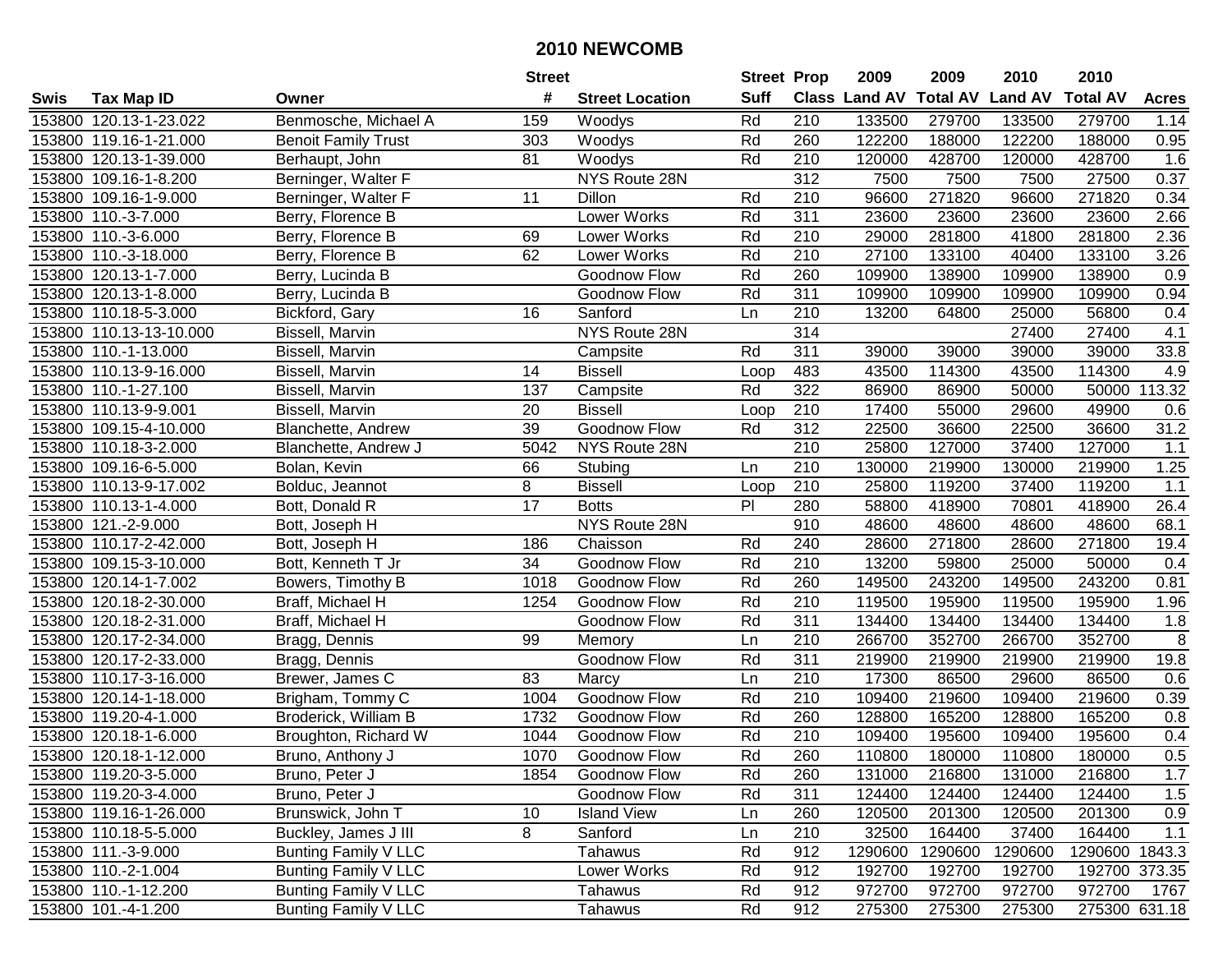|        |                        |                             | <b>Street</b>   |                        | <b>Street Prop</b> |                  | 2009          | 2009            | 2010           | 2010            |                |
|--------|------------------------|-----------------------------|-----------------|------------------------|--------------------|------------------|---------------|-----------------|----------------|-----------------|----------------|
| Swis   | <b>Tax Map ID</b>      | Owner                       | #               | <b>Street Location</b> | <b>Suff</b>        |                  | Class Land AV | <b>Total AV</b> | <b>Land AV</b> | <b>Total AV</b> | <b>Acres</b>   |
|        | 153800 121.-5-3.000    | <b>Bunting Family V LLC</b> |                 | Tahawus                | Rd                 | 912              | 164900        | 164900          | 164900         | 164900          | 266.3          |
|        | 153800 109.15-3-19.000 | Burdick, Gerald A           | 35              | Griffin                | Rd                 | 210              | 27400         | 119000          | 39600          | 119000          | 1.73           |
|        | 153800 110.18-2-14.033 | Bureau, Allen               | 56              | Santanoni              | Dr                 | 240              | 52100         | 297200          | 72900          | 297200          | 11.25          |
|        | 153800 110.18-3-4.001  | Bureau, Allen R             |                 | NYS Route 28N          |                    | 311              | 7600          | 7600            | 7600           | 7600            | 0.4            |
|        | 153800 110.18-3-6.000  | Bureau, Allen R             | 5024            | NYS Route 28N          |                    | 210              | 27300         | 164800          | 39500          | 160000          | 1.7            |
|        | 153800 110.18-3-5.003  | Bureau, Donald J            | 5036            | NYS Route 28N          |                    | $\overline{210}$ | 26900         | 265200          | 39000          | 265200          | 1.56           |
|        | 153800 109.16-2-3.100  | Bureau, Gino S              | 14              | Anderson               | Ln                 | 210              | 227400        | 292800          | 227400         | 292800          | 6.23           |
|        | 153800 110.13-5-1.002  | Bureau, Louisette           | 3               | <b>Hudson River</b>    | Rd                 | 210              | 20000         | 153600          | 32000          | 153600          | 0.73           |
|        | 153800 110.13-1-11.000 | Burgess, Brad               |                 | NYS Route 28N          |                    | 311              | 23400         | 23400           | 23400          | 23400           | 0.9            |
|        | 153800 110.18-4-9.000  | Burke, Joan A               | 39              | Sanford                | Ln                 | 210              | 15200         | 125800          | 27800          | 125800          | 0.5            |
|        | 153800 119.20-5-3.000  | Burnett, John               | 29              | <b>Breezy Point</b>    | Ln                 | 210              | 144500        | 188000          | 144500         | 188000          | 0.8            |
|        | 153800 110.-1-21.300   | Bush, Anne D                |                 | NYS Route 28N          |                    | 322              | 45400         | 45400           | 45400          | 45400           | 34.8           |
|        | 153800 110.18-4-6.019  | Bush, Eugene C              | 3               | Sanford                | Ln                 | 210              | 27900         | 119000          | 40200          | 115000          | 1.9            |
|        | 153800 121.7-4-1.000   | Bush, Eugene R              | 4662            | NYS Route 28N          |                    | 210              | 25800         | 256700          | 37400          | 256700          | 1.1            |
|        | 153800 109.16-2-2.000  | Bush, Heidi M               | $\overline{7}$  | Donks                  | Ln                 | 210              | 119700        | 199200          | 119700         | 199200          | 0.74           |
|        | 153800 110.18-1-7.003  | Bush, Joanne M              | 86              | Marcy                  | Ln                 | 210              | 31400         | 111700          | 44900          | 111700          | 3.26           |
|        | 153800 110.13-9-29.100 | Bush, Nathan L              | 3               | Chaisson               | Rd                 | $\overline{210}$ | 34100         | 279100          | 48600          | 282100          | 4.3            |
|        | 153800 110.18-3-24.000 | Bush, Philip                | 48              | Sanford                | Ln                 | 210              | 17400         | 84600           | 29600          | 84600           | 0.6            |
|        | 153800 110.18-2-10.100 | Bush, Raymond J             | 22              | Santanoni              | Dr                 | 210              | 38000         | 228100          | 47600          | 228100          | 4.04           |
|        | 153800 109.15-1-12.001 | Bush, Raymond J             | 5638            | NYS Route 28N          |                    | 220              | 26500         | 180300          | 38400          | 175000          | 1.39           |
|        | 153800 110.17-2-35.032 | Bush, Theodore              | 150             | Marcy                  | Ln                 | 210              | 28100         | 134400          | 40500          | 134400          | 2.01           |
|        | 153800 109.16-1-13.002 | Bush, Tony                  | 16              | Dillon                 | Rd                 | 210              | 27300         | 370000          | 39500          | 370000          | 1.7            |
| 153800 | 120.13-1-5.000         | Buttner, Gregory            | 229             | Woodys                 | Rd                 | 260              | 112000        | 141200          | 112000         | 141200          | 1.5            |
| 153800 | 109.15-1-13.000        | Buttolph, Katherine         |                 | NYS Route 28N          |                    | 311              | 15300         | 15300           | 15300          | 15300           | 0.42           |
|        | 153800 109.15-1-19.000 | Buttolph, Katherine         | 8               | Fennessey              | Ln                 | 260              | 102400        | 186500          | 102400         | 186500          | 2.04           |
|        | 153800 120.17-2-32.200 | Buzanowski, Stephen W       | 55              | Memory                 | Ln                 | 260              | 129400        | 225700          | 129400         | 225700          | 1.8            |
|        | 153800 120.18-2-10.000 | Callahan Donald P           | 1346            | Goodnow Flow           | Rd                 | 260              | 116100        | 170800          | 116100         | 170800          | 1.09           |
|        | 153800 120.14-1-17.000 | Cameron, Myron H            | 1002            | Goodnow Flow           | Rd                 | 210              | 123200        | 256500          | 123200         | 256500          | 0.6            |
|        | 153800 120.14-1-5.000  | Camp Tree LLC               | 946             | Goodnow Flow           | Rd                 | 270              | 110800        | 135600          | 110800         | 125000          | 0.57           |
|        | 153800 110.13-13-9.000 | <b>Campsite Road Trust</b>  | 49              | Campsite               | Rd                 | 260              |               |                 | 35500          | 75000           | 0.92           |
|        | 153800 110.18-2-4.000  | Cannan, Mary W              | $\overline{52}$ | Santanoni              | $\overline{Dr}$    | $\overline{210}$ | 15300         | 86200           | 27800          | 80000           | 0.5            |
|        | 153800 110.17-3-20.000 | Canon, Charles A            | 163             | Marcy                  | Ln                 | $\overline{210}$ | 15300         | 102200          | 27800          | 102200          | 0.5            |
|        | 153800 110.17-3-1.000  | Canon, George H             | 159             | Marcy                  | Ln                 | 210              | 15300         | 128300          | 27800          | 128300          | 0.5            |
|        | 153800 109.16-1-4.000  | Caponera, Susan A           | 5608            | NYS Route 28N          |                    | 260              | 12100         | 91700           | 20700          | 78700           | 0.6            |
|        | 153800 109.15-1-49.000 | Carpenter, Lori A           |                 | Lake Harris            | Rd                 | 311              | 61400         | 61400           | 61400          | 61400           | 0.6            |
|        | 153800 110.13-9-29.200 | Caruso, James E             | 27              | Chaisson               | Rd                 | 270              | 19200         | 26000           | 19200          | 26000           | $\mathbf{1}$   |
|        | 153800 121.7-1-6.000   | Cassidy, Eugene P           | 4772            | NYS Route 28N          |                    | 270              | 15300         | 34200           | 15300          | 34200           | 0.5            |
|        | 153800 110.17-2-30.011 | Cave, John                  | 124             | Marcy                  | Ln                 | 210              | 41100         | 75100           | 58000          | 75100           | $\overline{7}$ |
|        | 153800 110.17-2-41.250 | Cave, John                  |                 | Chaisson               | Rd                 | 322              | 41200         | 41200           | 41200          | 41200           | 31.2           |
|        | 153800 109.16-4-9.000  | Cellela, Pasquale C         | 5421            | NYS Route 28N          |                    | 210              | 26500         | 88100           | 38400          | 80000           | 1.4            |
|        | 153800 109.16-2-29.000 | Cerasani, Richard G         | 5426            | NYS Route 28N          |                    | 210              | 119000        | 204600          | 119000         | 204600          | 0.76           |
|        | 153800 110.17-2-28.002 | Chapman, Walter             | 114             | Marcy                  | Ln                 | 210              | 40900         | 152500          | 57700          | 152500          | 6.9            |
|        |                        |                             |                 |                        |                    |                  |               |                 |                |                 |                |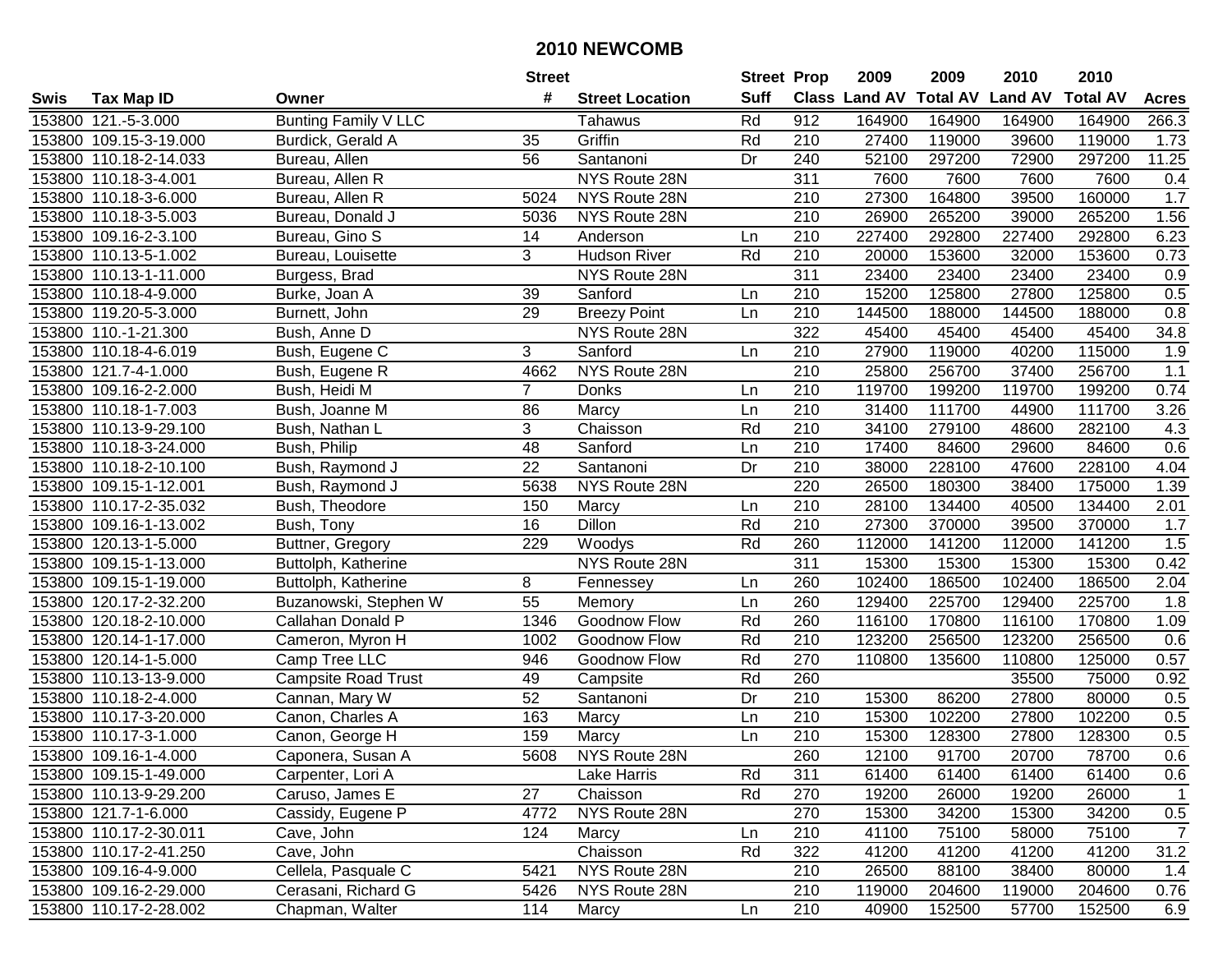|      |                               |                                  | <b>Street</b>   |                        | <b>Street Prop</b> |                  | 2009   | 2009   | 2010                           | 2010            |              |
|------|-------------------------------|----------------------------------|-----------------|------------------------|--------------------|------------------|--------|--------|--------------------------------|-----------------|--------------|
| Swis | <b>Tax Map ID</b>             | Owner                            | #               | <b>Street Location</b> | <b>Suff</b>        |                  |        |        | Class Land AV Total AV Land AV | <b>Total AV</b> | <b>Acres</b> |
|      | 153800 110.17-2-41.112        | Chapman, Walter M                |                 | Chaisson               | Rd                 | 311              | 43300  | 43300  | 43300                          | 43300           | 13.8         |
|      | 153800 110.17-2-24.000        | Chase, Roger J                   | 8               | Winebrook              | Cir                | 210              | 23400  | 149800 | 35200                          | 149800          | 0.9          |
|      | 153800 110.18-1-5.000         | Chase, Roger J                   | 78              | Marcy                  | Ln                 | 210              | 17400  | 114700 | 29600                          | 90000           | 0.6          |
|      | 153800 110.17-3-15.000        | Chase, Roger J                   | 87              | Marcy                  | Ln                 | 210              | 17400  | 111400 | 29600                          | 111400          | 0.6          |
|      | 153800 110.18-3-20.002        | Chase, Terry R                   | 32              | Sanford                | Ln                 | 210              | 24000  | 67900  | 35700                          | 67900           | 0.93         |
|      | 153800 109.16-4-7.000         | Chatzky, Herbert                 | 5461            | NYS Route 28N          |                    | $\overline{210}$ | 33100  | 147500 | 47200                          | 147500          | 3.9          |
|      | 153800 109.16-4-1.000         | <b>Church Of The Nations Inc</b> |                 | NYS Route 28N          |                    | 330              | 22700  | 22700  | 22700                          | 22700           | 2.3          |
|      | 153800 109.15-1-37.000        | Citimortgage Inc                 | $\overline{12}$ | Owens                  | Dr                 | 210              | 17300  | 136300 | 29600                          | 136300          | 0.6          |
|      | 153800 110.13-2-2.000         | Citizens Telecom Of NY Inc       | 5354            | NYS Route 28N          |                    | 831              | 10000  | 66739  | 10000                          | 66739           | 0.11         |
|      | 153800 119.16-1-6.000         | Clum, Gary L                     | 385             | Woodys                 | Rd                 | 260              | 118700 | 207400 | 118700                         | 207400          | 0.7          |
|      | 153800 120.17-2-10.052        | Cole, Marion A                   | 1396            | Goodnow Flow           | Rd                 | 210              | 116500 | 272200 | 116500                         | 272200          | 1.1          |
|      | 153800 109.16-4-11.012        | Columbus, John A                 | 5397            | NYS Route 28N          |                    | 210              | 27800  | 176900 | 40000                          | 176900          | 1.86         |
|      | 153800 120.18-2-41.000        | Conroy, Katherine                | 1212            | Goodnow Flow           | Rd                 | 260              | 121000 | 134400 | 121000                         | 134400          | 0.9          |
|      | 153800 119.16-1-16.100        | Conroy, William                  | 323             | Woodys                 | Rd                 | 210              | 141000 | 274400 | 141000                         | 274400          | 0.92         |
|      | 153800 638.-9999-618.750/1881 | Continental Telephone Co         |                 | Outside Plant          |                    | 836              | 0      | 217904 | 0                              | 189926          | $\mathbf 0$  |
|      | 153800 120.18-1-4.000         | Converse, Arnold                 | 1036            | Goodnow Flow           | Rd                 | 260              | 117600 | 181100 | 117600                         | 181100          | 0.5          |
|      | 153800 110.17-2-44.000        | Cook, Leonard                    |                 | Chaisson               | Rd                 | 311              | 28800  | 28800  | 28800                          | 28800           | 4.04         |
|      | 153800 109.16-1-13.100        | Cook, Leonard G                  | 5574            | NYS Route 28N          |                    | 210              | 133300 | 265400 | 133300                         | 265400          | 1.75         |
|      | 153800 110.17-3-10.000        | Coon, Bruce W                    | 117             | Marcy                  | Ln                 | 210              | 17400  | 84700  | 29600                          | 84700           | 0.6          |
|      | 153800 119.20-2-2.000         | Cormie, LeRoy G                  | 1896            | Goodnow Flow           | Rd                 | 260              | 146900 | 224700 | 146900                         | 224700          | 0.98         |
|      | 153800 108.-3-1.000           | <b>Cornell University</b>        |                 | NYS Route 28N          |                    | 613              | 27500  | 76400  | 27500                          | 76400           | 7.5          |
|      | 153800 109.15-3-15.200        | Cossano, Betty                   | 16              | Griffin                | Rd                 | 210              | 15200  | 113000 | 27800                          | 113000          | 0.5          |
|      | 153800 109.15-4-5.001         | Coughlin, David S                | 89              | Goodnow Flow           | Rd                 | 260              | 14500  | 71600  | 26700                          | 60000           | 0.46         |
|      | 153800 109.15-4-16.000        | Coughlin, David S                |                 | Goodnow Flow           | Rd                 | 311              | 13500  | 13500  | 13500                          | 13500           | 0.47         |
|      | 153800 110.13-9-23.022        | Couture, Pauline                 | 5201            | NYS Route 28N          |                    | $\overline{210}$ | 26000  | 136000 | 37700                          | 136000          | 1.2          |
|      | 153800 119.16-1-11.000        | Crain, Robert E                  | 10 <sup>°</sup> | Cherry                 | Ln                 | 260              | 118100 | 137100 | 118100                         | 137100          | 1.83         |
|      | 153800 110.18-3-10.000        | CRE JV Mixed 15 NYS 3 Branc      | 4995            | NYS Route 28N          |                    | 462              | 8800   | 109800 | 24600                          | 109800          | 0.32         |
|      | 153800 121.-4-1.000           | Crocker, Arthur M                |                 | NYS Route 28N          |                    | 910              | 13100  | 13100  | 13100                          | 13100           | 31.15        |
|      | 153800 111.-3-8.200           | Crocker, Arthur M                |                 | <b>Blue Ridge</b>      | Rd                 | 910              | 37900  | 37900  | 37900                          | 37900           | 91.9         |
|      | 153800 110.-3-16.000          | Crocker, Chester                 | 153             | Lower Works            | Rd                 | 240              | 71800  | 179200 | 69200                          | 179200          | 56.57        |
|      | 153800 111.-3-6.000           | Crocker, Chester                 |                 | <b>Blue Ridge</b>      | Rd                 | $\overline{311}$ | 90000  | 90000  | 90000                          | 90000           | 81.98        |
|      | 153800 111.-3-7.000           | Crocker, Chester                 |                 | Lower Works            | Rd                 | 322              | 54100  | 54100  | 54100                          | 54100           | 38.98        |
|      | 153800 111.-3-3.000           | Crocker, Chester                 |                 | <b>Lower Works</b>     | Rd                 | 322              | 58400  | 58400  | 58400                          | 58400           | 53.2         |
|      | 153800 111.-3-5.000           | Crocker, Chester                 |                 | Lower Works            | Rd                 | 322              | 49400  | 49400  | 49400                          | 49400           | 41.73        |
|      | 153800 111.-3-4.000           | Crocker, Chester A               | 199             | Lower Works            | Rd                 | 280              | 58700  | 269900 | 58700                          | 269900          | 13.78        |
|      | 153800 120.18-2-40.048        | Cullen, Andrew W                 | 1168            | Goodnow Flow           | Rd                 | 210              | 112200 | 714925 | 112200                         | 714925          | 0.55         |
|      | 153800 119.16-1-12.000        | Cullen, Gerald M                 | 27              | Cherry                 | Ln                 | 210              | 121500 | 209500 | 121500                         | 284500          | 1.98         |
|      | 153800 110.-3-2.000           | Cummings, Robert L III           | 41              | Lower Works            | Rd                 | 210              | 31900  | 119700 | 45700                          | 119700          | 3.49         |
|      | 153800 110.17-3-12.000        | Cunningham, James J              | 105             | Marcy                  | Ln                 | 210              | 15300  | 117600 | 27800                          | 117600          | 0.5          |
|      | 153800 120.18-2-38.000        | Cunningham, James J              | 1224            | Goodnow Flow           | Rd                 | 260              | 120900 | 151400 | 120900                         | 151400          | 0.9          |
|      | 153800 120.14-1-1.000         | Currie, John V                   | 932             | Goodnow Flow           | Rd                 | 210              | 119400 | 445600 | 119400                         | 445600          | 0.84         |
|      | 153800 109.16-6-4.000         | Curtis, David J                  | 82              | Stubing                | Ln                 | 210              | 130000 | 150800 | 130000                         | 150800          | $\mathbf 1$  |
|      |                               |                                  |                 |                        |                    |                  |        |        |                                |                 |              |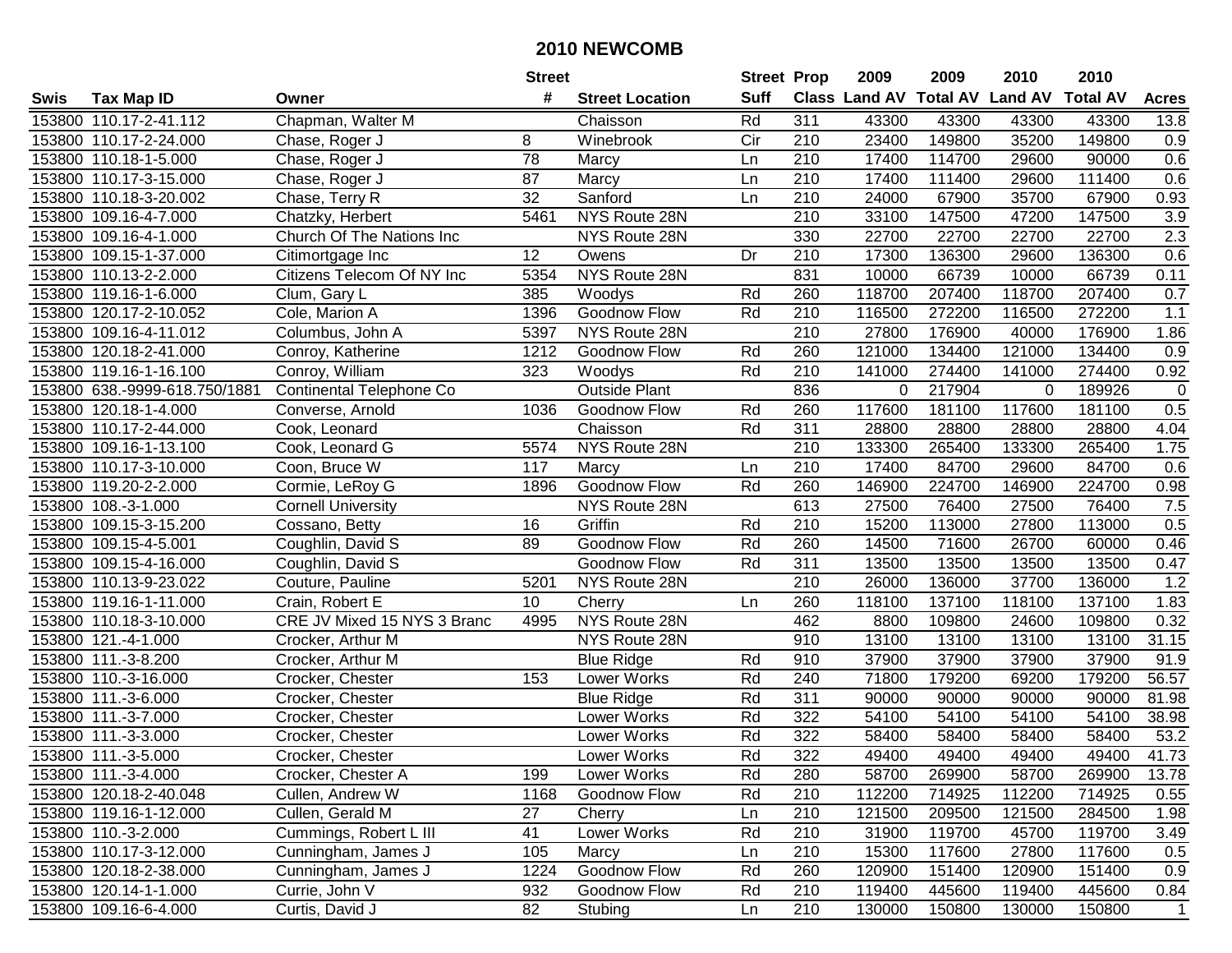|      |                         |                      | <b>Street</b>   |                        | <b>Street Prop</b>       |                  | 2009          | 2009            | 2010           | 2010            |                 |
|------|-------------------------|----------------------|-----------------|------------------------|--------------------------|------------------|---------------|-----------------|----------------|-----------------|-----------------|
| Swis | <b>Tax Map ID</b>       | Owner                | #               | <b>Street Location</b> | <b>Suff</b>              |                  | Class Land AV | <b>Total AV</b> | <b>Land AV</b> | <b>Total AV</b> | <b>Acres</b>    |
|      | 153800 120.18-2-3.000   | Curtis, Scott C      | 1376            | Goodnow Flow           | Rd                       | 260              | 119400        | 188700          | 119400         | 188700          | 1.06            |
|      | 153800 110.13-9-27.000  | Darrah, Melvin J     | 31              | Chaisson               | Rd                       | 210              | 19300         | 91700           | 31500          | 81500           | 0.7             |
|      | 153800 110.13-9-28.000  | Darrah, Melvin J     |                 | Chaisson               | Rd                       | 311              | 4000          | 4000            | 5300           | 5300            | 1.5             |
|      | 153800 110.13-8-1.002   | Darrah, Melvin J Jr  | 36              | Chaisson               | Rd                       | 210              | 26600         | 162400          | 26900          | 150000          | 3.24            |
|      | 153800 109.15-4-11.000  | Davis, Thomas        | 59              | Goodnow Flow           | Rd                       | 270              | 11200         | 48000           | 22300          | 40000           | 0.3             |
|      | 153800 110.17-2-34.000  | Decoteau Richard     | 144             | Marcy                  | Ln                       | 210              | 17400         | 117400          | 29600          | 117400          | 0.6             |
|      | 153800 110.18-3-26.000  | Degon, Patricia M    | 58              | Sanford                | Ln                       | 210              | 17400         | 75500           | 29600          | 75500           | 0.6             |
|      | 153800 121.7-3-1.000    | Delczeg, Sarah       | 4590            | NYS Route 28N          |                          | 210              | 23400         | 80100           | 23400          | 75000           | 0.9             |
|      | 153800 110.13-11-10.000 | Deloria, Robin       |                 | Campsite               | Rd                       | $\overline{210}$ | 38100         | 162000          | 54100          | 156700          | 5.88            |
|      | 153800 120.13-1-41.000  | Delpha, Michael E    | 73              | Woodys                 | Rd                       | 260              | 190700        | 254600          | 190700         | 254600          | 2.9             |
|      | 153800 109.15-1-38.000  | Demars, Clifford     | 18              | Owens                  | Dr                       | 210              | 15300         | 130300          | 27800          | 130300          | 0.5             |
|      | 153800 110.18-4-14.000  | Demers, Charlotte    | 21              | Sanford                | Ln                       | 210              | 15300         | 127700          | 27800          | 125000          | 0.5             |
|      | 153800 119.16-1-13.000  | Deno, Edward A Sr    | $\overline{31}$ | Joseph Mount           | Ln                       | 260              | 118600        | 221500          | 118600         | 221500          | 2.1             |
|      | 153800 120.18-1-17.000  | DePasquale, James M  |                 | Goodnow Flow           | Rd                       | 311              | 152000        | 152000          | 152000         | 152000          | 1.5             |
|      | 153800 120.18-1-16.000  | DePasquale, James M  | 1098            | Goodnow Flow           | Rd                       | 210              | 168700        | 658700          | 168700         | 658700          | $1.1$           |
|      | 153800 120.18-1-18.000  | DePasquale, James M  |                 | Goodnow Flow           | Rd                       | 311              | 78400         | 78400           | 78400          | 78400           | 0.3             |
|      | 153800 109.15-1-39.060  | Dettbarn, Albert E   | 5628            | NYS Route 28N          |                          | 260              | 11300         | 51300           | 22300          | 51300           | 0.3             |
|      | 153800 109.16-5-10.203  | Dickinson, David E   | 5605            | NYS Route 28N          |                          | 210              | 36500         | 100300          | 51800          | 100300          | 5.22            |
|      | 153800 110.13-9-3.000   | Dickinson, Jeffrey W | 31              | Campsite               | Rd                       | 270              | 11200         | 26300           | 11200          | 26300           | 0.3             |
|      | 153800 109.16-1-11.110  | Dillon, Anne S       | 19              | Dillon                 | Rd                       | 210              | 112700        | 244600          | 115500         | 244600          | 0.66            |
|      | 153800 109.15-1-10.001  | Dillon, John         | 5632            | NYS Route 28N          |                          | 210              | 16500         | 78100           | 28900          | 78100           | 0.56            |
|      | 153800 109.16-1-11.120  | Dillon, Mark         |                 | Dillon                 | Rd                       | 210              | 81000         | 277500          | 83200          | 277500          | 0.67            |
|      | 153800 110.-1-21.100    | Dillon, Michael J    | 4861            | NYS Route 28N          |                          | 322              | 30400         | 30400           | 30400          | 30400           | 26.4            |
|      | 153800 110.-1-21.400    | Dillon, Roger J      |                 | NYS Route 28N          |                          | 322              | 38000         | 38000           | 38000          | 38000           | 26.2            |
|      | 153800 120.14-1-19.000  | Dix, Bruce S         | 1014            | Goodnow Flow           | Rd                       | $\overline{210}$ | 96900         | 197400          | 96900          | 197400          | 0.3             |
|      | 153800 120.18-2-35.000  | Dolan, Daniel A      | 1238            | Goodnow Flow           | Rd                       | 260              | 127800        | 175200          | 127800         | 175200          | 1.2             |
|      | 153800 109.16-2-6.002   | Donk, Joanna R       | 27              | Donks                  | Ln                       | 210              | 178900        | 349400          | 178900         | 349400          | 1.35            |
|      | 153800 110.17-3-6.000   | Donohue, Raymond     | 139             | Marcy                  | Ln                       | 210              | 17400         | 86200           | 29600          | 86200           | 0.6             |
|      | 153800 110.17-2-6.000   | Dougherty, Kevin J   |                 | Chaisson               | Rd                       | 311              | 13700         | 13700           | 13700          | 13700           | 0.37            |
|      | 153800 110.13-11-6.000  | Downey, Charles R    | 129             | Campsite               | Rd                       | 260              | 17400         | 80700           | 17400          | 80700           | 0.6             |
|      | 153800 109.15-3-13.030  | Draper, Wayne E      | $\overline{32}$ | Spring                 | $\overline{\mathsf{St}}$ | $\overline{210}$ | 33200         | 165000          | 47900          | 157900          | $\overline{4}$  |
|      | 153800 120.13-1-37.000  | Drennen, Russell W   | 99              | Woodys                 | Rd                       | 210              | 116500        | 209100          | 116500         | 209100          | 0.8             |
|      | 153800 110.17-2-10.501  | <b>Dressel Trust</b> | 31              | Phillips Hill          | Rd                       | 240              | 54100         | 96200           | 54100          | 96200           | $\overline{12}$ |
|      | 153800 120.18-1-2.000   | Dressel, Roderick O  | 1028            | Goodnow Flow           | Rd                       | 260              | 110000        | 117100          | 110000         | 117100          | 0.5             |
|      | 153800 120.18-1-8.000   | Drischler, Douglas W | 1052            | Goodnow Flow           | Rd                       | 210              | 141200        | 226200          | 141200         | 226200          | 0.68            |
|      | 153800 110.13-1-8.000   | Drosdowich, Richard  | 5251            | NYS Route 28N          |                          | 210              | 17400         | 114400          | 29600          | 114400          | 0.6             |
|      | 153800 110.17-3-18.000  | Dubay, Harold        | 73              | Marcy                  | Ln                       | 210              | 17400         | 100800          | 29600          | 100800          | 0.6             |
|      | 153800 110.17-2-53.001  | Duchon, Maire I      |                 | NYS Route 28N          |                          | 210              | 27000         | 159800          | 39100          | 159800          | 1.6             |
|      | 153800 119.20-5-8.009   | Duffy, Terence C     | 18              | <b>Breezy Point</b>    | Ln                       | 210              | 159600        | 289200          | 159600         | 289200          | 2.08            |
|      | 153800 119.20-3-2.000   | Dugan, Patrick J     | 1872            | Goodnow Flow           | Rd                       | 260              | 160100        | 200100          | 160100         | 200100          | 1.7             |
|      | 153800 120.17-2-5.000   | Duggan, Sheila L     | 85              | Beaver Bay             |                          | 260              | 115700        | 185300          | 115700         | 185300          | 0.96            |
|      | 153800 109.15-1-17.000  | Duncan John H        | $\overline{4}$  | Fennessey              | Ln                       | 210              | 11300         | 84700           | 22300          | 80000           | 0.3             |
|      |                         |                      |                 |                        |                          |                  |               |                 |                |                 |                 |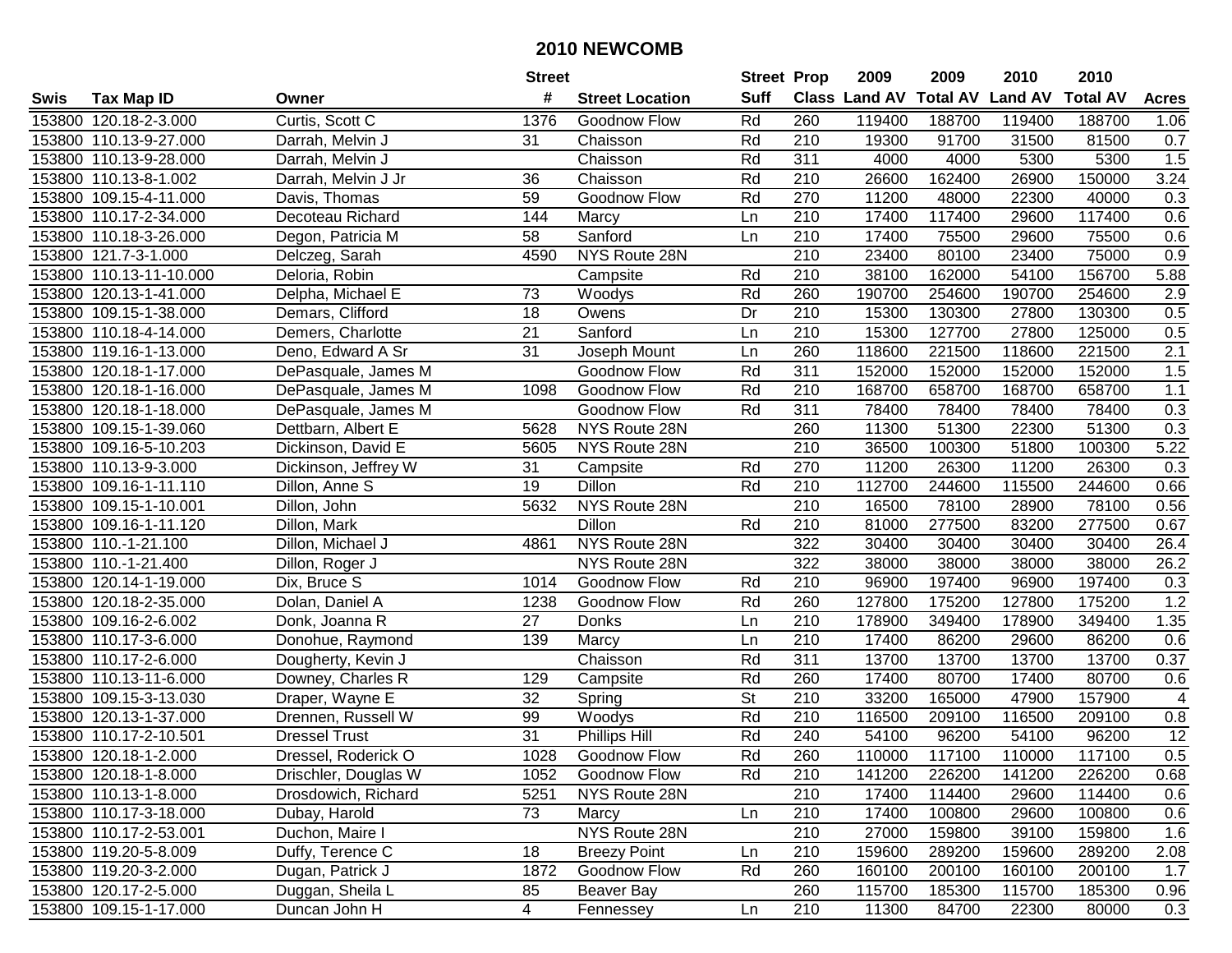|        |                             |                             | <b>Street</b> |                        | <b>Street Prop</b> |                  | 2009   | 2009   | 2010                           | 2010            |                |
|--------|-----------------------------|-----------------------------|---------------|------------------------|--------------------|------------------|--------|--------|--------------------------------|-----------------|----------------|
| Swis   | <b>Tax Map ID</b>           | Owner                       | #             | <b>Street Location</b> | <b>Suff</b>        |                  |        |        | Class Land AV Total AV Land AV | <b>Total AV</b> | <b>Acres</b>   |
|        | 153800 110.13-11-1.000      | Duncan, Mary C              |               | Johnson                | Rd                 | 311              | 20300  | 20300  | 20300                          | 20300           | 1.4            |
|        | 153800 120.17-2-9.010       | Dunn, Francis L             | 21            | Loon Point             | Ln                 | 210              | 210800 | 314600 | 210800                         | 314600          | 2.64           |
|        | 153800 120.17-2-8.000       | Dunn, Francis L             |               | Goodnow Flow           | Rd                 | 311              | 109000 | 109000 | 109000                         | 109000          | 1.09           |
|        | 153800 109.15-1-28.001      | Eagles Fish & Game Club Inc | 20            | Gibbs                  | Ln                 | 260              | 11200  | 75700  | 22300                          | 50000           | 0.3            |
|        | 153800 119.16-1-8.000       | Eberhardt, Lewis H          | 375           | Woodys                 | Rd                 | 260              | 116400 | 176600 | 116400                         | 176600          | 1.2            |
|        | 153800 119.20-5-5.000       | Edic, Paul W                | 39            | <b>Breezy Point</b>    | Ln                 | 260              | 145000 | 224400 | 145000                         | 224400          | 0.8            |
|        | 153800 110.-1-27.200        | Edick, Larry                | 162           | Campsite               | Rd                 | 210              | 33300  | 254800 | 47500                          | 254800          | 4              |
|        | 153800 120.13-1-38.000      | Edwards, Arthur D           | 91            | Woodys                 | Rd                 | 260              | 140900 | 266200 | 140900                         | 266200          | 1.29           |
|        | 153800 120.17-2-22.054      | Egger, John B               | 1388          | Goodnow Flow           | Rd                 | 260              | 118200 | 172700 | 118200                         | 172700          | 1.05           |
|        | 153800 120.18-1-14.000      | Ellis, Thomas L             | 1080          | Goodnow Flow           | Rd                 | 260              | 117200 | 190300 | 117200                         | 190300          | 0.5            |
|        | 153800 110.13-11-3.000      | Endicott, Ernest N Jr       | 20            | Snowshoe               | Ln                 | 270              | 19300  | 29000  | 19300                          | 29000           | 0.7            |
|        | 153800 120.18-2-12.000      | Endieveri, Michael E        | 1340          | Goodnow Flow           | Rd                 | 260              | 117400 | 237700 | 117400                         | 237700          | 1.31           |
|        | 153800 110.18-3-9.000       | Episcopal Church            | 4             | Adams                  | Ln                 | 620              | 13200  | 132200 | 13200                          | 132200          | 0.4            |
| 153800 | 110.17-2-15.000             | Erdmann, William J          | 5115          | NYS Route 28N          |                    | 210              | 8100   | 91900  | 16700                          | 91900           | 0.2            |
| 153800 | 110.17-2-16.000             | Erdmann, William J          |               | NYS Route 28N          |                    | 311              | 4100   | 4100   | 4100                           | 4100            | 0.1            |
|        | 153800 119.20-4-6.000       | Erdmann, William J          | 1712          | Goodnow Flow           | Rd                 | 311              | 124700 | 124700 | 124700                         | 124700          | 0.8            |
|        | 153800 120.18-2-26.000/2010 | <b>Essex County</b>         | 1276          | Goodnow Flow           | Rd                 | 260              |        |        | 110700                         | 116500          |                |
|        | 153800 120.18-2-26.000      | <b>Essex County</b>         | 1276          | Goodnow Flow           | Rd                 | 260              | 110700 | 116500 | 110700                         | 116500          | 1.67           |
|        | 153800 90.-1-4.000          | <b>Essex County IDA</b>     |               | Sanford                | Ln                 | 843              | 403500 | 403500 | 403500                         | 403500          | 155.2          |
|        | 153800 90.-1-4.000/1        | <b>Essex County IDA</b>     |               | Sanford                | Ln                 | 843              | 26500  | 26500  | 26500                          | 26500           | 0              |
|        | 153800 119.20-5-4.000       | Fahrenkopf, Marylou         | 31            | <b>Breezy Point</b>    | Ln                 | 210              | 140200 | 247300 | 140200                         | 247300          | $0.7\,$        |
|        | 153800 120.17-2-16.000      | Fazio, Cheri L              | 6             | Loon Point             | Ln                 | 260              | 131400 | 199300 | 131400                         | 199300          | 1.15           |
| 153800 | 120.17-2-15.000             | Fazio, Cheri L              |               | Goodnow Flow           | Rd                 | 311              | 88900  | 88900  | 88900                          | 88900           | 1.07           |
| 153800 | 120.17-2-17.000             | Fazio, Cheri L              |               | Goodnow Flow           | Rd                 | 311              | 113600 | 113600 | 113600                         | 113600          | 1.4            |
|        | 153800 119.20-3-13.000      | Fedo, Richard Jr            | 1876          | Goodnow Flow           | Rd                 | $\overline{210}$ | 153400 | 279300 | 153400                         | 279300          | 1.1            |
|        | 153800 109.15-3-21.000      | Fennessey, Lana             |               | Griffin                | Rd                 | 311              | 19200  | 19200  | 27800                          | 27800           | $\mathbf{1}$   |
|        | 153800 109.-3-2.000         | Fennessey, Lana             | 35            | NYS Route 28N          |                    | 322              | 10800  | 10800  | 10800                          | 10800           | 12.3           |
|        | 153800 109.15-3-20.000      | Fennessey, Lana             | 34            | Griffin                | Rd                 | 210              | 26900  | 98000  | 38800                          | 98000           | 1.5            |
|        | 153800 109.15-2-3.000       | Fennessy, Lana              |               | NYS Route 28N          |                    | 311              | 21800  | 21800  | 21800                          | 21800           | $\overline{2}$ |
|        | 153800 109.15-1-15.000      | Fennessy, Lana              |               | NYS Route 28N          |                    | 311              | 8100   | 8100   | 8100                           | 8100            | 0.2            |
|        | 153800 109.15-4-6.200       | Fennessy, Lana A            |               | <b>Pine Tree</b>       | Rd                 | $\overline{311}$ | 800    | 800    | 800                            | 800             | 0.3            |
|        | 153800 109.-3-4.000         | Fennessy, Lana A            |               | NYS Route 28N          |                    | 322              | 27400  | 27400  | 27400                          | 27400           | 21.74          |
|        | 153800 120.17-2-24.053      | Fenton, James T             | 1394          | Goodnow Flow           | Rd                 | 260              | 118200 | 192400 | 118200                         | 192400          | 1.03           |
|        | 153800 120.17-2-47.000      | Fibiger, William W          | 1416          | Goodnow Flow           | Rd                 | $\overline{210}$ | 124200 | 314500 | 124200                         | 314500          | 1.85           |
|        | 153800 109.15-3-9.000       | Fifield, John P             | 18            | Spring                 | <b>St</b>          | 210              | 32300  | 108600 | 47900                          | 105000          | 4.1            |
|        | 153800 110.13-9-8.000       | Fifield, Norman F           | 44            | Campsite               | Rd                 | 210              | 15300  | 88100  | 27800                          | 83500           | 0.5            |
|        | 153800 109.16-5-2.000       | Fifield, Norman J           | 5629          | NYS Route 28N          |                    | 210              | 13200  | 96800  | 25000                          | 93000           | 0.4            |
|        | 153800 109.15-3-16.002      | Finch, Duane W              | 23            | Griffin                | Rd                 | 210              | 22300  | 116300 | 34100                          | 125000          | 0.84           |
|        | 153800 109.15-4-3.000       | Fissette, Irene             | 35            | Pine Tree              | Rd                 | 210              | 28600  | 110200 | 41200                          | 100000          | 2.4            |
|        | 153800 119.20-3-8.200       | Fitzgerald, John            | 1846          | Goodnow Flow           | Rd                 | 210              | 150400 | 331800 | 150400                         | 331800          | 1.3            |
|        | 153800 120.18-2-7.000       | Flynn, James S              | 1360          | Goodnow Flow           | Rd                 | 270              | 106300 | 152400 | 106300                         | 152400          | 1.05           |
|        | 153800 120.18-2-6.000       | Flynn, Mary A               | 1362          | <b>Goodnow Flow</b>    | Rd                 | 210              | 115900 | 181000 | 115900                         | 181000          | 1.01           |
|        |                             |                             |               |                        |                    |                  |        |        |                                |                 |                |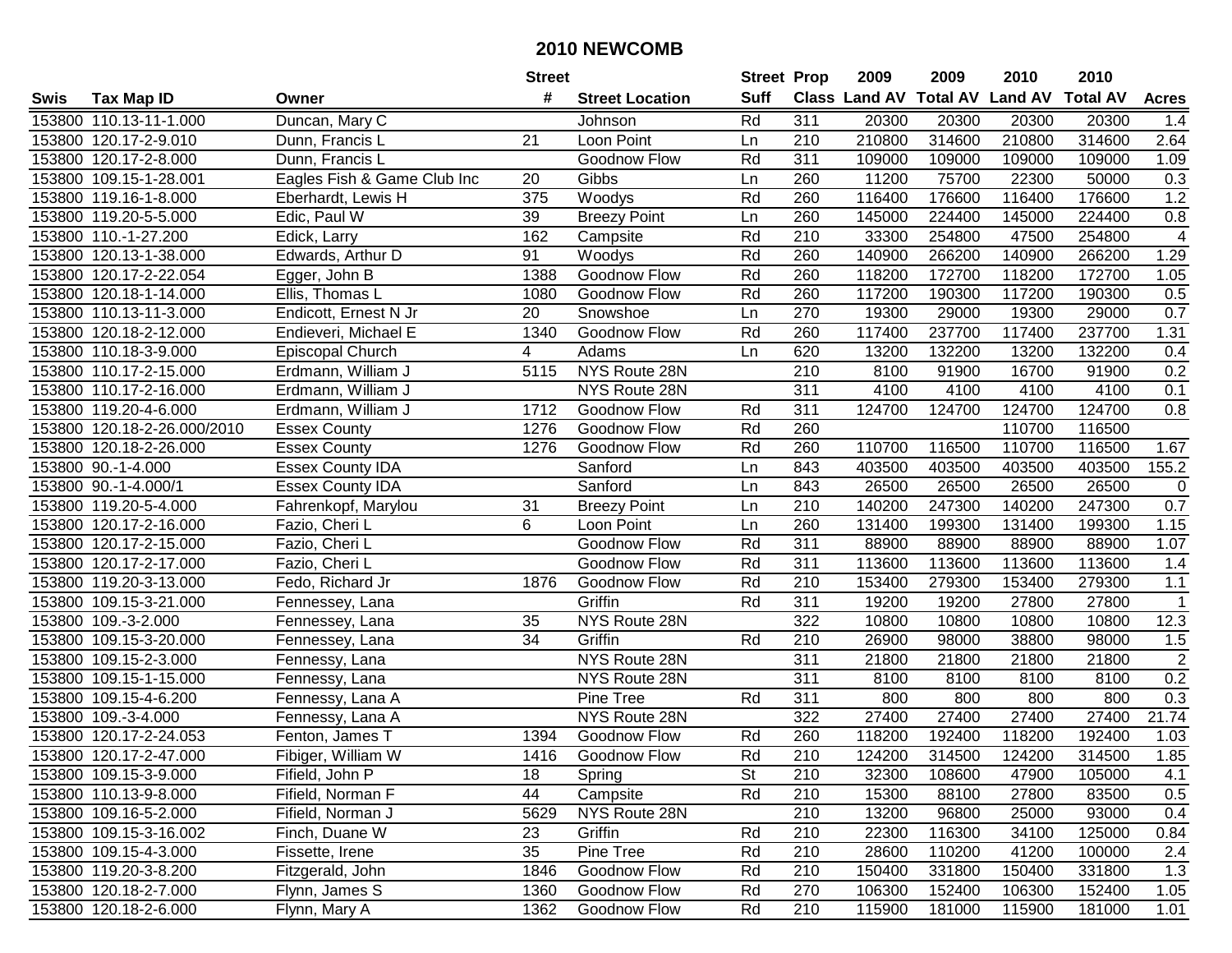|        |                        |                            | <b>Street</b>   |                        | <b>Street Prop</b> |                  | 2009   | 2009   | 2010                           | 2010            |              |
|--------|------------------------|----------------------------|-----------------|------------------------|--------------------|------------------|--------|--------|--------------------------------|-----------------|--------------|
| Swis   | <b>Tax Map ID</b>      | Owner                      | #               | <b>Street Location</b> | <b>Suff</b>        |                  |        |        | Class Land AV Total AV Land AV | <b>Total AV</b> | <b>Acres</b> |
|        | 153800 109.16-5-6.002  | Fontaine, Gerold           | 5621            | NYS Route 28N          |                    | 210              | 28900  | 155700 | 41600                          | 150000          | 2.3          |
|        | 153800 119.20-2-3.000  | Frederick, William J       | 1884            | Goodnow Flow           | Rd                 | 260              | 144800 | 201300 | 144800                         | 201300          | 0.93         |
|        | 153800 120.18-2-42.000 | Freiman, Steven            | 1204            | Goodnow Flow           | Rd                 | 210              | 124300 | 239700 | 124300                         | 239700          | 1.74         |
|        | 153800 109.-1-29.001   | Friend, Clive P            | 5859            | NYS Route 28N          |                    | 280              | 47900  | 81000  | 52701                          | 81000           | 28.06        |
|        | 153800 120.17-2-31.000 | Fries, Travis M            | 51              | Memory                 | Ln                 | $\overline{210}$ | 129000 | 237100 | 129000                         | 237100          | 1.96         |
|        | 153800 119.16-1-27.000 | Frost, Linda               | 29              | <b>Island View</b>     | Ln                 | $\overline{210}$ | 116600 | 186700 | 116600                         | 186700          | -1           |
|        | 153800 110.13-9-18.001 | Fuller, Stephen            | 30              | <b>Bissell</b>         | Loop               | 423              | 5300   | 42200  | 11700                          | 42200           | 0.13         |
|        | 153800 110.17-2-19.000 | Fuller, Stephen W          | 5095            | NYS Route 28N          |                    | $\overline{210}$ | 11300  | 100300 | 22300                          | 100300          | 0.3          |
|        | 153800 110.17-2-11.113 | Fuller, Stephen W          |                 | NYS Route 28N          |                    | 311              | 19900  | 19900  | 19900                          | 19900           | 1.22         |
|        | 153800 110.17-3-5.033  | Garand, Douglas            | 143             | Marcy                  | Ln                 | 210              | 24600  | 150900 | 36300                          | 150900          | 0.96         |
|        | 153800 109.15-4-7.000  | Garrand, Michael E         | 3               | Pine Tree              | Rd                 | 210              | 4000   | 86200  | 8400                           | 70000           | 0.1          |
|        | 153800 109.15-4-8.000  | Garrand, Michael E         | 5699            | NYS Route 28N          |                    | 283              | 26500  | 118900 | 38400                          | 125000          | 1.4          |
|        | 153800 119.20-2-4.000  | Garretson, William         | 1878            | Goodnow Flow           | Rd                 | 260              | 147100 | 231400 | 147100                         | 231400          | 0.88         |
|        | 153800 120.17-3-7.000  | Garvilla, Brian M          | 51              | Beaver Bay             |                    | 210              | 147800 | 221700 | 147800                         | 221700          | 1.3          |
| 153800 | 109.16-5-12.200        | Garvilla, Joseph           | 5575            | NYS Route 28N          |                    | 422              | 43200  | 241100 | 67200                          | 241100          | 7.8          |
|        | 153800 120.17-2-3.003  | Garvilla, Joseph B         | 81              | <b>Beaver Bay</b>      |                    | 210              | 221500 | 469100 | 221500                         | 469100          | 2.94         |
|        | 153800 120.17-2-6.000  | Garvilla, Michael J        | 105             | Beaver Bay             |                    | 260              | 139600 | 475800 | 139600                         | 475800          | 2.43         |
|        | 153800 120.18-1-9.000  | Garvilla, Richard J        | 1056            | Goodnow Flow           | Rd                 | 210              | 140300 | 193300 | 140300                         | 193300          | 0.83         |
|        | 153800 110.13-13-1.000 | GF Independents Hntg Club  | 47              | Campsite               | Rd                 | 260              |        |        | 27800                          | 55000           | 0.5          |
|        | 153800 110.18-1-4.000  | Gibbons, Robert T          | $\overline{72}$ | Marcy                  | Ln                 | 210              | 17400  | 74300  | 29600                          | 70000           | 0.6          |
|        | 153800 109.15-1-22.000 | Gibbs, Anthony             |                 | NYS Route 28N          |                    | 311              | 800    | 800    | 800                            | 800             | 0.15         |
|        | 153800 120.-1-10.028/7 | Gibbs, Richard R           | 1435            | Goodnow Flow           | Rd                 | 260              | 100    | 42400  | 100                            | 42400           | $\mathbf 0$  |
|        | 153800 109.16-5-3.000  | Gibbs, Richard R           | 5625            | NYS Route 28N          |                    | 210              | 17400  | 129300 | 29600                          | 125000          | 0.6          |
|        | 153800 109.15-3-6.000  | Gilnack, Gerald M          | 55              | Pine Tree              | Rd                 | 210              | 46600  | 126400 | 65400                          | 126400          | 9.1          |
|        | 153800 110.13-13-7.000 | Ginsberg, Roy              |                 | Montayne               | Way                | 311              |        |        | 12500                          | 12500           | $\sqrt{2}$   |
|        | 153800 120.17-4-3.000  | Ginsberg, Roy H            | 1640            | Goodnow Flow           | Rd                 | 210              | 147800 | 475100 | 147800                         | 475100          | 1.4          |
|        | 153800 110.18-4-4.000  | Gomez, Bruce               | 61              | Sanford                | Ln                 | 210              | 17300  | 115100 | 29600                          | 90000           | 0.6          |
|        | 153800 110.18-3-21.016 | Gooden, Michael K          | 36              | Sanford                | Ln                 | 210              | 25700  | 85100  | 37300                          | 120000          | 1.08         |
|        | 153800 120.-1-11.025   | Goodnow Flow Assoc Inc     |                 | Goodnow Flow           | Rd                 | 315              | 11400  | 11400  | 11400                          | 11400           | 488.7        |
|        | 153800 119.20-6-3.000  | Gottwald, Hans B           | 1672            | Goodnow Flow           | Rd                 | 260              | 186400 | 220500 | 186400                         | 220500          | 2.2          |
|        | 153800 109.15-1-24.001 | Gould, David               | 12              | Gibbs                  | Ln                 | 260              | 8100   | 84300  | 16700                          | 80000           | 0.2          |
|        | 153800 110.13-9-19.002 | Goulet, Gerald             | 5204            | NYS Route 28N          |                    | 210              | 26400  | 136000 | 38300                          | 136000          | 1.37         |
|        | 153800 110.-3-9.000    | Granny's House LLC         | 95              | Lower Works            | Rd                 | 210              | 26200  | 126600 | 37700                          | 126600          | 2.41         |
|        | 153800 110.-3-8.000    | <b>Granny's House LLC</b>  |                 | Sanford                | Ln                 | 314              | 11300  | 11300  | 11300                          | 11300           | 2.74         |
|        | 153800 109.15-1-6.000  | Grant, Harold              | 31              | Fennessey              | Ln                 | 260              | 94600  | 149200 | 108600                         | 134500          | 0.5          |
|        | 153800 109.15-1-5.000  | Grant, Harold              |                 | NYS Route 28N          |                    | 311              | 15700  | 15700  | 15700                          | 15700           | 0.9          |
|        | 153800 109.16-2-21.035 | Gratto, Graclee            | 24              | Anderson               | Ln                 | 210              | 91500  | 187600 | 91500                          | 187600          | 0.7          |
|        | 153800 110.17-2-3.000  | Gravelding, Constance      | 41              | Chaisson               | Rd                 | 260              | 13200  | 35400  | 25000                          | 35400           | 0.4          |
|        | 153800 119.16-1-5.000  | Graves, John A             | 389             | Woodys                 | Rd                 | 260              | 119500 | 167900 | 119500                         | 167900          | 0.62         |
|        | 153800 120.17-2-43.000 | <b>Greene Family Trust</b> | 1436            | Goodnow Flow           | Rd                 | 210              | 132800 | 397300 | 132800                         | 397300          | 1.5          |
|        | 153800 119.20-3-9.113  | Greene, Ralph J Jr         | 1792            | Goodnow Flow           | Rd                 | 260              | 68200  | 167000 | 68200                          | 167000          | 4            |
|        | 153800 109.15-4-14.000 | Gregory, Michael J         | 77              | Goodnow Flow           | Rd                 | 210              | 15300  | 113500 | 27800                          | 113500          | 0.5          |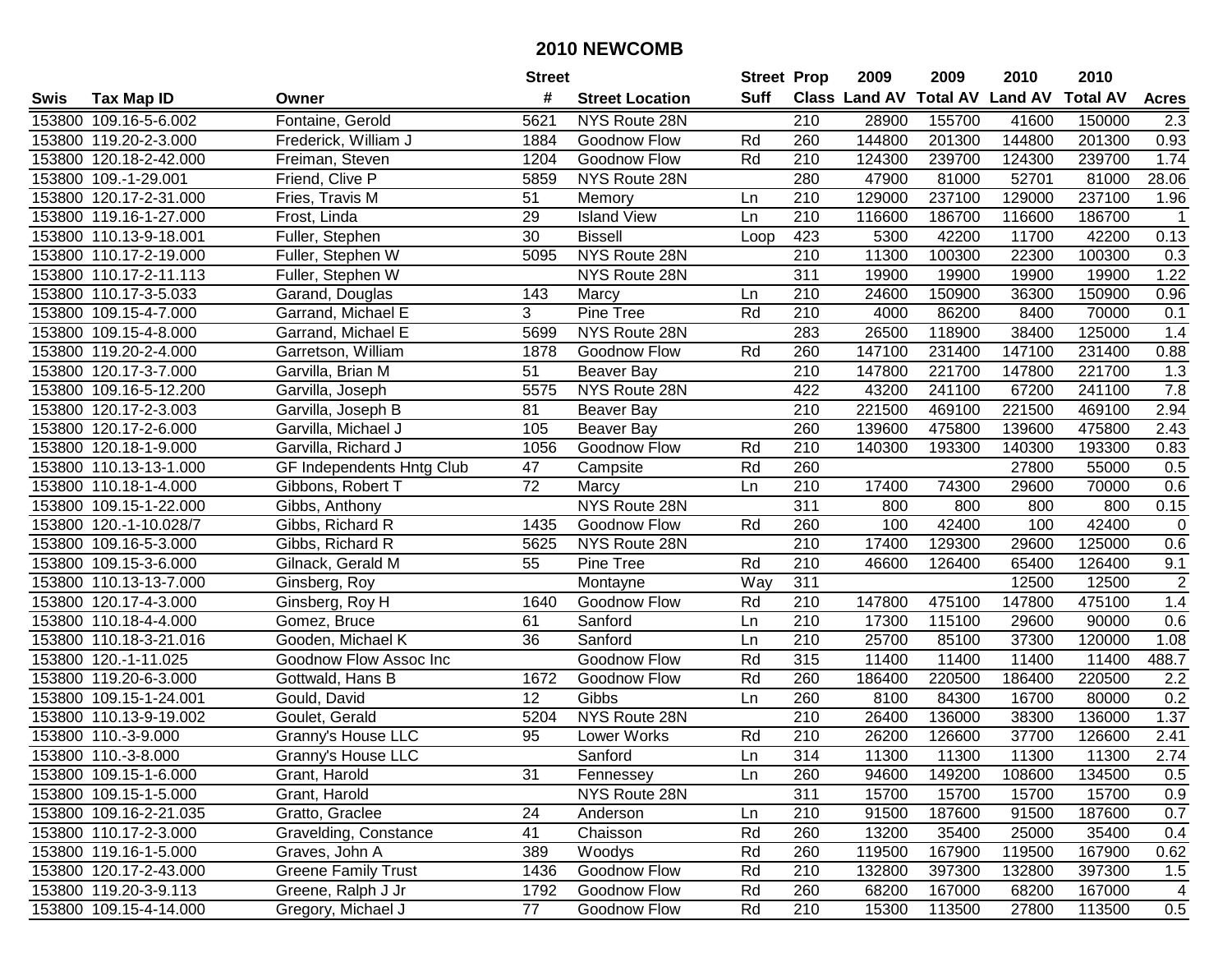|      |                        |                           | <b>Street</b>   |                        | <b>Street Prop</b> |                  | 2009   | 2009   | 2010                           | 2010            |                  |
|------|------------------------|---------------------------|-----------------|------------------------|--------------------|------------------|--------|--------|--------------------------------|-----------------|------------------|
| Swis | <b>Tax Map ID</b>      | Owner                     | #               | <b>Street Location</b> | <b>Suff</b>        |                  |        |        | Class Land AV Total AV Land AV | <b>Total AV</b> | <b>Acres</b>     |
|      | 153800 109.15-4-15.000 | Gregory, Michael J        | 81              | Goodnow Flow           | Rd                 | 210              | 15300  | 108400 | 25000                          | 108400          | 0.4              |
|      | 153800 110.13-9-20.002 | Gregson, Blair            | 5185            | NYS Route 28N          |                    | 210              | 16700  | 112100 | 29100                          | 112100          | 0.57             |
|      | 153800 120.17-3-4.000  | Groos, Frederick W        | 65              | Beaver Bay             | Rd                 | 311              | 117100 | 117100 | 117100                         | 117100          |                  |
|      | 153800 109.16-1-15.017 | <b>Gross Family Trust</b> |                 | Johnson                | Rd                 | 311              | 20300  | 20300  | 20300                          | 20300           | 1.4              |
|      | 153800 109.16-2-1.000  | <b>Gross Family Trust</b> | 42              | Johnson                | Rd                 | $\overline{210}$ | 100200 | 193100 | 100200                         | 193100          | 0.8              |
|      | 153800 120.18-2-4.000  | Guertin, David S          | 1370            | Goodnow Flow           | Rd                 | 260              | 117600 | 194000 | 117600                         | 194000          | 0.92             |
|      | 153800 120.13-1-42.000 | Guior, Richard A          | $\overline{57}$ | Woodys                 | Rd                 | 260              | 170800 | 305700 | 170800                         | 305700          | 1.6              |
|      | 153800 109.16-5-11.000 | Gundrum, Maud N           | 5589            | NYS Route 28N          |                    | $\overline{210}$ | 26400  | 146600 | 38300                          | 140000          | 1.36             |
|      | 153800 120.18-2-24.000 | Gutheil, Harry Jr         | 24              | <b>Bennett</b>         | Ln                 | $\overline{210}$ | 118700 | 190400 | 118700                         | 190400          | 1.4              |
|      | 153800 120.18-2-20.000 | Hager, Anthony J          | 1304            | Goodnow Flow           | Rd                 | 210              | 127600 | 435100 | 127600                         | 435100          | 1.7              |
|      | 153800 109.16-2-11.000 | Hall, Ricci W             | 34              | Johnson                | Rd                 | 270              | 11200  | 28900  | 22300                          | 28900           | 0.3              |
|      | 153800 109.16-4-4.000  | Hall, Virginia L          | 5473            | NYS Route 28N          |                    | 210              | 13200  | 95300  | 25000                          | 90000           | 0.4              |
|      | 153800 109.16-5-15.014 | Hall, William H           | 5561            | NYS Route 28N          |                    | 210              | 15900  | 99300  | 28400                          | 95000           | 0.53             |
|      | 153800 109.16-1-7.182  | Hamerman, Lois            | 41              | Johnson                | Rd                 | 210              | 187200 | 328100 | 191500                         | 328100          | 1.7              |
|      | 153800 109.15-3-2.001  | Hamilton, Edward L        | 5777            | NYS Route 28N          |                    | 210              | 27900  | 135300 | 40200                          | 135300          | 1.9              |
|      | 153800 110.18-2-2.002  | Hampson, Margaret S       | 35              | Santanoni              | Dr                 | 210              | 29500  | 122900 | 42400                          | 120000          | 2.54             |
|      | 153800 110.13-1-3.000  | Harbour-Kahl, Laura       |                 | NYS Route 28N          |                    | 311              | 121000 | 121000 | 121000                         | 121000          | 12.1             |
|      | 153800 110.13-1-2.000  | Harbour-Kahl, Laura       |                 | NYS Route 28N          |                    | 311              | 25900  | 25900  | 25900                          | 25900           | 3.6              |
|      | 153800 109.15-1-1.000  | Harding, Homer            | 29              | Fennessey              | Ln                 | 260              | 18500  | 65700  | 18500                          | 65700           | 0.66             |
|      | 153800 110.18-3-18.000 | Harrington, Jeanette M    | 30              | Adams                  | Ln                 | 210              | 15300  | 108700 | 27800                          | 100000          | 0.5              |
|      | 153800 110.17-2-18.000 | Harrington, John E        | 5101            | NYS Route 28N          |                    | 210              | 17400  | 64200  | 29600                          | 64200           | 0.6              |
|      | 153800 110.13-9-14.000 | Harrington, Orbin         | 16              | Schraver               | Way                | 260              | 26000  | 60700  | 37700                          | 55000           | 1.2              |
|      | 153800 110.17-2-5.000  | Harrington, Patricia L    | 51              | Chaisson               | Rd                 | 210              | 13200  | 90000  | 25000                          | 90000           | 0.4              |
|      | 153800 119.16-1-1.002  | Hasko, Louis M            | 401             | Woodys                 | Rd                 | $\overline{210}$ | 147500 | 266900 | 147500                         | 266900          | 1.43             |
|      | 153800 119.20-7-6.000  | Hastings, Richard W       | 419             | Woodys                 | Rd                 | 260              | 148400 | 238600 | 148400                         | 238600          | 0.79             |
|      | 153800 120.17-3-6.000  | Hayes, James              | 57              | Beaver Bay             |                    | 260              | 127200 | 244800 | 127200                         | 244800          | $\mathbf{1}$     |
|      | 153800 121.7-1-7.000   | Hayes, Walter S Jr        | 4760            | NYS Route 28N          |                    | 260              | 26000  | 49700  | 26000                          | 49700           | 1.2              |
|      | 153800 110.-1-23.100   | Helms, Alex J             |                 | Hanmer                 | Rd                 | 910              |        |        | 26600                          | 26600           | 56.37            |
|      | 153800 110.-1-22.033   | Helms, Alex J             | 9               | Vanderwalker           | Way                | 210              | 41000  | 41000  | 41000                          | 166000          | 90               |
|      | 153800 109.15-5-6.000  | Helms, John D             | 5655            | NYS Route 28N          |                    | $\overline{210}$ | 31500  | 142900 | 45100                          | 140000          | $\overline{3.3}$ |
|      | 153800 109.15-3-3.100  | Helms, John J             | 5773            | NYS Route 28N          |                    | 270              | 33100  | 93200  | 47200                          | 90000           | 3.9              |
|      | 153800 109.15-3-3.200  | Helms, Joseph A           | 5769            | NYS Route 28N          |                    | 270              | 14600  | 19900  | 14600                          | 19900           | 1.4              |
|      | 153800 109.-3-9.000    | Helms, Kenneth            |                 | NYS Route 28N          |                    | 311              | 124000 | 124000 | 124000                         | 124000          | 40               |
|      | 153800 110.18-4-1.033  | Helms, Kenneth A Jr       | 75              | Sanford                | Ln                 | $\overline{210}$ | 19300  | 242800 | 31500                          | 242800          | 0.7              |
|      | 153800 109.16-5-9.002  | Helms, Kenneth A Sr       | 5611            | NYS Route 28N          |                    | 210              | 35800  | 188200 | 51000                          | 180000          | $\sqrt{5}$       |
|      | 153800 110.18-3-19.000 | Helms, Kenneth Sr         | 28              | Sanford                | Ln                 | 210              | 15300  | 134100 | 27800                          | 134100          | 0.5              |
|      | 153800 110.13-13-6.000 | Herrewyn, Dellajean       | 23              | Montayne               | Way                | 210              |        |        | 42800                          | 130300          | 2.66             |
|      | 153800 120.17-2-27.000 | Hess, Lee F               | 22              | Pinney                 | Ln                 | 260              | 134100 | 223600 | 134100                         | 223600          | 0.9              |
|      | 153800 120.14-1-9.100  | Higgerson, Margaret G     | 964             | Goodnow Flow           | Rd                 | 311              | 105600 | 105600 | 105600                         | 105600          | 0.43             |
|      | 153800 120.14-1-8.003  | Higgerson, Margaret G     | 960             | Goodnow Flow           | Rd                 | 260              | 156300 | 307200 | 156300                         | 307200          | 0.93             |
|      | 153800 110.18-3-3.001  | Hlavaty, Scott            | 72              | Sanford                | Ln                 | 210              | 15300  | 121600 | 27800                          | 115000          | 0.5              |
|      | 153800 119.20-3-7.000  | Hoopes, Patricia B        |                 | <b>Goodnow Flow</b>    | Rd                 | 311              | 125800 | 125800 | 125800                         | 125800          | 1.4              |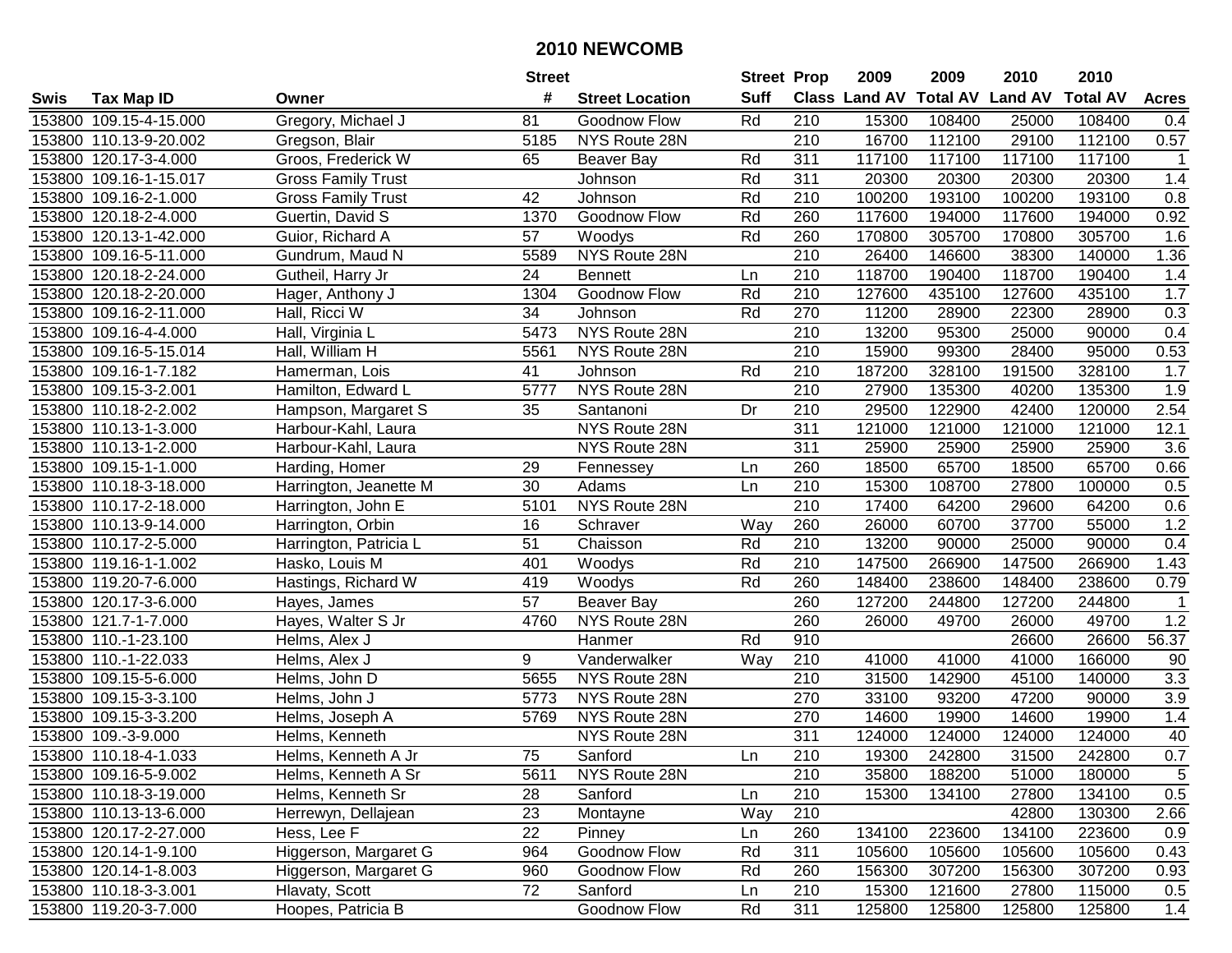|      |                        |                      | <b>Street</b>  |                        | <b>Street Prop</b> |                  | 2009                          | 2009   | 2010           | 2010            |              |
|------|------------------------|----------------------|----------------|------------------------|--------------------|------------------|-------------------------------|--------|----------------|-----------------|--------------|
| Swis | <b>Tax Map ID</b>      | Owner                | #              | <b>Street Location</b> | <b>Suff</b>        |                  | <b>Class Land AV Total AV</b> |        | <b>Land AV</b> | <b>Total AV</b> | <b>Acres</b> |
|      | 153800 119.20-3-6.000  | Hoopes, Samuel P     | 1852           | Goodnow Flow           | Rd                 | 311              | 141600                        | 141600 | 141600         | 141600          | 2.4          |
|      | 153800 110.13-2-6.000  | Howard, Brooke E     |                | NYS Route 28N          |                    | 311              | 5800                          | 5800   | 5800           | 5800            | 0.19         |
|      | 153800 120.18-2-14.000 | Howard, Clifton F Jr | 1332           | Goodnow Flow           | Rd                 | 210              | 117400                        | 179200 | 117400         | 179200          | 1.31         |
|      | 153800 120.17-3-5.000  | Howard, George T     | 61             | Beaver Bay             |                    | 260              | 130600                        | 183700 | 130600         | 183700          | 1.1          |
|      | 153800 119.20-4-3.000  | Hubbard, Lynn A      | 1724           | Goodnow Flow           | Rd                 | 260              | 143100                        | 211100 | 143100         | 211100          | 0.73         |
|      | 153800 110.17-2-48.000 | Huguley, Albert C    | 54             | Chaisson               | Rd                 | 210              | 13200                         | 78200  | 25000          | 70000           | 0.4          |
|      | 153800 120.13-1-10.000 | Humphries, Robert L  |                | Goodnow Flow           | Rd                 | 311              | 116100                        | 116100 | 116100         | 116100          | 0.94         |
|      | 153800 120.13-1-11.000 | Humphries, Robert L  | 13             | Stone Lodge            | Ln                 | 260              | 128800                        | 169500 | 128800         | 169500          | 0.98         |
|      | 153800 110.-1-19.040   | Hunter, David W      | 469            | Tahawus                | Rd                 | 240              | 96400                         | 218000 | 96400          | 218000          | 100          |
|      | 153800 109.16-2-32.000 | Ingraham, John H     | 5410           | NYS Route 28N          |                    | 210              | 150700                        | 257200 | 150700         | 257200          | 1.86         |
|      | 153800 119.20-7-4.000  | James, William III   | 449            | Woodys                 | Rd                 | 260              | 130000                        | 193200 | 130000         | 193200          | 0.8          |
|      | 153800 119.16-1-15.162 | Jansen, Albert       | $\overline{7}$ | Joseph Mount           | Ln                 | 210              | 222000                        | 350500 | 222000         | 350500          | 3.12         |
|      | 153800 120.17-2-30.000 | Jeffery, Delbert     | 10             | Pinney                 | Ln                 | 210              | 108200                        | 256800 | 108200         | 256800          | 0.92         |
|      | 153800 120.17-2-19.000 | Jenks, David A       | $\overline{c}$ | Loon Point             | Way                | 270              | 116100                        | 126500 | 116100         | 166500          | 0.92         |
|      | 153800 120.17-2-21.022 | Jennings, Daniel     | 76             | Doe Haven              | Ln                 | 260              | 183900                        | 220700 | 183900         | 220700          | 1.9          |
|      | 153800 120.18-1-20.000 | Johnson, Jeffrey A   | 1104           | Goodnow Flow           | Rd                 | 260              | 76900                         | 207600 | 76900          | 257600          | 0.18         |
|      | 153800 109.15-3-12.026 | Johnson, Jill        | 10             | Griffin                | Rd                 | 210              | 50500                         | 166300 | 44400          | 155000          | 3.11         |
|      | 153800 109.16-1-1.181  | Johnson, Robert R    | 43             | Johnson                | Rd                 | 210              | 128000                        | 242700 | 131900         | 242700          | 1.7          |
|      | 153800 119.16-1-23.000 | Jonientz, Carolyn M  | 291            | Woodys                 | Rd                 | 260              | 121800                        | 246500 | 121800         | 246500          | 0.92         |
|      | 153800 120.17-2-23.024 | Jupin, Joseph        | 54             | Doe Haven              | Ln                 | 260              | 170700                        | 199600 | 170700         | 199600          | 2.3          |
|      | 153800 109.15-1-31.030 | Kane, James J        | 20             | Pine Tree              | Rd                 | 210              | 19300                         | 158700 | 31500          | 153000          | 0.7          |
|      | 153800 110.18-3-23.016 | Kavey, Barbara A     | 44             | Sanford                | Ln                 | 210              | 26000                         | 92100  | 37700          | 92100           | 1.21         |
|      | 153800 110.18-5-9.000  | Kearns, Barbara      | 4963           | NYS Route 28N          |                    | 210              | 32300                         | 188800 | 46100          | 188800          | 3.6          |
|      | 153800 110.13-11-8.001 | Keevern, Marie A     | 10             | Snowshoe               | Ln                 | 210              | 15200                         | 71200  | 27800          | 71200           | 0.5          |
|      | 153800 110.13-9-13.000 | Keller, Arthur B     | 24             | Schraver               | Way                | 260              | 13800                         | 66400  | 25000          | 53500           | 0.5          |
|      | 153800 109.15-1-35.063 | Kellogg, Michael W   | 5700           | NYS Route 28N          |                    | 210              | 118600                        | 237200 | 118600         | 237200          | 0.59         |
|      | 153800 109.15-1-34.000 | Kellogg, Michael W   | 5704           | NYS Route 28N          |                    | 260              | 116900                        | 160700 | 116900         | 160700          | 0.5          |
|      | 153800 120.13-1-12.000 | Kennedy, Dawn A      |                | Goodnow Flow           | Rd                 | 260              | 105800                        | 124800 | 105800         | 124800          |              |
|      | 153800 120.14-1-14.000 | Kennedy, Dina        | 982            | Goodnow Flow           | Rd                 | 210              | 147800                        | 295200 | 147800         | 295200          | 0.8          |
|      | 153800 120.13-1-31.000 | Kilmartin, Harold E  | $\overline{7}$ | <b>Black Bear</b>      | Ln                 | $\overline{210}$ | 117200                        | 191900 | 117200         | 191900          | 0.5          |
|      | 153800 120.-1-10.028/4 | Kilmartin, John J    | 1485           | Goodnow Flow           | Rd                 | 210              | 100                           | 111600 | 100            | 111600          | $\mathbf 0$  |
|      | 153800 110.-3-11.000   | Kimball, Effie B     |                | Lower Works            | Rd                 | 322              | 34100                         | 34100  | 34100          | 34100           | 10.15        |
|      | 153800 120.13-1-17.000 | King, James H        | 181            | Woodys                 | Rd                 | $\overline{210}$ | 115600                        | 330800 | 115600         | 330800          | 0.92         |
|      | 153800 110.-1-12.330   | King, James H        |                | Campsite               | Rd                 | 911              | 50800                         | 50800  | 50800          | 50800           | 15           |
|      | 153800 110.13-9-26.000 | King, Kevin F        | 37             | Chaisson               | Rd                 | 260              | 11200                         | 46400  | 22300          | 40000           | 0.3          |
|      | 153800 120.13-1-45.000 | Kingsley, Kathleen A | 47             | Woodys                 | Rd                 | 260              | 123000                        | 265800 | 123000         | 265800          | 1.4          |
|      | 153800 120.18-2-29.049 | Kirby Family Trust   | 1166           | Goodnow Flow           | Rd                 | 210              | 103100                        | 256300 | 103100         | 256300          | 0.4          |
|      | 153800 109.16-4-5.000  | Klemow, Andrew G     |                | NYS Route 28N          |                    | 312              | 10700                         | 22300  | 20000          | 22300           | 0.4          |
|      | 153800 109.15-3-1.031  | Klemow, Andrew G     | 48             | Spring                 | St                 | 210              | 27300                         | 169100 | 39500          | 169100          | 1.7          |
|      | 153800 120.13-1-36.000 | Kline, Robin L       | 101            | Woodys                 | Rd                 | 260              | 118000                        | 202300 | 118000         | 202300          | 0.65         |
|      | 153800 120.13-1-40.000 | Knapp, Robert S III  | 75             | Woodys                 | Rd                 | 260              | 119600                        | 212600 | 119600         | 212600          | 1.58         |
|      | 153800 119.20-6-2.000  | Knotek, John H       | 1682           | Goodnow Flow           | Rd                 | 210              | 157200                        | 468800 | 157200         | 468800          | 1.67         |
|      |                        |                      |                |                        |                    |                  |                               |        |                |                 |              |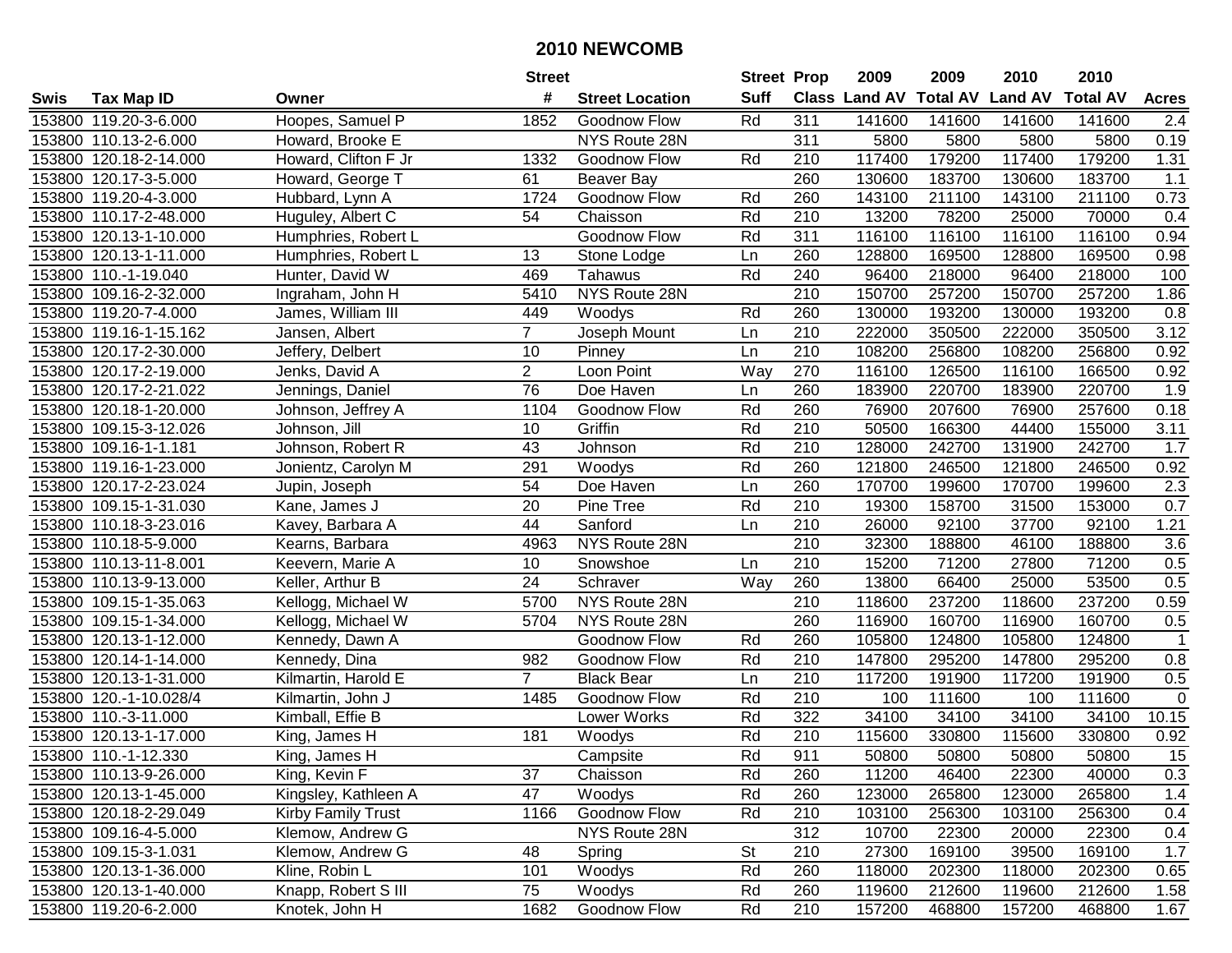|      |                        |                       | <b>Street</b> |                        | <b>Street Prop</b> |                  | 2009   | 2009   | 2010                                    | 2010   |                |
|------|------------------------|-----------------------|---------------|------------------------|--------------------|------------------|--------|--------|-----------------------------------------|--------|----------------|
| Swis | <b>Tax Map ID</b>      | Owner                 | #             | <b>Street Location</b> | <b>Suff</b>        |                  |        |        | Class Land AV Total AV Land AV Total AV |        | <b>Acres</b>   |
|      | 153800 110.-3-19.000   | Knox, Andrew B        | 36            | Lower Works            | Rd                 | 210              | 30600  | 160200 | 43800                                   | 160200 | 2.94           |
|      | 153800 110.-3-10.000   | Knox, Ann B           | 56            | Perch Pond             | Ln                 | 322              | 34100  | 34100  | 34100                                   | 34100  | 10.15          |
|      | 153800 110.18-3-27.000 | Krysiuk, Jerzy        | 62            | Sanford                | Ln                 | 210              | 19300  | 107600 | 31500                                   | 105000 | 0.7            |
|      | 153800 110.18-4-17.033 | Kushi, Audrey         | 9             | Sanford                | Ln                 | 210              | 27300  | 84100  | 39500                                   | 78000  | 1.7            |
|      | 153800 120.13-1-35.000 | LaBarge, Frank A      | 105           | Woodys                 | Rd                 | 270              | 109000 | 159600 | 109000                                  | 159600 | 0.5            |
|      | 153800 120.14-1-6.000  | Labelle, Kimberly A   | 950           | Goodnow Flow           | Rd                 | 210              | 117100 | 269300 | 117100                                  | 269300 | 0.48           |
|      | 153800 110.-1-8.000    | LaChappelle, Joyce B  |               | NYS Route 28N          |                    | 311              | 35800  | 35800  | 35800                                   | 35800  | 7.35           |
|      | 153800 120.14-1-15.000 | LaClair, William Jr   | 996           | Goodnow Flow           | Rd                 | 210              | 157800 | 231100 | 157800                                  | 231100 | 0.9            |
|      | 153800 121.7-1-3.000   | LaCourse, Edward J    | 4796          | NYS Route 28N          |                    | 210              | 27800  | 117900 | 27800                                   | 117900 | 1.9            |
|      | 153800 109.15-1-45.000 | LaLonde Larry         | 5644          | NYS Route 28N          |                    | 210              | 21400  | 113800 | 33300                                   | 110000 | 0.8            |
|      | 153800 109.16-1-8.100  | LaLonde, Lawrence     | 5604          | NYS Route 28N          |                    | 210              | 59400  | 176800 | 61600                                   | 170000 | 1.07           |
|      | 153800 110.13-12-1.000 | LaLonde, Stanley      | 142           | Campsite               | Rd                 | 210              | 27500  | 75100  | 39700                                   | 75100  | 1.77           |
|      | 153800 120.13-1-50.000 | Lansing, Candace A    | 27            | Woodys                 | Rd                 | 210              | 118500 | 278600 | 118500                                  | 278600 | 1.9            |
|      | 153800 109.16-2-7.000  | Lapping, Robert K     | 20            | Donks                  | Ln                 | 210              | 193500 | 316500 | 193500                                  | 316500 | $\sqrt{3}$     |
|      | 153800 110.17-2-12.002 | LaRose, Daniel        | 5157          | NYS Route 28N          |                    | 210              | 47900  | 205900 | 67300                                   | 205900 | 9.65           |
|      | 153800 109.16-2-9.002  | LaRose, David B       | 38            | Johnson                | Rd                 | 210              | 14700  | 93800  | 27000                                   | 87200  | 0.47           |
|      | 153800 121.7-1-1.000   | Lashway, Gene R       | 4811          | NYS Route 28N          |                    | 260              | 15300  | 44900  | 15300                                   | 44900  | 0.5            |
|      | 153800 120.18-2-37.000 | Lawrence, Todd        | 1232          | Goodnow Flow           | Rd                 | 260              | 128500 | 215300 | 128500                                  | 215300 | $\mathbf 1$    |
|      | 153800 110.13-7-1.000  | Lawton, Peter         | 33            | <b>Hudson River</b>    | Rd                 | 210              | 28400  | 67300  | 40900                                   | 67300  | 2.1            |
|      | 153800 109.15-1-2.000  | Lenhart, Brian J      | 5814          | NYS Route 28N          |                    | 210              | 26900  | 95600  | 38800                                   | 85000  | 1.5            |
|      | 153800 110.-1-28.001   | Levesque, Bobbi Jo    | 113           | Campsite               | Rd                 | 210              | 25500  | 186100 | 37000                                   | 186100 | $\overline{1}$ |
|      | 153800 110.17-2-14.000 | Levesque, Lawrence    | 5149          | NYS Route 28N          |                    | 210              | 15200  | 113000 | 27800                                   | 109000 | 0.5            |
|      | 153800 109.16-1-5.000  | Liburdi, Donald C     | 5608          | NYS Route 28N          |                    | 260              | 120500 | 180600 | 133000                                  | 180600 | 0.6            |
|      | 153800 109.15-1-52.000 | Liburdi, Kenneth J    | 4             | Welch                  | Ln                 | 260              | 68200  | 130000 | 68200                                   | 130000 | 0.57           |
|      | 153800 109.15-1-29.001 | Liburdi, Robert J Sr  | 21            | Gibbs                  | Ln                 | 210              | 63900  | 116500 | 63900                                   | 116500 | 1.2            |
|      | 153800 109.15-4-4.002  | Lilly, Robert C       | 19            | Pine Tree              | Rd                 | 210              | 29900  | 151300 | 43100                                   | 150000 | 2.73           |
|      | 153800 120.13-1-49.000 | Lindman, Gene         | 29            | Woodys                 | Rd                 | 210              | 132600 | 335800 | 132600                                  | 335800 | 1.7            |
|      | 153800 119.16-1-18.017 | Litts, Clifford A     | 309           | Woodys                 | Rd                 | 210              | 166900 | 251800 | 166900                                  | 251800 | 1.99           |
|      | 153800 120.17-2-35.000 | Locke, Robert G       | 1474          | Goodnow Flow           | Rd                 | 270              | 123300 | 167000 | 123300                                  | 167000 | 1.93           |
|      | 153800 120.18-1-22.000 | Locker, Daniel E      | 1112          | Goodnow Flow           | Rd                 | 260              | 79400  | 148500 | 79400                                   | 148500 | 0.2            |
|      | 153800 120.18-2-44.000 | Longtin, Judith D     | 1188          | Goodnow Flow           | Rd                 | 260              | 131000 | 230300 | 131000                                  | 230300 | 1.5            |
|      | 153800 120.18-2-43.000 | Lorman, William E     | 1198          | Goodnow Flow           | Rd                 | 260              | 30000  | 103200 | 30000                                   | 103200 | 0.18           |
|      | 153800 119.20-6-4.000  | Loveday, Lilian T     | 1662          | Goodnow Flow           | Rd                 | 260              | 139600 | 153300 | 139600                                  | 153300 | 1.2            |
|      | 153800 109.15-3-14.001 | Lynch, James M        | 24            | Griffin                | Rd                 | $\overline{210}$ | 26300  | 140200 | 38100                                   | 140200 | 1.3            |
|      | 153800 119.20-3-8.100  | Lyng, Andrew          | 1848          | Goodnow Flow           | Rd                 | 210              | 135100 | 191900 | 135100                                  | 191900 | 1.8            |
|      | 153800 120.13-1-4.000  | Mack, Theodore D      |               | Goodnow Flow           | Rd                 | 311              | 170700 | 170700 | 170700                                  | 170700 | 1.2            |
|      | 153800 120.13-1-2.000  | Mack, Theodore D      |               | Goodnow Flow           | Rd                 | 311              | 113900 | 113900 | 113900                                  | 113900 | 0.9            |
|      | 153800 120.13-1-1.000  | Mack, Theodore D      | 3             | <b>Island View</b>     | Ln                 | 260              | 147900 | 172900 | 147900                                  | 172900 | 0.8            |
|      | 153800 120.13-1-3.000  | Mack, Theodore D      |               | Goodnow Flow           | Rd                 | 311              | 108400 | 108400 | 108400                                  | 108400 | $\mathbf 1$    |
|      | 153800 119.16-1-14.000 | Mackey, Lawrence C Sr | 19            | Joseph Mount           | Ln                 | 210              | 140200 | 362600 | 140200                                  | 362600 | 2.2            |
|      | 153800 110.13-1-1.000  | MacKey, Lynne M       |               | NYS Route 28N          |                    | 311              | 26500  | 26500  | 26500                                   | 26500  | 1.4            |
|      | 153800 109.16-4-12.002 | MacKey, Lynne M       | 5381          | NYS Route 28N          |                    | 210              | 37500  | 121700 | 53100                                   | 121700 | 5.6            |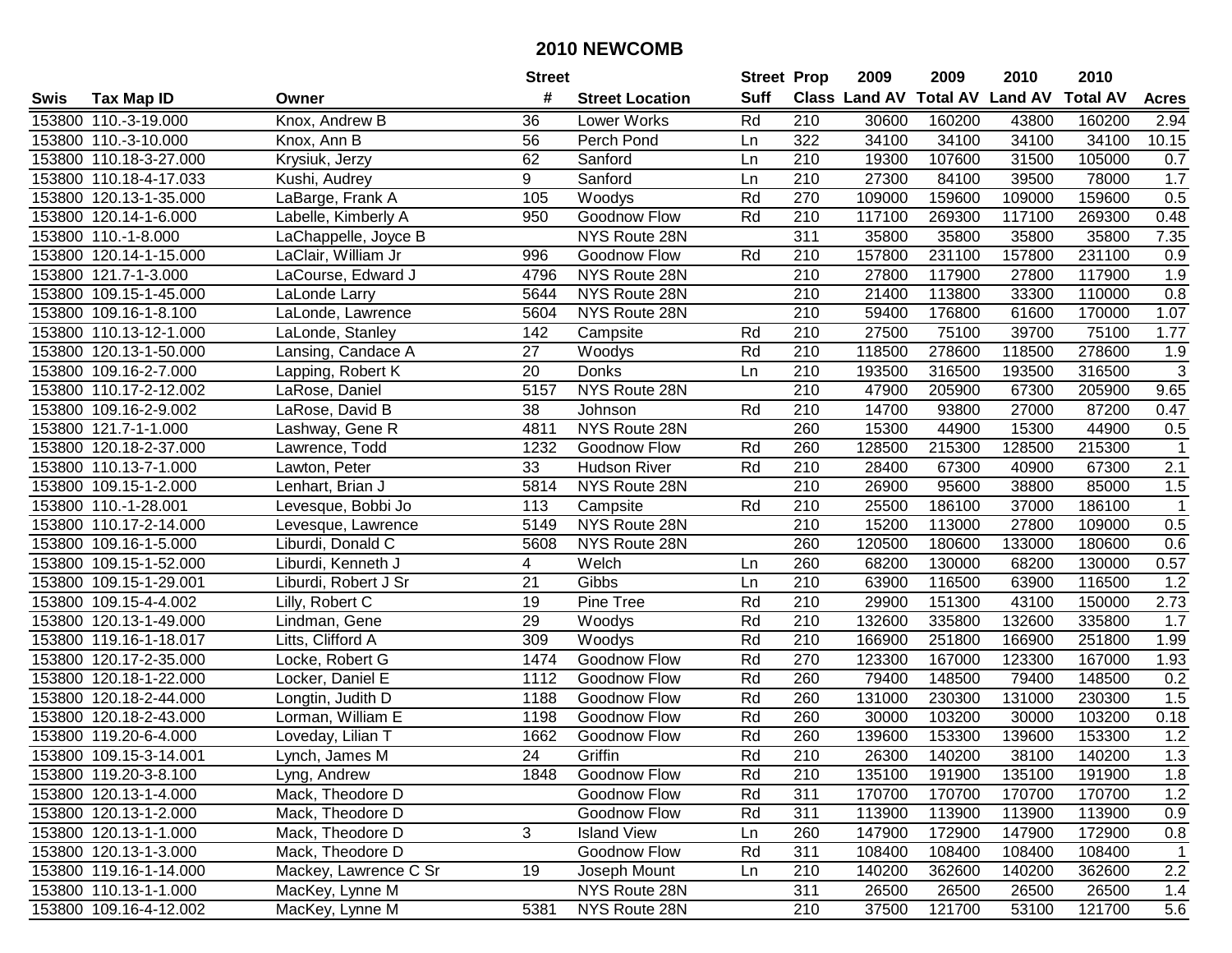|        |                          |                              | <b>Street</b> |                        | <b>Street Prop</b> |                  | 2009                          | 2009   | 2010           | 2010            |                |
|--------|--------------------------|------------------------------|---------------|------------------------|--------------------|------------------|-------------------------------|--------|----------------|-----------------|----------------|
| Swis   | <b>Tax Map ID</b>        | Owner                        | #             | <b>Street Location</b> | <b>Suff</b>        |                  | <b>Class Land AV Total AV</b> |        | <b>Land AV</b> | <b>Total AV</b> | <b>Acres</b>   |
|        | 153800 110.18-4-16.000   | Maddison, Jill V             | 13            | Sanford                | Ln                 | 210              | 15300                         | 78800  | 27800          | 78800           | 0.5            |
|        | 153800 110.13-9-21.001   | Maddox Investments LLC       | 26            | <b>Bissell</b>         | Loop               | 483              | 21500                         | 98000  | 36000          | 98000           | 0.8            |
|        | 153800 110.13-1-7.000    | Magee Thomas W               | 5256          | NYS Route 28N          |                    | 210              | 25400                         | 87000  | 37000          | 87000           | 1.07           |
|        | 153800 119.20-2-1.000    | Maliszewski, Joseph R        | 1918          | Goodnow Flow           | Rd                 | 260              | 195200                        | 244400 | 195200         | 244400          | 2.5            |
|        | 153800 120.13-1-22.052   | Maloney, Joseph R            | 13            | Woodys                 | Rd                 | 260              | 160500                        | 217600 | 160500         | 217600          | 1.4            |
|        | 153800 109.16-4-6.000    | Malsbary, Richard D          | 5451          | NYS Route 28N          |                    | $\overline{210}$ | 20800                         | 55000  | 32800          | 66700           | 0.77           |
|        | 153800 120.17-3-8.000    | Marcello, James              | 49            | <b>Beaver Bay</b>      | Rd                 | 210              | 140200                        | 209700 | 140200         | 209700          | 2.13           |
|        | 153800 120.13-1-26.000   | Marconi, Valentino           | 141           | Woodys                 | Rd                 | $\overline{210}$ | 119400                        | 370700 | 119400         | 370700          | 0.78           |
|        | 153800 109.15-2-2.000    | Marine, Alan W               | 5841          | NYS Route 28N          |                    | $\overline{210}$ | 33300                         | 129600 | 47500          | 129600          | 4              |
|        | 153800 110.13-9-1.000    | Marsh, David A               | 37            | Campsite               | Rd                 | 260              | 23400                         | 62700  | 35200          | 62700           | 0.9            |
|        | 153800 109.15-4-9.000    | Marshall, Peter              | 30            | Allen                  | Rd                 | 270              | 28400                         | 30800  | 28400          | 30800           | 2.1            |
|        | 153800 109.15-1-25.100   | Martin, David O              | 5740          | NYS Route 28N          |                    | 210              | 171200                        | 298800 | 167800         | 298800          | 1.04           |
|        | 153800 119.20-3-14.000   | Matarese, Robert E           | 1796          | Goodnow Flow           | Rd                 | 260              | 45000                         | 113500 | 45000          | 113500          | 1.67           |
|        | 153800 120.14-1-12.000   | Matthews, Robert R           | 976           | Goodnow Flow           | Rd                 | 210              | 117600                        | 233100 | 117600         | 233100          | 0.6            |
|        | 153800 120.18-2-28.029   | McCoy, Guy C                 | 1270          | Goodnow Flow           | Rd                 | 260              | 142000                        | 839150 | 142000         | 839150          | 3.62           |
|        | 153800 110.18-5-2.000    | McCray, Rynda L              | 29            | Adams                  | Ln                 | 210              | 15200                         | 107800 | 27800          | 107800          | 0.5            |
|        | 153800 120.18-2-15.000   | McCreight, Joann O           | 1328          | Goodnow Flow           | Rd                 | 260              | 119400                        | 176000 | 119400         | 176000          | 1.35           |
|        | 153800 120.17-3-1.000    | McDevitt, Emmett R Jr        | 75            | <b>Beaver Bay</b>      |                    | 260              | 134200                        | 296500 | 134200         | 296500          | $\overline{1}$ |
|        | 153800 120.18-2-47.000   | McDonald, Ida L              | 1172          | Goodnow Flow           | Rd                 | 260              | 117100                        | 413100 | 117100         | 413100          | 0.53           |
|        | 153800 120.18-2-8.000    | McFarren, Linda              | 1356          | Goodnow Flow           | Rd                 | 260              | 117100                        | 147300 | 117100         | 147300          | 1.07           |
|        | 153800 109.15-1-9.000    | McKeon, Michael J            | 40            | Fennessey              | Ln                 | 260              | 11200                         | 87000  | 11200          | 75000           | 0.3            |
| 153800 | 109.15-1-26.000          | McLoughlin, Pamela           | 46            | Pine Tree              | Rd                 | 210              | 12300                         | 92600  | 23700          | 90000           | 0.35           |
| 153800 | 109.16-2-25.000          | <b>McSpedon Family Trust</b> | 5442          | NYS Route 28N          |                    | 210              | 110600                        | 261000 | 110600         | 261000          | 1.6            |
|        | 153800 120.13-1-30.000   | McVoy, Cullen S              |               | Goodnow Flow           | Rd                 | 311              | 109600                        | 109600 | 109600         | 109600          | 0.52           |
|        | 153800 120.13-1-29.000   | McVoy, Cullen S              | 15            | <b>Black Bear</b>      | Ln                 | $\overline{210}$ | 123600                        | 142100 | 123600         | 142100          | 0.6            |
|        | 153800 109.-1-28.001     | ME Church                    | 5937          | NYS Route 28N          |                    | 695              | 16900                         | 17600  | 16900          | 17600           | $\overline{4}$ |
|        | 153800 109.16-5-16.000   | ME Church                    | 5551          | NYS Route 28N          |                    | 620              | 17300                         | 146100 | 17300          | 146100          | 0.6            |
|        | 153800 109.16-5-16.000/1 | <b>ME Church</b>             |               | NYS Route 28N          |                    | 620              | 2000                          | 72000  | 2000           | 72000           | $\mathbf 0$    |
|        | 153800 110.17-2-41.120   | Medema Family Living Trust   | 152           | Chaisson               | Rd                 | 210              | 30800                         | 86900  | 30800          | 86900           | 22.1           |
|        | 153800 109.16-2-27.271   | Mendelson, Richard S         | 5436          | NYS Route 28N          |                    | $\overline{210}$ | 138700                        | 269400 | 138700         | 269400          | 1.5            |
|        | 153800 110.17-2-49.000   | Merritt, Mary J              | 50            | Chaisson               | Rd                 | 311              | 15100                         | 15100  | 15100          | 15100           | 0.4            |
|        | 153800 120.17-2-42.000   | Metzgar, Mitchell S          | 1442          | Goodnow Flow           | Rd                 | 210              | 154600                        | 206400 | 154600         | 206400          | 1.6            |
|        | 153800 120.17-2-41.000   | Metzgar, Mitchell S          |               | Goodnow Flow           | Rd                 | 311              | 8800                          | 8800   | 8800           | 8800            | 0.2            |
|        | 153800 109.15-1-23.100   | Miga Family Trust            | 5768          | NYS Route 28N          |                    | $\overline{210}$ | 240800                        | 425700 | 254100         | 425700          | 4.81           |
|        | 153800 110.17-2-50.100   | Miller, James A              | 127           | Chaisson               | Rd                 | 270              | 62700                         | 95700  | 35000          | 85000           | 15.3           |
|        | 153800 110.17-2-21.000   | Miller, Mark D               | 92            | Marcy                  | Ln                 | 210              | 19400                         | 138600 | 32200          | 138600          | 0.74           |
|        | 153800 109.15-1-27.100   | Mills, Frank P               | 32            | Pine Tree              | Rd                 | 210              | 25800                         | 155700 | 37400          | 155700          | 1.1            |
|        | 153800 109.16-5-7.000    | Miner, Mark J                | 5617          | NYS Route 28N          |                    | 220              | 35200                         | 72800  | 50000          | 72800           | 4.7            |
|        | 153800 110.17-3-4.000    | Minke, Charles L             | 147           | Marcy                  | Ln                 | 210              | 15300                         | 104000 | 27800          | 104000          | 0.5            |
|        | 153800 120.18-2-46.000   | Molitor, Frank J             | 1178          | Goodnow Flow           | Rd                 | 260              | 116400                        | 174700 | 116400         | 174700          | 0.5            |
|        | 153800 110.17-2-4.000    | Monroe Janice L              | 47            | Chaisson               | Rd                 | 210              | 11300                         | 105600 | 22300          | 105600          | 0.3            |
|        | 153800 109.16-2-15.200   | Montanye Fuels Inc           | 5534          | NYS Route 28N          |                    | 312              | 8300                          | 22900  | 8300           | 22900           | 0.72           |
|        |                          |                              |               |                        |                    |                  |                               |        |                |                 |                |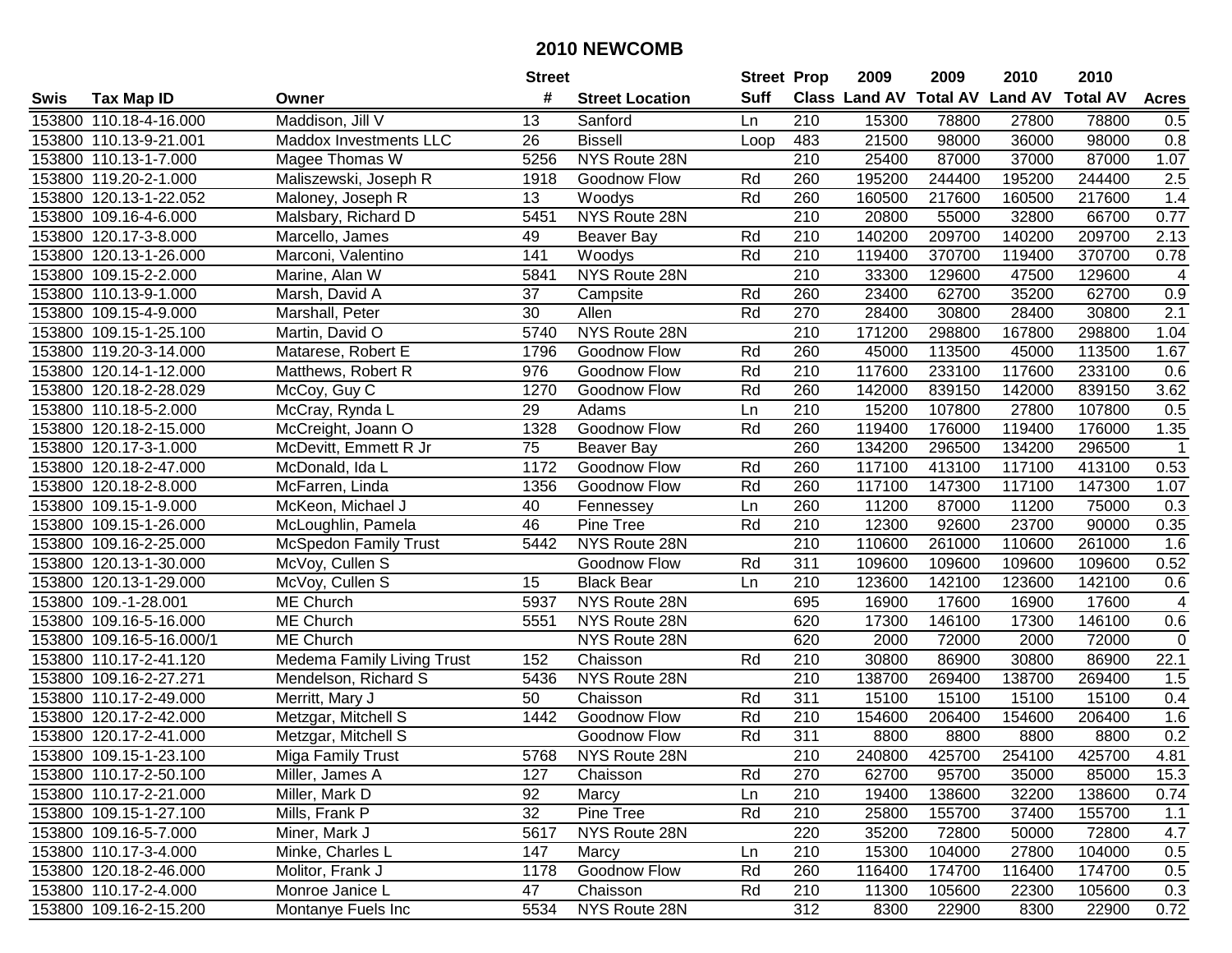|             |                        |                        | <b>Street</b>  |                        | <b>Street Prop</b> |                  | 2009                          | 2009    | 2010           | 2010            |                |
|-------------|------------------------|------------------------|----------------|------------------------|--------------------|------------------|-------------------------------|---------|----------------|-----------------|----------------|
| <b>Swis</b> | Tax Map ID             | Owner                  | #              | <b>Street Location</b> | <b>Suff</b>        |                  | <b>Class Land AV Total AV</b> |         | <b>Land AV</b> | <b>Total AV</b> | <b>Acres</b>   |
|             | 153800 110.13-1-5.000  | Montanye, James        | 5264           | NYS Route 28N          |                    | 210              | 37600                         | 167800  | 53300          | 167800          | 5.65           |
|             | 153800 110.13-13-2.000 | Montanye, James        | 24             | Montayne               | Way                | 312              |                               |         | 37900          | 50000           | 33.84          |
|             | 153800 110.13-1-10.000 | Montanye, James F      |                | NYS Route 28N          |                    | 311              | 2000                          | 2000    | 2000           | 2000            | 0.2            |
|             | 153800 110.13-13-5.000 | Montanye, Mark T       |                | Montayne               | Way                | 311              |                               |         | 12500          | 12500           | 1.31           |
|             | 153800 110.18-4-15.000 | Montanye, Paul S       | 17             | Sanford                | Ln                 | $\overline{210}$ | 15300                         | 101500  | 27800          | 92100           | 0.5            |
|             | 153800 110.13-13-3.000 | Montanye, Paul S       |                | Montayne               | Way                | 311              |                               |         | 12500          | 12500           | 1.51           |
|             | 153800 110.13-1-12.000 | Montanye, Timothy J    | 5284           | NYS Route 28N          |                    | $\overline{210}$ | 18100                         | 96100   | 30400          | 89000           | 0.64           |
|             | 153800 110.13-13-8.000 | Montanye, Timothy J    | 10             | Montayne               | Way                | 311              |                               |         | 19200          | 19200           | $\overline{1}$ |
|             | 153800 110.17-3-13.000 | Moore, Linda C         | 99             | Marcy                  | Ln                 | 210              | 17400                         | 117300  | 29600          | 93400           | 0.6            |
|             | 153800 119.20-7-5.000  | Moran, Robert L        | 427            | Woodys                 | Rd                 | 311              | 124800                        | 124800  | 124800         | 124800          | 1.18           |
|             | 153800 110.13-11-7.000 | Morris, Judith S       | $\overline{7}$ | Snowshoe               | Ln                 | 210              | 20600                         | 78500   | 22300          | 78500           | 0.3            |
|             | 153800 119.20-7-2.000  | Morris, S Judith       | 463            | Woodys                 | Rd                 | 311              | 124800                        | 124800  | 124800         | 124800          | 0.94           |
|             | 153800 109.15-4-12.000 | Moses, David N         | 71             | <b>Goodnow Flow</b>    | Rd                 | 270              | 15700                         | 68100   | 28200          | 50000           | 0.52           |
|             | 153800 109.16-4-3.000  | Moses, Michael J       | 5469           | NYS Route 28N          |                    | 210              | 29700                         | 162900  | 42600          | 162900          | 2.6            |
|             | 153800 109.15-4-13.000 | Moses, Mitchell F      | 73             | Goodnow Flow           | Rd                 | 210              | 26000                         | 107000  | 37700          | 107000          | 1.2            |
|             | 153800 109.16-6-2.000  | Mosher, Clarence W     | 86             | Stubing                | Ln                 | 210              | 156000                        | 413800  | 156000         | 413800          | 2.6            |
|             | 153800 109.16-4-2.000  | Mulcahy Lynn R         | 5477           | NYS Route 28N          |                    | $\overline{210}$ | 26600                         | 212000  | 38400          | 210000          | 1.4            |
|             | 153800 109.16-2-20.021 | Mulcahy Lynn R         | 5480           | NYS Route 28N          |                    | 260              | 146600                        | 193300  | 146600         | 193300          | 2.24           |
|             | 153800 109.16-2-24.036 | Mull, Deborah L        | 22             | Anderson               | Ln                 | 210              | 58100                         | 339100  | 58100          | 339100          | 0.6            |
|             | 153800 110.18-1-12.000 | Murdie, Raymond        | 5047           | NYS Route 28N          |                    | 210              | 25800                         | 129900  | 37400          | 129900          | $1.1$          |
|             | 153800 109.16-2-22.200 | Murphy, Mary           | 5464           | NYS Route 28N          |                    | 210              | 88800                         | 217600  | 88800          | 217600          | 0.32           |
|             | 153800 110.18-1-11.082 | Musso, Anthony         | 5057           | NYS Route 28N          |                    | 210              | 27400                         | 121500  | 39500          | 121500          | 1.7            |
|             | 153800 119.20-4-7.000  | Nargis, Lisa M         | 1704           | Goodnow Flow           | Rd                 | 312              | 88600                         | 91300   | 88600          | 91300           | 1.4            |
|             | 153800 109.15-1-42.000 | Nash, Colleen W        | 5660           | NYS Route 28N          |                    | 210              | 19300                         | 109200  | 31500          | 90000           | 0.7            |
|             | 153800 110.-1-12.400   | Nature Conservancy Inc |                | Tahawus                | Rd                 | 911              | 46400                         | 46400   | 48646          | 48646           | 117.98         |
|             | 153800 110.-1-12.310   | Nature Conservancy Inc |                | Tahawus                | Rd                 | 911              | 244900                        | 254100  | 257032         | 266142          | 623.38         |
|             | 153800 101.-4-1.300    | Nature Conservancy Inc |                | Tahawus                | Rd                 | 911              | 238800                        | 238800  | 250321         | 250321          | 602.18         |
|             | 153800 121.-5-2.100    | Nature Conservancy Inc |                | NYS Route 28N          |                    | 911              |                               |         | 44265          | 44265           | 83.22          |
|             | 153800 110.-1-12.110   | Nature Conservancy Inc |                | Tahawus                | Rd                 | 911              |                               |         | 542271         | 542271          | 1000           |
|             | 153800 109.-3-10.000   | Nature Conservancy Inc |                | NYS Route 28N          |                    | 911              |                               |         | 265690         | 275050          | 498.35         |
|             | 153800 90.-3-1.000     | Nature Conservancy Inc |                | Tahawus                | Rd                 | 911              |                               |         | 2622528        | 2622528         | 5867.2         |
|             | 153800 101.-4-1.110    | Nature Conservancy Inc |                | Sanford                | Ln                 | 911              |                               |         | 2236885        | 2430138 4918.6  |                |
|             | 153800 111.-3-11.100   | Nature Conservancy Inc |                | Tahawus                | Rd                 | 911              |                               |         | 66244          | 66244           | 144.25         |
|             | 153800 120.-1-1.100    | Nature Conservancy Inc |                | Goodnow Flow           | Rd                 | 911              |                               |         | 5725208        | 5865608         | 13184          |
|             | 153800 101.-3-1.000    | Nature Conservancy Inc |                | Sanford                | Ln                 | 911              | 125000                        | 137500  | 129835         |                 | 142323 466.64  |
|             | 153800 111.-3-10.000   | Nature Conservancy Inc |                | Tahawus                | Rd                 | 911              | 1003400                       | 1003400 | 1049155        | 1049155 2497.2  |                |
|             | 153800 110.18-3-7.100  | Nature Conservancy Inc | 5005           | NYS Route 28N          |                    | 910              | 15400                         | 70500   | 15400          | 70500           | 4.09           |
|             | 153800 109.16-2-23.024 | Nelson, Frederick      | 5460           | NYS Route 28N          |                    | 210              | 152400                        | 238200  | 152400         | 238200          | 1.8            |
|             | 153800 110.18-1-15.000 | Newcomb Fire Dept      | 20             | Marcy                  | Ln                 | 662              | 9700                          | 65000   | 9700           | 65000           | 0.15           |
|             | 153800 109.16-5-5.001  | Newcomb School Dist    | 5535           | NYS Route 28N          |                    | 612              | 51300                         | 4308400 | 51300          | 5808400         | 7.9            |
|             | 153800 109.15-1-43.061 | Newcomb School Dist    | 5626           | NYS Route 28N          |                    | 612              | 25500                         | 174000  | 25500          | 174000          | 1              |
|             | 153800 109.16-5-8.001  | Newcomb School Dist 1  |                | NYS Route 28N          |                    | 330              | 108700                        | 108700  | 108700         | 108700          | 9.1            |
|             |                        |                        |                |                        |                    |                  |                               |         |                |                 |                |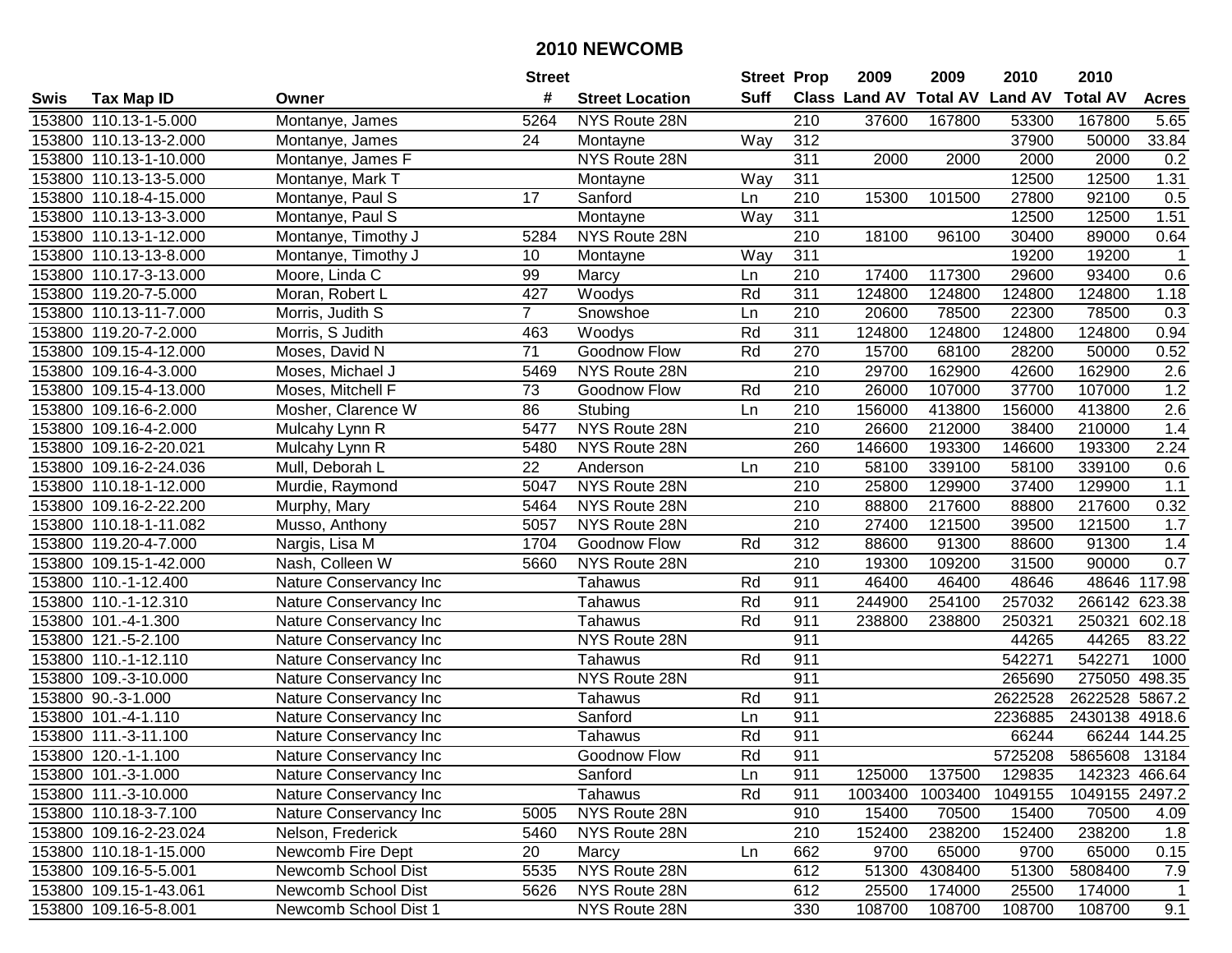| #<br><b>Suff</b><br><b>Class Land AV Total AV</b><br><b>Land AV</b><br><b>Total AV</b><br><b>Tax Map ID</b><br><b>Street Location</b><br><b>Acres</b><br>Swis<br>Owner<br>153800 109.15-5-1.001<br>Newcomb Vol Fire Co<br>5635<br>NYS Route 28N<br>662<br>13200<br>352700<br>13200<br>352700<br>0.4<br>311<br>9000<br>153800 119.20-8-1.000<br>9000<br>9000<br>9000<br>0.32<br>Niederer, Lorraine F<br>Woodys<br>Rd<br>153800 119.20-7-7.000<br>Niederer, Lorraine F<br>415<br>Rd<br>311<br>124800<br>124800<br>124800<br>124800<br>1.03<br>Woodys<br>NYS Route 28N<br>210<br>76600<br>204600<br>76600<br>204600<br>1.1<br>153800 109.15-1-32.200<br>Nix, Mary E<br>153800 101.-6-1.100<br>910<br>5400<br>5400<br>5400<br>5400<br>13.91<br>NL Industries Inc<br>Sanford<br>Ln<br>28200<br>33.59<br>153800 101.-1-1.100<br>Sanford<br>910<br>28200<br>28200<br>28200<br>NL Industries Inc<br>Ln<br>153800 91.-1-1.110<br><b>NL</b><br>910<br>10400<br>10400<br>10400<br>10400<br>11.05<br>Ln<br>NL Industries Inc<br>720<br>153800 90.-1-6.100<br>Sanford<br>322700<br>634700<br>322700<br>634700<br>180<br>Ln<br>NL Industries Inc<br>$\overline{NL}$<br>161100<br>133.19<br>153800 90.-1-5.110<br>234<br>910<br>161100<br>161100<br>161100<br>NL Industries Inc<br>Ln<br>NYS Route 28N<br>330<br>4100<br>153800 110.18-2-9.000<br>4100<br>4100<br>4100<br>NL Industries Inc<br>0.1<br>233500<br>233500<br>233500<br>233500<br>146.26<br>153800 90.-1-2.110<br>Sanford<br>910<br>NL Industries Inc<br>Ln<br>153800 110.18-2-8.000<br>NYS Route 28N<br>593<br>11200<br>11400<br>11200<br>11400<br>NL Industries Inc<br>0.3<br>18.7<br>910<br>12900<br>12900<br>12900<br>12900<br>153800 101.-6-2.100<br>Sanford<br>NL Industries Inc<br>Ln<br>910<br>617.1<br>153800 90.-1-3.110<br>Sanford<br>223900<br>223900<br>133633<br>133633<br>NL Industries Inc<br>Ln<br>210<br>15300<br>153800 110.18-4-11.000<br>Norton, Scott M<br>31<br>Sanford<br>93500<br>27800<br>89900<br>Ln<br>0.5<br>210<br>153800 121.7-1-4.000<br>Norton, William O<br>NYS Route 28N<br>26300<br>96900<br>26300<br>80000<br>1.3<br>4784<br>20<br>210<br>89200<br>0.62<br>153800 109.16-2-13.000<br>Rd<br>17800<br>89200<br>30000<br>Novak, Joseph<br>Johnson<br><b>Total Electric Dist</b><br>884<br>$\pmb{0}$<br>153800 638.-9999-131.600/1881<br>NYSEG CORP<br>792724<br>864671<br>0<br>$\mathbf 0$<br>1.15<br>153800 109.-1-27.001<br><b>NYSEG Corp</b><br>NYS Route 28N<br>875<br>13000<br>915000<br>13000<br>978000<br>5930<br>153800 120.18-2-17.000<br>Oakley, Quentin J<br>Goodnow Flow<br>311<br>109600<br>109600<br>109600<br>109600<br>1.28<br>Rd<br>Rd<br>210<br>198500<br>116900<br>1.26<br>153800 120.18-2-16.000<br>Oakley, Quentin J<br>1320<br>Goodnow Flow<br>116900<br>198500<br>153800 120.17-2-14.000<br>Loon Point<br>260<br>117300<br>182500<br>117300<br>182500<br>0.97<br>OBrien, Brendan P<br>43<br>Ln<br>Rd<br>210<br>153800<br>119.16-1-4.000<br>117500<br>190900<br>117500<br>190900<br>0.6<br>OBrien, James S<br>395<br>Woodys<br>311<br>124400<br>153800<br>120.17-2-13.000<br>Goodnow Flow<br>Rd<br>124400<br>124400<br>124400<br>1.15<br>OBrien, Kevin J<br>$\overline{311}$<br>153800 120.17-2-11.000<br>Rd<br>109000<br>109000<br>109000<br>OBrien, Kevin J<br>109000<br>0.94<br>Goodnow Flow<br>35<br>152300<br>153800 120.17-2-12.000<br>OBrien, Kevin J<br>Loon Point<br>Ln<br>260<br>152300<br>166900<br>166900<br>0.85<br>NYS Route 28N<br>210<br>1.9<br>153800 109.15-1-41.000<br>ODonnell, David H<br>27900<br>80800<br>40200<br>75000<br>5668<br>26700<br>35000<br>153800 110.17-2-52.001<br>ODonnell, Timothy<br>NYS Route 28N<br>210<br>74400<br>84400<br>1.45<br>$\overline{311}$<br>153800 110.13-1-14.000<br>26800<br>26800<br>26800<br>1.5<br>Olbert, David<br>NYS Route 28N<br>26800<br>$\overline{311}$<br>6200<br>6200<br>153800 110.13-1-13.000<br>NYS Route 28N<br>6200<br>6200<br>0.3<br>Olbert, David<br>153800 110.13-1-6.001<br>NYS Route 28N<br>280<br>45000<br>300800<br>75000<br>375800<br>23.61<br>Olbert, David<br>5302<br>153800 120.18-2-27.000<br>Goodnow Flow<br>260<br>120300<br>485900<br>120300<br>485900<br>Ollinger, Paul<br>1274<br>Rd<br>1.86<br>$\overline{210}$<br>35900<br>137100<br>153800 109.16-1-2.001<br>Olmsted, Elizabeth C<br>5618<br>NYS Route 28N<br>24300<br>144600<br>0.94<br>N <sub>L</sub><br>125<br>5125<br>5125<br>910<br>125<br>0.3<br>153800 91.-4-1.000<br>Open Space Conservancy Inc<br>Ln<br>153800 81.-3-1.100<br>Open Space Conservancy Inc<br>Sanford<br>Ln<br>910<br>400<br>52400<br>400<br>52400<br>0.41<br>910<br>500<br>5700<br>153800 80.-4-1.000<br>Open Space Conservancy Inc<br><b>NL</b><br>Ln<br>500<br>5700<br>1.6<br>Sanford<br>234300<br>1447900<br>1447900<br>256<br>153800 90.-1-3.210<br>Open Space Conservancy Inc<br>Ln<br>910<br>234300<br>NYS Route 28N<br>910<br>153800 121.-2-14.000<br>64100<br>69900<br>64100<br>69900<br>160<br>Open Space Conservancy Inc<br>153800 90.-2-1.000<br>Open Space Conservancy Inc<br><b>Upper Works</b><br>Rd<br>411100<br>411100<br>411100<br>411100<br>1717.2<br>911<br>173<br>Rd<br>260<br>153800 120.13-1-18.000<br>OSullivan, John D<br>Woodys<br>117000<br>169500<br>117000<br>241500<br>$\mathbf{1}$<br>Goodnow Flow<br>260<br>151200<br>151200<br>153800 120.-1-10.028/8<br>Otter Pond Club<br>1461<br>Rd<br>100<br>100<br>0<br>153800 120.-1-10.028/9<br>Rd<br>260<br>100<br>100<br>139500<br>$\overline{0}$ |  |                 | <b>Street</b> |              | <b>Street Prop</b> | 2009 | 2009   | 2010 | 2010 |  |
|------------------------------------------------------------------------------------------------------------------------------------------------------------------------------------------------------------------------------------------------------------------------------------------------------------------------------------------------------------------------------------------------------------------------------------------------------------------------------------------------------------------------------------------------------------------------------------------------------------------------------------------------------------------------------------------------------------------------------------------------------------------------------------------------------------------------------------------------------------------------------------------------------------------------------------------------------------------------------------------------------------------------------------------------------------------------------------------------------------------------------------------------------------------------------------------------------------------------------------------------------------------------------------------------------------------------------------------------------------------------------------------------------------------------------------------------------------------------------------------------------------------------------------------------------------------------------------------------------------------------------------------------------------------------------------------------------------------------------------------------------------------------------------------------------------------------------------------------------------------------------------------------------------------------------------------------------------------------------------------------------------------------------------------------------------------------------------------------------------------------------------------------------------------------------------------------------------------------------------------------------------------------------------------------------------------------------------------------------------------------------------------------------------------------------------------------------------------------------------------------------------------------------------------------------------------------------------------------------------------------------------------------------------------------------------------------------------------------------------------------------------------------------------------------------------------------------------------------------------------------------------------------------------------------------------------------------------------------------------------------------------------------------------------------------------------------------------------------------------------------------------------------------------------------------------------------------------------------------------------------------------------------------------------------------------------------------------------------------------------------------------------------------------------------------------------------------------------------------------------------------------------------------------------------------------------------------------------------------------------------------------------------------------------------------------------------------------------------------------------------------------------------------------------------------------------------------------------------------------------------------------------------------------------------------------------------------------------------------------------------------------------------------------------------------------------------------------------------------------------------------------------------------------------------------------------------------------------------------------------------------------------------------------------------------------------------------------------------------------------------------------------------------------------------------------------------------------------------------------------------------------------------------------------------------------------------------------------------------------------------------------------------------------------------------------------------------------------------------------------------------------------------------------------------------------------------------------------------------------------------------------------------------------------------------------------------------------------------------------------------------------------------------------------------------------------------------------------------------------------------------------------------------------------------------------------------------------------------------------------------------------------------------------------------------------------------------------------------------------------------------------------------------------------------------------------------------|--|-----------------|---------------|--------------|--------------------|------|--------|------|------|--|
|                                                                                                                                                                                                                                                                                                                                                                                                                                                                                                                                                                                                                                                                                                                                                                                                                                                                                                                                                                                                                                                                                                                                                                                                                                                                                                                                                                                                                                                                                                                                                                                                                                                                                                                                                                                                                                                                                                                                                                                                                                                                                                                                                                                                                                                                                                                                                                                                                                                                                                                                                                                                                                                                                                                                                                                                                                                                                                                                                                                                                                                                                                                                                                                                                                                                                                                                                                                                                                                                                                                                                                                                                                                                                                                                                                                                                                                                                                                                                                                                                                                                                                                                                                                                                                                                                                                                                                                                                                                                                                                                                                                                                                                                                                                                                                                                                                                                                                                                                                                                                                                                                                                                                                                                                                                                                                                                                                                                                                                      |  |                 |               |              |                    |      |        |      |      |  |
|                                                                                                                                                                                                                                                                                                                                                                                                                                                                                                                                                                                                                                                                                                                                                                                                                                                                                                                                                                                                                                                                                                                                                                                                                                                                                                                                                                                                                                                                                                                                                                                                                                                                                                                                                                                                                                                                                                                                                                                                                                                                                                                                                                                                                                                                                                                                                                                                                                                                                                                                                                                                                                                                                                                                                                                                                                                                                                                                                                                                                                                                                                                                                                                                                                                                                                                                                                                                                                                                                                                                                                                                                                                                                                                                                                                                                                                                                                                                                                                                                                                                                                                                                                                                                                                                                                                                                                                                                                                                                                                                                                                                                                                                                                                                                                                                                                                                                                                                                                                                                                                                                                                                                                                                                                                                                                                                                                                                                                                      |  |                 |               |              |                    |      |        |      |      |  |
|                                                                                                                                                                                                                                                                                                                                                                                                                                                                                                                                                                                                                                                                                                                                                                                                                                                                                                                                                                                                                                                                                                                                                                                                                                                                                                                                                                                                                                                                                                                                                                                                                                                                                                                                                                                                                                                                                                                                                                                                                                                                                                                                                                                                                                                                                                                                                                                                                                                                                                                                                                                                                                                                                                                                                                                                                                                                                                                                                                                                                                                                                                                                                                                                                                                                                                                                                                                                                                                                                                                                                                                                                                                                                                                                                                                                                                                                                                                                                                                                                                                                                                                                                                                                                                                                                                                                                                                                                                                                                                                                                                                                                                                                                                                                                                                                                                                                                                                                                                                                                                                                                                                                                                                                                                                                                                                                                                                                                                                      |  |                 |               |              |                    |      |        |      |      |  |
|                                                                                                                                                                                                                                                                                                                                                                                                                                                                                                                                                                                                                                                                                                                                                                                                                                                                                                                                                                                                                                                                                                                                                                                                                                                                                                                                                                                                                                                                                                                                                                                                                                                                                                                                                                                                                                                                                                                                                                                                                                                                                                                                                                                                                                                                                                                                                                                                                                                                                                                                                                                                                                                                                                                                                                                                                                                                                                                                                                                                                                                                                                                                                                                                                                                                                                                                                                                                                                                                                                                                                                                                                                                                                                                                                                                                                                                                                                                                                                                                                                                                                                                                                                                                                                                                                                                                                                                                                                                                                                                                                                                                                                                                                                                                                                                                                                                                                                                                                                                                                                                                                                                                                                                                                                                                                                                                                                                                                                                      |  |                 |               |              |                    |      |        |      |      |  |
|                                                                                                                                                                                                                                                                                                                                                                                                                                                                                                                                                                                                                                                                                                                                                                                                                                                                                                                                                                                                                                                                                                                                                                                                                                                                                                                                                                                                                                                                                                                                                                                                                                                                                                                                                                                                                                                                                                                                                                                                                                                                                                                                                                                                                                                                                                                                                                                                                                                                                                                                                                                                                                                                                                                                                                                                                                                                                                                                                                                                                                                                                                                                                                                                                                                                                                                                                                                                                                                                                                                                                                                                                                                                                                                                                                                                                                                                                                                                                                                                                                                                                                                                                                                                                                                                                                                                                                                                                                                                                                                                                                                                                                                                                                                                                                                                                                                                                                                                                                                                                                                                                                                                                                                                                                                                                                                                                                                                                                                      |  |                 |               |              |                    |      |        |      |      |  |
|                                                                                                                                                                                                                                                                                                                                                                                                                                                                                                                                                                                                                                                                                                                                                                                                                                                                                                                                                                                                                                                                                                                                                                                                                                                                                                                                                                                                                                                                                                                                                                                                                                                                                                                                                                                                                                                                                                                                                                                                                                                                                                                                                                                                                                                                                                                                                                                                                                                                                                                                                                                                                                                                                                                                                                                                                                                                                                                                                                                                                                                                                                                                                                                                                                                                                                                                                                                                                                                                                                                                                                                                                                                                                                                                                                                                                                                                                                                                                                                                                                                                                                                                                                                                                                                                                                                                                                                                                                                                                                                                                                                                                                                                                                                                                                                                                                                                                                                                                                                                                                                                                                                                                                                                                                                                                                                                                                                                                                                      |  |                 |               |              |                    |      |        |      |      |  |
|                                                                                                                                                                                                                                                                                                                                                                                                                                                                                                                                                                                                                                                                                                                                                                                                                                                                                                                                                                                                                                                                                                                                                                                                                                                                                                                                                                                                                                                                                                                                                                                                                                                                                                                                                                                                                                                                                                                                                                                                                                                                                                                                                                                                                                                                                                                                                                                                                                                                                                                                                                                                                                                                                                                                                                                                                                                                                                                                                                                                                                                                                                                                                                                                                                                                                                                                                                                                                                                                                                                                                                                                                                                                                                                                                                                                                                                                                                                                                                                                                                                                                                                                                                                                                                                                                                                                                                                                                                                                                                                                                                                                                                                                                                                                                                                                                                                                                                                                                                                                                                                                                                                                                                                                                                                                                                                                                                                                                                                      |  |                 |               |              |                    |      |        |      |      |  |
|                                                                                                                                                                                                                                                                                                                                                                                                                                                                                                                                                                                                                                                                                                                                                                                                                                                                                                                                                                                                                                                                                                                                                                                                                                                                                                                                                                                                                                                                                                                                                                                                                                                                                                                                                                                                                                                                                                                                                                                                                                                                                                                                                                                                                                                                                                                                                                                                                                                                                                                                                                                                                                                                                                                                                                                                                                                                                                                                                                                                                                                                                                                                                                                                                                                                                                                                                                                                                                                                                                                                                                                                                                                                                                                                                                                                                                                                                                                                                                                                                                                                                                                                                                                                                                                                                                                                                                                                                                                                                                                                                                                                                                                                                                                                                                                                                                                                                                                                                                                                                                                                                                                                                                                                                                                                                                                                                                                                                                                      |  |                 |               |              |                    |      |        |      |      |  |
|                                                                                                                                                                                                                                                                                                                                                                                                                                                                                                                                                                                                                                                                                                                                                                                                                                                                                                                                                                                                                                                                                                                                                                                                                                                                                                                                                                                                                                                                                                                                                                                                                                                                                                                                                                                                                                                                                                                                                                                                                                                                                                                                                                                                                                                                                                                                                                                                                                                                                                                                                                                                                                                                                                                                                                                                                                                                                                                                                                                                                                                                                                                                                                                                                                                                                                                                                                                                                                                                                                                                                                                                                                                                                                                                                                                                                                                                                                                                                                                                                                                                                                                                                                                                                                                                                                                                                                                                                                                                                                                                                                                                                                                                                                                                                                                                                                                                                                                                                                                                                                                                                                                                                                                                                                                                                                                                                                                                                                                      |  |                 |               |              |                    |      |        |      |      |  |
|                                                                                                                                                                                                                                                                                                                                                                                                                                                                                                                                                                                                                                                                                                                                                                                                                                                                                                                                                                                                                                                                                                                                                                                                                                                                                                                                                                                                                                                                                                                                                                                                                                                                                                                                                                                                                                                                                                                                                                                                                                                                                                                                                                                                                                                                                                                                                                                                                                                                                                                                                                                                                                                                                                                                                                                                                                                                                                                                                                                                                                                                                                                                                                                                                                                                                                                                                                                                                                                                                                                                                                                                                                                                                                                                                                                                                                                                                                                                                                                                                                                                                                                                                                                                                                                                                                                                                                                                                                                                                                                                                                                                                                                                                                                                                                                                                                                                                                                                                                                                                                                                                                                                                                                                                                                                                                                                                                                                                                                      |  |                 |               |              |                    |      |        |      |      |  |
|                                                                                                                                                                                                                                                                                                                                                                                                                                                                                                                                                                                                                                                                                                                                                                                                                                                                                                                                                                                                                                                                                                                                                                                                                                                                                                                                                                                                                                                                                                                                                                                                                                                                                                                                                                                                                                                                                                                                                                                                                                                                                                                                                                                                                                                                                                                                                                                                                                                                                                                                                                                                                                                                                                                                                                                                                                                                                                                                                                                                                                                                                                                                                                                                                                                                                                                                                                                                                                                                                                                                                                                                                                                                                                                                                                                                                                                                                                                                                                                                                                                                                                                                                                                                                                                                                                                                                                                                                                                                                                                                                                                                                                                                                                                                                                                                                                                                                                                                                                                                                                                                                                                                                                                                                                                                                                                                                                                                                                                      |  |                 |               |              |                    |      |        |      |      |  |
|                                                                                                                                                                                                                                                                                                                                                                                                                                                                                                                                                                                                                                                                                                                                                                                                                                                                                                                                                                                                                                                                                                                                                                                                                                                                                                                                                                                                                                                                                                                                                                                                                                                                                                                                                                                                                                                                                                                                                                                                                                                                                                                                                                                                                                                                                                                                                                                                                                                                                                                                                                                                                                                                                                                                                                                                                                                                                                                                                                                                                                                                                                                                                                                                                                                                                                                                                                                                                                                                                                                                                                                                                                                                                                                                                                                                                                                                                                                                                                                                                                                                                                                                                                                                                                                                                                                                                                                                                                                                                                                                                                                                                                                                                                                                                                                                                                                                                                                                                                                                                                                                                                                                                                                                                                                                                                                                                                                                                                                      |  |                 |               |              |                    |      |        |      |      |  |
|                                                                                                                                                                                                                                                                                                                                                                                                                                                                                                                                                                                                                                                                                                                                                                                                                                                                                                                                                                                                                                                                                                                                                                                                                                                                                                                                                                                                                                                                                                                                                                                                                                                                                                                                                                                                                                                                                                                                                                                                                                                                                                                                                                                                                                                                                                                                                                                                                                                                                                                                                                                                                                                                                                                                                                                                                                                                                                                                                                                                                                                                                                                                                                                                                                                                                                                                                                                                                                                                                                                                                                                                                                                                                                                                                                                                                                                                                                                                                                                                                                                                                                                                                                                                                                                                                                                                                                                                                                                                                                                                                                                                                                                                                                                                                                                                                                                                                                                                                                                                                                                                                                                                                                                                                                                                                                                                                                                                                                                      |  |                 |               |              |                    |      |        |      |      |  |
|                                                                                                                                                                                                                                                                                                                                                                                                                                                                                                                                                                                                                                                                                                                                                                                                                                                                                                                                                                                                                                                                                                                                                                                                                                                                                                                                                                                                                                                                                                                                                                                                                                                                                                                                                                                                                                                                                                                                                                                                                                                                                                                                                                                                                                                                                                                                                                                                                                                                                                                                                                                                                                                                                                                                                                                                                                                                                                                                                                                                                                                                                                                                                                                                                                                                                                                                                                                                                                                                                                                                                                                                                                                                                                                                                                                                                                                                                                                                                                                                                                                                                                                                                                                                                                                                                                                                                                                                                                                                                                                                                                                                                                                                                                                                                                                                                                                                                                                                                                                                                                                                                                                                                                                                                                                                                                                                                                                                                                                      |  |                 |               |              |                    |      |        |      |      |  |
|                                                                                                                                                                                                                                                                                                                                                                                                                                                                                                                                                                                                                                                                                                                                                                                                                                                                                                                                                                                                                                                                                                                                                                                                                                                                                                                                                                                                                                                                                                                                                                                                                                                                                                                                                                                                                                                                                                                                                                                                                                                                                                                                                                                                                                                                                                                                                                                                                                                                                                                                                                                                                                                                                                                                                                                                                                                                                                                                                                                                                                                                                                                                                                                                                                                                                                                                                                                                                                                                                                                                                                                                                                                                                                                                                                                                                                                                                                                                                                                                                                                                                                                                                                                                                                                                                                                                                                                                                                                                                                                                                                                                                                                                                                                                                                                                                                                                                                                                                                                                                                                                                                                                                                                                                                                                                                                                                                                                                                                      |  |                 |               |              |                    |      |        |      |      |  |
|                                                                                                                                                                                                                                                                                                                                                                                                                                                                                                                                                                                                                                                                                                                                                                                                                                                                                                                                                                                                                                                                                                                                                                                                                                                                                                                                                                                                                                                                                                                                                                                                                                                                                                                                                                                                                                                                                                                                                                                                                                                                                                                                                                                                                                                                                                                                                                                                                                                                                                                                                                                                                                                                                                                                                                                                                                                                                                                                                                                                                                                                                                                                                                                                                                                                                                                                                                                                                                                                                                                                                                                                                                                                                                                                                                                                                                                                                                                                                                                                                                                                                                                                                                                                                                                                                                                                                                                                                                                                                                                                                                                                                                                                                                                                                                                                                                                                                                                                                                                                                                                                                                                                                                                                                                                                                                                                                                                                                                                      |  |                 |               |              |                    |      |        |      |      |  |
|                                                                                                                                                                                                                                                                                                                                                                                                                                                                                                                                                                                                                                                                                                                                                                                                                                                                                                                                                                                                                                                                                                                                                                                                                                                                                                                                                                                                                                                                                                                                                                                                                                                                                                                                                                                                                                                                                                                                                                                                                                                                                                                                                                                                                                                                                                                                                                                                                                                                                                                                                                                                                                                                                                                                                                                                                                                                                                                                                                                                                                                                                                                                                                                                                                                                                                                                                                                                                                                                                                                                                                                                                                                                                                                                                                                                                                                                                                                                                                                                                                                                                                                                                                                                                                                                                                                                                                                                                                                                                                                                                                                                                                                                                                                                                                                                                                                                                                                                                                                                                                                                                                                                                                                                                                                                                                                                                                                                                                                      |  |                 |               |              |                    |      |        |      |      |  |
|                                                                                                                                                                                                                                                                                                                                                                                                                                                                                                                                                                                                                                                                                                                                                                                                                                                                                                                                                                                                                                                                                                                                                                                                                                                                                                                                                                                                                                                                                                                                                                                                                                                                                                                                                                                                                                                                                                                                                                                                                                                                                                                                                                                                                                                                                                                                                                                                                                                                                                                                                                                                                                                                                                                                                                                                                                                                                                                                                                                                                                                                                                                                                                                                                                                                                                                                                                                                                                                                                                                                                                                                                                                                                                                                                                                                                                                                                                                                                                                                                                                                                                                                                                                                                                                                                                                                                                                                                                                                                                                                                                                                                                                                                                                                                                                                                                                                                                                                                                                                                                                                                                                                                                                                                                                                                                                                                                                                                                                      |  |                 |               |              |                    |      |        |      |      |  |
|                                                                                                                                                                                                                                                                                                                                                                                                                                                                                                                                                                                                                                                                                                                                                                                                                                                                                                                                                                                                                                                                                                                                                                                                                                                                                                                                                                                                                                                                                                                                                                                                                                                                                                                                                                                                                                                                                                                                                                                                                                                                                                                                                                                                                                                                                                                                                                                                                                                                                                                                                                                                                                                                                                                                                                                                                                                                                                                                                                                                                                                                                                                                                                                                                                                                                                                                                                                                                                                                                                                                                                                                                                                                                                                                                                                                                                                                                                                                                                                                                                                                                                                                                                                                                                                                                                                                                                                                                                                                                                                                                                                                                                                                                                                                                                                                                                                                                                                                                                                                                                                                                                                                                                                                                                                                                                                                                                                                                                                      |  |                 |               |              |                    |      |        |      |      |  |
|                                                                                                                                                                                                                                                                                                                                                                                                                                                                                                                                                                                                                                                                                                                                                                                                                                                                                                                                                                                                                                                                                                                                                                                                                                                                                                                                                                                                                                                                                                                                                                                                                                                                                                                                                                                                                                                                                                                                                                                                                                                                                                                                                                                                                                                                                                                                                                                                                                                                                                                                                                                                                                                                                                                                                                                                                                                                                                                                                                                                                                                                                                                                                                                                                                                                                                                                                                                                                                                                                                                                                                                                                                                                                                                                                                                                                                                                                                                                                                                                                                                                                                                                                                                                                                                                                                                                                                                                                                                                                                                                                                                                                                                                                                                                                                                                                                                                                                                                                                                                                                                                                                                                                                                                                                                                                                                                                                                                                                                      |  |                 |               |              |                    |      |        |      |      |  |
|                                                                                                                                                                                                                                                                                                                                                                                                                                                                                                                                                                                                                                                                                                                                                                                                                                                                                                                                                                                                                                                                                                                                                                                                                                                                                                                                                                                                                                                                                                                                                                                                                                                                                                                                                                                                                                                                                                                                                                                                                                                                                                                                                                                                                                                                                                                                                                                                                                                                                                                                                                                                                                                                                                                                                                                                                                                                                                                                                                                                                                                                                                                                                                                                                                                                                                                                                                                                                                                                                                                                                                                                                                                                                                                                                                                                                                                                                                                                                                                                                                                                                                                                                                                                                                                                                                                                                                                                                                                                                                                                                                                                                                                                                                                                                                                                                                                                                                                                                                                                                                                                                                                                                                                                                                                                                                                                                                                                                                                      |  |                 |               |              |                    |      |        |      |      |  |
|                                                                                                                                                                                                                                                                                                                                                                                                                                                                                                                                                                                                                                                                                                                                                                                                                                                                                                                                                                                                                                                                                                                                                                                                                                                                                                                                                                                                                                                                                                                                                                                                                                                                                                                                                                                                                                                                                                                                                                                                                                                                                                                                                                                                                                                                                                                                                                                                                                                                                                                                                                                                                                                                                                                                                                                                                                                                                                                                                                                                                                                                                                                                                                                                                                                                                                                                                                                                                                                                                                                                                                                                                                                                                                                                                                                                                                                                                                                                                                                                                                                                                                                                                                                                                                                                                                                                                                                                                                                                                                                                                                                                                                                                                                                                                                                                                                                                                                                                                                                                                                                                                                                                                                                                                                                                                                                                                                                                                                                      |  |                 |               |              |                    |      |        |      |      |  |
|                                                                                                                                                                                                                                                                                                                                                                                                                                                                                                                                                                                                                                                                                                                                                                                                                                                                                                                                                                                                                                                                                                                                                                                                                                                                                                                                                                                                                                                                                                                                                                                                                                                                                                                                                                                                                                                                                                                                                                                                                                                                                                                                                                                                                                                                                                                                                                                                                                                                                                                                                                                                                                                                                                                                                                                                                                                                                                                                                                                                                                                                                                                                                                                                                                                                                                                                                                                                                                                                                                                                                                                                                                                                                                                                                                                                                                                                                                                                                                                                                                                                                                                                                                                                                                                                                                                                                                                                                                                                                                                                                                                                                                                                                                                                                                                                                                                                                                                                                                                                                                                                                                                                                                                                                                                                                                                                                                                                                                                      |  |                 |               |              |                    |      |        |      |      |  |
|                                                                                                                                                                                                                                                                                                                                                                                                                                                                                                                                                                                                                                                                                                                                                                                                                                                                                                                                                                                                                                                                                                                                                                                                                                                                                                                                                                                                                                                                                                                                                                                                                                                                                                                                                                                                                                                                                                                                                                                                                                                                                                                                                                                                                                                                                                                                                                                                                                                                                                                                                                                                                                                                                                                                                                                                                                                                                                                                                                                                                                                                                                                                                                                                                                                                                                                                                                                                                                                                                                                                                                                                                                                                                                                                                                                                                                                                                                                                                                                                                                                                                                                                                                                                                                                                                                                                                                                                                                                                                                                                                                                                                                                                                                                                                                                                                                                                                                                                                                                                                                                                                                                                                                                                                                                                                                                                                                                                                                                      |  |                 |               |              |                    |      |        |      |      |  |
|                                                                                                                                                                                                                                                                                                                                                                                                                                                                                                                                                                                                                                                                                                                                                                                                                                                                                                                                                                                                                                                                                                                                                                                                                                                                                                                                                                                                                                                                                                                                                                                                                                                                                                                                                                                                                                                                                                                                                                                                                                                                                                                                                                                                                                                                                                                                                                                                                                                                                                                                                                                                                                                                                                                                                                                                                                                                                                                                                                                                                                                                                                                                                                                                                                                                                                                                                                                                                                                                                                                                                                                                                                                                                                                                                                                                                                                                                                                                                                                                                                                                                                                                                                                                                                                                                                                                                                                                                                                                                                                                                                                                                                                                                                                                                                                                                                                                                                                                                                                                                                                                                                                                                                                                                                                                                                                                                                                                                                                      |  |                 |               |              |                    |      |        |      |      |  |
|                                                                                                                                                                                                                                                                                                                                                                                                                                                                                                                                                                                                                                                                                                                                                                                                                                                                                                                                                                                                                                                                                                                                                                                                                                                                                                                                                                                                                                                                                                                                                                                                                                                                                                                                                                                                                                                                                                                                                                                                                                                                                                                                                                                                                                                                                                                                                                                                                                                                                                                                                                                                                                                                                                                                                                                                                                                                                                                                                                                                                                                                                                                                                                                                                                                                                                                                                                                                                                                                                                                                                                                                                                                                                                                                                                                                                                                                                                                                                                                                                                                                                                                                                                                                                                                                                                                                                                                                                                                                                                                                                                                                                                                                                                                                                                                                                                                                                                                                                                                                                                                                                                                                                                                                                                                                                                                                                                                                                                                      |  |                 |               |              |                    |      |        |      |      |  |
|                                                                                                                                                                                                                                                                                                                                                                                                                                                                                                                                                                                                                                                                                                                                                                                                                                                                                                                                                                                                                                                                                                                                                                                                                                                                                                                                                                                                                                                                                                                                                                                                                                                                                                                                                                                                                                                                                                                                                                                                                                                                                                                                                                                                                                                                                                                                                                                                                                                                                                                                                                                                                                                                                                                                                                                                                                                                                                                                                                                                                                                                                                                                                                                                                                                                                                                                                                                                                                                                                                                                                                                                                                                                                                                                                                                                                                                                                                                                                                                                                                                                                                                                                                                                                                                                                                                                                                                                                                                                                                                                                                                                                                                                                                                                                                                                                                                                                                                                                                                                                                                                                                                                                                                                                                                                                                                                                                                                                                                      |  |                 |               |              |                    |      |        |      |      |  |
|                                                                                                                                                                                                                                                                                                                                                                                                                                                                                                                                                                                                                                                                                                                                                                                                                                                                                                                                                                                                                                                                                                                                                                                                                                                                                                                                                                                                                                                                                                                                                                                                                                                                                                                                                                                                                                                                                                                                                                                                                                                                                                                                                                                                                                                                                                                                                                                                                                                                                                                                                                                                                                                                                                                                                                                                                                                                                                                                                                                                                                                                                                                                                                                                                                                                                                                                                                                                                                                                                                                                                                                                                                                                                                                                                                                                                                                                                                                                                                                                                                                                                                                                                                                                                                                                                                                                                                                                                                                                                                                                                                                                                                                                                                                                                                                                                                                                                                                                                                                                                                                                                                                                                                                                                                                                                                                                                                                                                                                      |  |                 |               |              |                    |      |        |      |      |  |
|                                                                                                                                                                                                                                                                                                                                                                                                                                                                                                                                                                                                                                                                                                                                                                                                                                                                                                                                                                                                                                                                                                                                                                                                                                                                                                                                                                                                                                                                                                                                                                                                                                                                                                                                                                                                                                                                                                                                                                                                                                                                                                                                                                                                                                                                                                                                                                                                                                                                                                                                                                                                                                                                                                                                                                                                                                                                                                                                                                                                                                                                                                                                                                                                                                                                                                                                                                                                                                                                                                                                                                                                                                                                                                                                                                                                                                                                                                                                                                                                                                                                                                                                                                                                                                                                                                                                                                                                                                                                                                                                                                                                                                                                                                                                                                                                                                                                                                                                                                                                                                                                                                                                                                                                                                                                                                                                                                                                                                                      |  |                 |               |              |                    |      |        |      |      |  |
|                                                                                                                                                                                                                                                                                                                                                                                                                                                                                                                                                                                                                                                                                                                                                                                                                                                                                                                                                                                                                                                                                                                                                                                                                                                                                                                                                                                                                                                                                                                                                                                                                                                                                                                                                                                                                                                                                                                                                                                                                                                                                                                                                                                                                                                                                                                                                                                                                                                                                                                                                                                                                                                                                                                                                                                                                                                                                                                                                                                                                                                                                                                                                                                                                                                                                                                                                                                                                                                                                                                                                                                                                                                                                                                                                                                                                                                                                                                                                                                                                                                                                                                                                                                                                                                                                                                                                                                                                                                                                                                                                                                                                                                                                                                                                                                                                                                                                                                                                                                                                                                                                                                                                                                                                                                                                                                                                                                                                                                      |  |                 |               |              |                    |      |        |      |      |  |
|                                                                                                                                                                                                                                                                                                                                                                                                                                                                                                                                                                                                                                                                                                                                                                                                                                                                                                                                                                                                                                                                                                                                                                                                                                                                                                                                                                                                                                                                                                                                                                                                                                                                                                                                                                                                                                                                                                                                                                                                                                                                                                                                                                                                                                                                                                                                                                                                                                                                                                                                                                                                                                                                                                                                                                                                                                                                                                                                                                                                                                                                                                                                                                                                                                                                                                                                                                                                                                                                                                                                                                                                                                                                                                                                                                                                                                                                                                                                                                                                                                                                                                                                                                                                                                                                                                                                                                                                                                                                                                                                                                                                                                                                                                                                                                                                                                                                                                                                                                                                                                                                                                                                                                                                                                                                                                                                                                                                                                                      |  |                 |               |              |                    |      |        |      |      |  |
|                                                                                                                                                                                                                                                                                                                                                                                                                                                                                                                                                                                                                                                                                                                                                                                                                                                                                                                                                                                                                                                                                                                                                                                                                                                                                                                                                                                                                                                                                                                                                                                                                                                                                                                                                                                                                                                                                                                                                                                                                                                                                                                                                                                                                                                                                                                                                                                                                                                                                                                                                                                                                                                                                                                                                                                                                                                                                                                                                                                                                                                                                                                                                                                                                                                                                                                                                                                                                                                                                                                                                                                                                                                                                                                                                                                                                                                                                                                                                                                                                                                                                                                                                                                                                                                                                                                                                                                                                                                                                                                                                                                                                                                                                                                                                                                                                                                                                                                                                                                                                                                                                                                                                                                                                                                                                                                                                                                                                                                      |  |                 |               |              |                    |      |        |      |      |  |
|                                                                                                                                                                                                                                                                                                                                                                                                                                                                                                                                                                                                                                                                                                                                                                                                                                                                                                                                                                                                                                                                                                                                                                                                                                                                                                                                                                                                                                                                                                                                                                                                                                                                                                                                                                                                                                                                                                                                                                                                                                                                                                                                                                                                                                                                                                                                                                                                                                                                                                                                                                                                                                                                                                                                                                                                                                                                                                                                                                                                                                                                                                                                                                                                                                                                                                                                                                                                                                                                                                                                                                                                                                                                                                                                                                                                                                                                                                                                                                                                                                                                                                                                                                                                                                                                                                                                                                                                                                                                                                                                                                                                                                                                                                                                                                                                                                                                                                                                                                                                                                                                                                                                                                                                                                                                                                                                                                                                                                                      |  |                 |               |              |                    |      |        |      |      |  |
|                                                                                                                                                                                                                                                                                                                                                                                                                                                                                                                                                                                                                                                                                                                                                                                                                                                                                                                                                                                                                                                                                                                                                                                                                                                                                                                                                                                                                                                                                                                                                                                                                                                                                                                                                                                                                                                                                                                                                                                                                                                                                                                                                                                                                                                                                                                                                                                                                                                                                                                                                                                                                                                                                                                                                                                                                                                                                                                                                                                                                                                                                                                                                                                                                                                                                                                                                                                                                                                                                                                                                                                                                                                                                                                                                                                                                                                                                                                                                                                                                                                                                                                                                                                                                                                                                                                                                                                                                                                                                                                                                                                                                                                                                                                                                                                                                                                                                                                                                                                                                                                                                                                                                                                                                                                                                                                                                                                                                                                      |  |                 |               |              |                    |      |        |      |      |  |
|                                                                                                                                                                                                                                                                                                                                                                                                                                                                                                                                                                                                                                                                                                                                                                                                                                                                                                                                                                                                                                                                                                                                                                                                                                                                                                                                                                                                                                                                                                                                                                                                                                                                                                                                                                                                                                                                                                                                                                                                                                                                                                                                                                                                                                                                                                                                                                                                                                                                                                                                                                                                                                                                                                                                                                                                                                                                                                                                                                                                                                                                                                                                                                                                                                                                                                                                                                                                                                                                                                                                                                                                                                                                                                                                                                                                                                                                                                                                                                                                                                                                                                                                                                                                                                                                                                                                                                                                                                                                                                                                                                                                                                                                                                                                                                                                                                                                                                                                                                                                                                                                                                                                                                                                                                                                                                                                                                                                                                                      |  |                 |               |              |                    |      |        |      |      |  |
|                                                                                                                                                                                                                                                                                                                                                                                                                                                                                                                                                                                                                                                                                                                                                                                                                                                                                                                                                                                                                                                                                                                                                                                                                                                                                                                                                                                                                                                                                                                                                                                                                                                                                                                                                                                                                                                                                                                                                                                                                                                                                                                                                                                                                                                                                                                                                                                                                                                                                                                                                                                                                                                                                                                                                                                                                                                                                                                                                                                                                                                                                                                                                                                                                                                                                                                                                                                                                                                                                                                                                                                                                                                                                                                                                                                                                                                                                                                                                                                                                                                                                                                                                                                                                                                                                                                                                                                                                                                                                                                                                                                                                                                                                                                                                                                                                                                                                                                                                                                                                                                                                                                                                                                                                                                                                                                                                                                                                                                      |  |                 |               |              |                    |      |        |      |      |  |
|                                                                                                                                                                                                                                                                                                                                                                                                                                                                                                                                                                                                                                                                                                                                                                                                                                                                                                                                                                                                                                                                                                                                                                                                                                                                                                                                                                                                                                                                                                                                                                                                                                                                                                                                                                                                                                                                                                                                                                                                                                                                                                                                                                                                                                                                                                                                                                                                                                                                                                                                                                                                                                                                                                                                                                                                                                                                                                                                                                                                                                                                                                                                                                                                                                                                                                                                                                                                                                                                                                                                                                                                                                                                                                                                                                                                                                                                                                                                                                                                                                                                                                                                                                                                                                                                                                                                                                                                                                                                                                                                                                                                                                                                                                                                                                                                                                                                                                                                                                                                                                                                                                                                                                                                                                                                                                                                                                                                                                                      |  |                 |               |              |                    |      |        |      |      |  |
|                                                                                                                                                                                                                                                                                                                                                                                                                                                                                                                                                                                                                                                                                                                                                                                                                                                                                                                                                                                                                                                                                                                                                                                                                                                                                                                                                                                                                                                                                                                                                                                                                                                                                                                                                                                                                                                                                                                                                                                                                                                                                                                                                                                                                                                                                                                                                                                                                                                                                                                                                                                                                                                                                                                                                                                                                                                                                                                                                                                                                                                                                                                                                                                                                                                                                                                                                                                                                                                                                                                                                                                                                                                                                                                                                                                                                                                                                                                                                                                                                                                                                                                                                                                                                                                                                                                                                                                                                                                                                                                                                                                                                                                                                                                                                                                                                                                                                                                                                                                                                                                                                                                                                                                                                                                                                                                                                                                                                                                      |  |                 |               |              |                    |      |        |      |      |  |
|                                                                                                                                                                                                                                                                                                                                                                                                                                                                                                                                                                                                                                                                                                                                                                                                                                                                                                                                                                                                                                                                                                                                                                                                                                                                                                                                                                                                                                                                                                                                                                                                                                                                                                                                                                                                                                                                                                                                                                                                                                                                                                                                                                                                                                                                                                                                                                                                                                                                                                                                                                                                                                                                                                                                                                                                                                                                                                                                                                                                                                                                                                                                                                                                                                                                                                                                                                                                                                                                                                                                                                                                                                                                                                                                                                                                                                                                                                                                                                                                                                                                                                                                                                                                                                                                                                                                                                                                                                                                                                                                                                                                                                                                                                                                                                                                                                                                                                                                                                                                                                                                                                                                                                                                                                                                                                                                                                                                                                                      |  |                 |               |              |                    |      |        |      |      |  |
|                                                                                                                                                                                                                                                                                                                                                                                                                                                                                                                                                                                                                                                                                                                                                                                                                                                                                                                                                                                                                                                                                                                                                                                                                                                                                                                                                                                                                                                                                                                                                                                                                                                                                                                                                                                                                                                                                                                                                                                                                                                                                                                                                                                                                                                                                                                                                                                                                                                                                                                                                                                                                                                                                                                                                                                                                                                                                                                                                                                                                                                                                                                                                                                                                                                                                                                                                                                                                                                                                                                                                                                                                                                                                                                                                                                                                                                                                                                                                                                                                                                                                                                                                                                                                                                                                                                                                                                                                                                                                                                                                                                                                                                                                                                                                                                                                                                                                                                                                                                                                                                                                                                                                                                                                                                                                                                                                                                                                                                      |  |                 |               |              |                    |      |        |      |      |  |
|                                                                                                                                                                                                                                                                                                                                                                                                                                                                                                                                                                                                                                                                                                                                                                                                                                                                                                                                                                                                                                                                                                                                                                                                                                                                                                                                                                                                                                                                                                                                                                                                                                                                                                                                                                                                                                                                                                                                                                                                                                                                                                                                                                                                                                                                                                                                                                                                                                                                                                                                                                                                                                                                                                                                                                                                                                                                                                                                                                                                                                                                                                                                                                                                                                                                                                                                                                                                                                                                                                                                                                                                                                                                                                                                                                                                                                                                                                                                                                                                                                                                                                                                                                                                                                                                                                                                                                                                                                                                                                                                                                                                                                                                                                                                                                                                                                                                                                                                                                                                                                                                                                                                                                                                                                                                                                                                                                                                                                                      |  |                 |               |              |                    |      |        |      |      |  |
|                                                                                                                                                                                                                                                                                                                                                                                                                                                                                                                                                                                                                                                                                                                                                                                                                                                                                                                                                                                                                                                                                                                                                                                                                                                                                                                                                                                                                                                                                                                                                                                                                                                                                                                                                                                                                                                                                                                                                                                                                                                                                                                                                                                                                                                                                                                                                                                                                                                                                                                                                                                                                                                                                                                                                                                                                                                                                                                                                                                                                                                                                                                                                                                                                                                                                                                                                                                                                                                                                                                                                                                                                                                                                                                                                                                                                                                                                                                                                                                                                                                                                                                                                                                                                                                                                                                                                                                                                                                                                                                                                                                                                                                                                                                                                                                                                                                                                                                                                                                                                                                                                                                                                                                                                                                                                                                                                                                                                                                      |  |                 |               |              |                    |      |        |      |      |  |
|                                                                                                                                                                                                                                                                                                                                                                                                                                                                                                                                                                                                                                                                                                                                                                                                                                                                                                                                                                                                                                                                                                                                                                                                                                                                                                                                                                                                                                                                                                                                                                                                                                                                                                                                                                                                                                                                                                                                                                                                                                                                                                                                                                                                                                                                                                                                                                                                                                                                                                                                                                                                                                                                                                                                                                                                                                                                                                                                                                                                                                                                                                                                                                                                                                                                                                                                                                                                                                                                                                                                                                                                                                                                                                                                                                                                                                                                                                                                                                                                                                                                                                                                                                                                                                                                                                                                                                                                                                                                                                                                                                                                                                                                                                                                                                                                                                                                                                                                                                                                                                                                                                                                                                                                                                                                                                                                                                                                                                                      |  | Otter Pond Club |               | Goodnow Flow |                    |      | 139500 |      |      |  |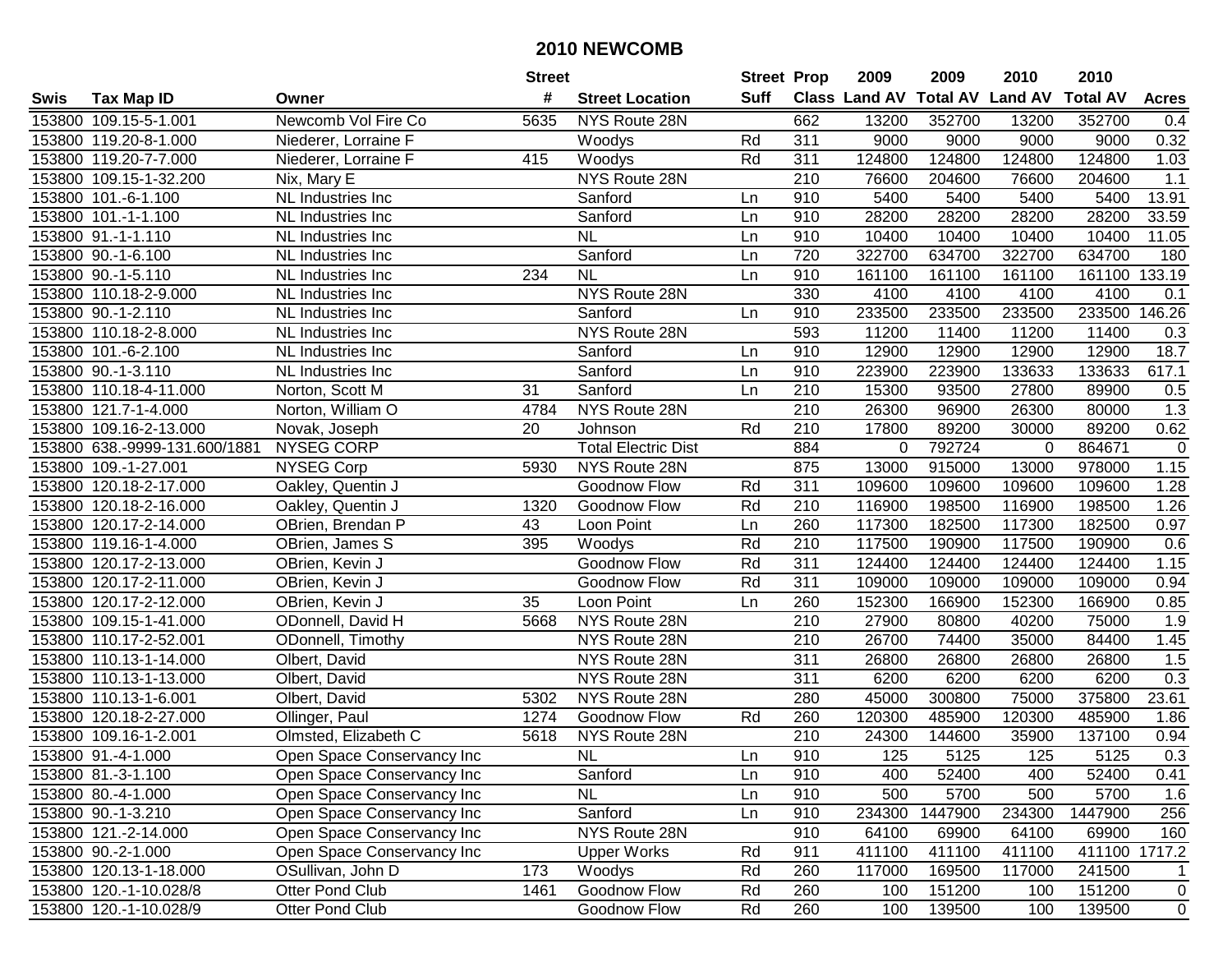|        |                         |                        | <b>Street</b>   |                        | <b>Street Prop</b> |                  | 2009                          | 2009   | 2010           | 2010            |                  |
|--------|-------------------------|------------------------|-----------------|------------------------|--------------------|------------------|-------------------------------|--------|----------------|-----------------|------------------|
| Swis   | <b>Tax Map ID</b>       | Owner                  | #               | <b>Street Location</b> | <b>Suff</b>        |                  | <b>Class Land AV Total AV</b> |        | <b>Land AV</b> | <b>Total AV</b> | <b>Acres</b>     |
|        | 153800 120.-1-10.028/10 | Otter Pond Club Inc    |                 | Goodnow Flow           | Rd                 | 210              | 100                           | 153000 | 100            | 153000          | $\mathbf 0$      |
|        | 153800 120.17-2-40.000  | Otter Pond Club Inc    |                 | Goodnow Flow           | Rd                 | 311              | 34300                         | 34300  | 34300          | 34300           | 0.93             |
|        | 153800 120.-1-10.028/11 | Otter Pond Club Inc    |                 | Goodnow Flow           | Rd                 | 210              |                               |        | 100            | 25100           | $\overline{0}$   |
|        | 153800 120.-1-10.028    | Otter Pond Club Inc    | 1525            | Goodnow Flow           | Rd                 | 912              | 688700                        | 695900 | 688700         | 695900          | 714.6            |
|        | 153800 120.17-4-2.000   | Oxley, David J         | 1648            | Goodnow Flow           | Rd                 | 210              | 155400                        | 477900 | 155400         | 477900          | 1.6              |
|        | 153800 120.17-4-1.000   | Pagnotta, Paul B       | 1654            | Goodnow Flow           | Rd                 | 260              | 151800                        | 216900 | 151800         | 181800          | 1.5              |
|        | 153800 111.-3-8.100     | Palmiotto, Jennifer O  |                 | <b>Blue Ridge</b>      | Rd                 | 910              | 69700                         | 69700  | 69700          | 69700           | 123              |
|        | 153800 110.18-4-8.000   | Parisi, Frank          | 45              | Sanford                | Ln                 | $\overline{210}$ | 15300                         | 89000  | 27800          | 80000           | 0.5              |
|        | 153800 110.18-4-10.000  | Parisi, Philip         | $\overline{35}$ | Sanford                | Ln                 | $\overline{210}$ | 15300                         | 75500  | 27800          | 75500           | 0.5              |
|        | 153800 109.15-1-3.000   | Parisi, Philip         |                 | NYS Route 28N          |                    | 311              | 22800                         | 22800  | 22800          | 22800           | 2.37             |
|        | 153800 109.15-2-1.000   | Parker, William E      | 5849            | NYS Route 28N          |                    | 210              | 25500                         | 86300  | 37000          | 86300           | -1               |
|        | 153800 110.17-2-29.000  | Parks, Robert J II     | 120             | Marcy                  | Ln                 | 210              | 23400                         | 151000 | 35200          | 151000          | 0.9              |
|        | 153800 110.-1-15.001    | Parmenter, Jerry R     | 187             | Chaisson               | Rd                 | 270              | 51000                         | 63200  | 51000          | 63200           | 61.7             |
|        | 153800 120.13-1-32.000  | Passante, Augustine A  | 121             | Woodys                 | Rd                 | 210              | 118300                        | 218500 | 118300         | 218500          | 0.5              |
|        | 153800 120.18-2-2.000   | Patten, Howard E       | 1380            | Goodnow Flow           | Rd                 | 270              | 107100                        | 151300 | 107100         | 151300          | 1.09             |
|        | 153800 109.16-6-7.000   | Patterson, Elizabeth F | 76              | Stubing                | Ln                 | 311              | 130000                        | 130000 | 130000         | 130000          | 1.06             |
|        | 153800 109.16-1-10.000  | Patterson, Robert R    | 15              | Dillon                 | Rd                 | 280              | 117500                        | 237500 | 117500         | 284500          | 0.76             |
|        | 153800 120.17-2-20.000  | Paulsen, David A       | 82              | Doe Haven              | Ln                 | 260              | 152100                        | 203000 | 152100         | 203000          | 1.14             |
|        | 153800 110.18-3-25.000  | Perry Glenda L         | 52              | Sanford                | Ln                 | 210              | 17300                         | 84200  | 29600          | 80000           | 0.6              |
|        | 153800 110.18-3-12.000  | Peter, Eric C          | 8               | Adams                  | Ln                 | 485              | 10600                         | 134900 | 23100          | 134900          | 0.27             |
|        | 153800 120.-1-10.028/6  | Peter, Kenneth A       | 1463            | Goodnow Flow           | Rd                 | 210              | 100                           | 197800 | 100            | 197800          | $\mathsf 0$      |
|        | 153800 120.13-1-33.002  | Peterec, Lawrence J    | 117             | Woodys                 | Rd                 | 210              | 187400                        | 309400 | 187400         | 309400          | 1.43             |
| 153800 | 119.20-7-1.000          | Peterec, Steven        | 465             | Woodys                 | Rd                 | 311              | 85900                         | 85900  | 85900          | 85900           | 2.57             |
| 153800 | 119.20-6-1.000          | Pettine Michael Jr     | 1686            | Goodnow Flow           | Rd                 | 260              | 119600                        | 181100 | 119600         | 181100          | 1.7              |
|        | 153800 109.15-1-33.058  | Pettit, Link A         |                 | NYS Route 28N          |                    | $\overline{311}$ | 39300                         | 39300  | 39300          | 39300           | 0.8              |
|        | 153800 109.15-1-40.039  | Phelps, Garrett A      | 5676            | NYS Route 28N          |                    | 210              | 24700                         | 126200 | 36300          | 125000          | 0.96             |
|        | 153800 110.17-2-9.501   | Phillips, John         | 28              | <b>Phillips Hill</b>   | Rd                 | 210              | 36700                         | 108600 | 52100          | 108600          | 5.3              |
|        | 153800 110.13-9-25.000  | Phillips, Rolland      |                 | Chaisson               | Rd                 | 311              | 16700                         | 16700  | 16700          | 16700           | 3.2              |
|        | 153800 110.17-2-1.000   | Phillips, Rolland      |                 | Chaisson               | Rd                 | 311              | 3700                          | 3700   | 3600           | 3600            | 40.2             |
|        | 153800 110.17-2-7.110   | Phillips, Rolland G    |                 | Chaisson               | Rd                 | $\overline{314}$ | 34400                         | 34400  | 34400          | 34400           | 8.7              |
|        | 153800 110.17-2-45.000  | Phillips, Rolland G Jr | 80              | Chaisson               | Rd                 | $\overline{210}$ | 28100                         | 151000 | 28100          | 151000          | 2.01             |
|        | 153800 120.17-2-29.000  | Piel, Robert J         |                 | Goodnow Flow           | Rd                 | 311              | 126700                        | 126700 | 126700         | 126700          | 0.9              |
|        | 153800 120.17-2-28.000  | Piel, Robert J         | 14              | Pinney                 | Ln                 | 280              | 121400                        | 151600 | 121400         | 151600          | $\overline{0.9}$ |
|        | 153800 110.-3-5.000     | Piper, Roger           | $\overline{38}$ | Perch Pond             | Ln                 | $\overline{210}$ | 31900                         | 264300 | 45200          | 264300          | 4.4              |
|        | 153800 120.13-1-20.100  | Pipitone, Jason        |                 | Goodnow Flow           | Rd                 | 311              | 53800                         | 53800  | 53800          | 53800           | 0.5              |
|        | 153800 120.13-1-21.000  | Pipitone, Jason        | 163             | Woodys                 | Rd                 | 260              | 77700                         | 207200 | 77700          | 207200          | 0.7              |
|        | 153800 120.18-2-36.000  | Plauth, Lorraine W     | 1236            | Goodnow Flow           | Rd                 | 260              | 127800                        | 179400 | 127800         | 179400          | 1.2              |
|        | 153800 120.13-1-28.000  | Pliquett, Sebastian    | 19              | <b>Black Bear</b>      | Ln                 | 260              | 118700                        | 181900 | 118700         | 181900          | 0.6              |
|        | 153800 120.13-1-27.000  | Pliquett, Sebastian    |                 | Goodnow Flow           | Rd                 | 311              | 111800                        | 111800 | 111800         | 111800          | 0.7              |
|        | 153800 119.20-3-3.000   | Pogoda, Christopher    | 1862            | Goodnow Flow           | Rd                 | 312              | 138400                        | 162300 | 138400         | 162300          | 1.5              |
|        | 153800 120.13-1-14.000  | Pohl, Margaret         |                 | Goodnow Flow           | Rd                 | 312              | 105700                        | 123000 | 105700         | 123000          | 0.94             |
|        | 153800 120.13-1-15.000  | Pohl, Margaret         |                 | Goodnow Flow           | Rd                 | 210              | 107500                        | 123000 | 107500         | 123000          | 0.97             |
|        |                         |                        |                 |                        |                    |                  |                               |        |                |                 |                  |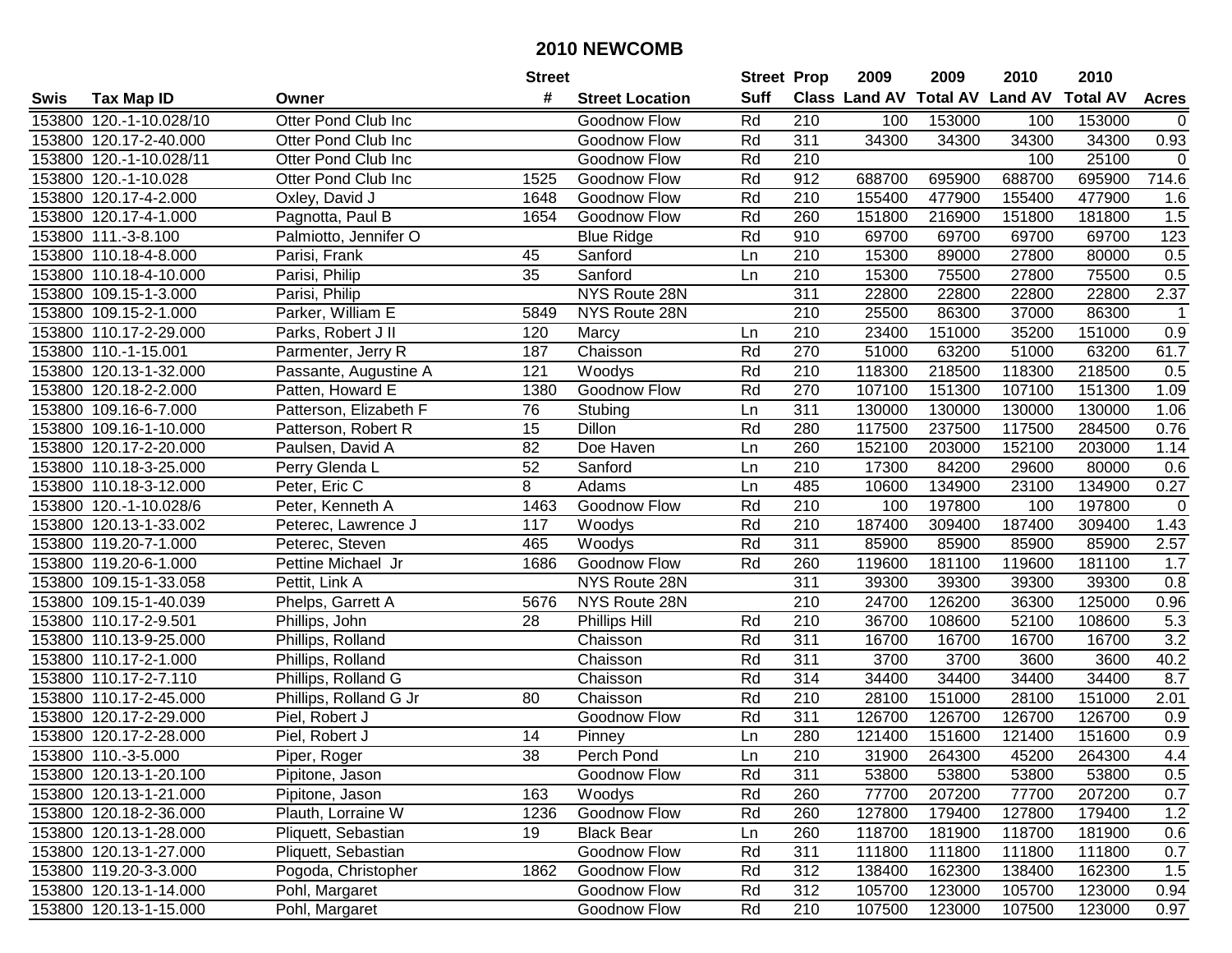|      |                        |                        | <b>Street</b>   |                        | <b>Street Prop</b> |                  | 2009   | 2009   | 2010                                    | 2010   |                |
|------|------------------------|------------------------|-----------------|------------------------|--------------------|------------------|--------|--------|-----------------------------------------|--------|----------------|
| Swis | <b>Tax Map ID</b>      | Owner                  | #               | <b>Street Location</b> | Suff               |                  |        |        | Class Land AV Total AV Land AV Total AV |        | <b>Acres</b>   |
|      | 153800 120.13-1-16.000 | Pohl, Nancy            | 183             | Woodys                 | Rd                 | 260              | 120600 | 163300 | 120600                                  | 163300 | 0.9            |
|      | 153800 119.20-3-9.111  | Pollock, Brad          | 1816            | Goodnow Flow           | Rd                 | 270              | 68600  | 75700  | 68600                                   | 75700  | 3.69           |
|      | 153800 120.18-1-15.000 | Pollock, Donald        | 1084            | Goodnow Flow           | Rd                 | 260              | 117200 | 173600 | 117200                                  | 173600 | 0.5            |
|      | 153800 120.18-1-10.000 | Pollock, Joseph        | 1060            | Goodnow Flow           | Rd                 | 210              | 109400 | 297200 | 109400                                  | 297200 | 0.7            |
|      | 153800 119.20-3-1.000  | Pollock, Richard S     | 1874            | Goodnow Flow           | Rd                 | 260              | 187900 | 251800 | 187900                                  | 251800 | $\overline{2}$ |
|      | 153800 120.17-2-2.001  | Ponemon, Roberta       | 1402            | Goodnow Flow           | Rd                 | 260              | 117000 | 176900 | 117000                                  | 176900 | 1.16           |
|      | 153800 110.18-1-6.000  | Porter, Denise L       | 80              | Marcy                  | Ln                 | 210              | 19300  | 89100  | 31500                                   | 75700  | 0.7            |
|      | 153800 110.-3-1.000    | Post, Edward E         | $\overline{29}$ | Lower Works            | Rd                 | $\overline{210}$ | 27800  | 128100 | 40300                                   | 128100 | 1.93           |
|      | 153800 110.17-2-7.120  | Potocki, Walter E      | $\overline{11}$ | Phillips Hill          | Rd                 | $\overline{210}$ | 15700  | 67900  | 15700                                   | 75000  | 0.52           |
|      | 153800 119.20-4-5.000  | Potter, Lana           | 1714            | Goodnow Flow           | Rd                 | 312              | 145400 | 146400 | 145400                                  | 150400 | $\mathbf{1}$   |
|      | 153800 119.20-4-4.000  | Potter, Lana M         |                 | Goodnow Flow           | Rd                 | 311              | 124700 | 124700 | 124700                                  | 124700 | 0.8            |
|      | 153800 110.17-3-17.000 | Poulin, Gene           | 77              | Marcy                  | Ln                 | 210              | 17400  | 92800  | 29600                                   | 92800  | 0.6            |
|      | 153800 110.18-4-12.033 | Poulin, Luc J          | 27              | Sanford                | Ln                 | 210              | 25600  | 107200 | 37100                                   | 102000 | 1.02           |
|      | 153800 110.17-3-19.000 | Poulton, Craig         | 67              | Marcy                  | Ln                 | 210              | 17300  | 73400  | 29600                                   | 73400  | 0.6            |
|      | 153800 110.18-5-1.002  | Poulton, Craig         | 21              | Adams                  | Ln                 | 210              | 40100  | 134600 | 56600                                   | 134600 | 6.6            |
|      | 153800 110.13-9-22.000 | Pound, Greg            | $\overline{22}$ | <b>Bissell</b>         | Loop               | 210              | 19900  | 133300 | 32000                                   | 133300 | 0.73           |
|      | 153800 110.18-3-22.002 | Pound, Mary            | 40              | Sanford                | Ln                 | 210              | 25900  | 84700  | 37500                                   | 75900  | 1.15           |
|      | 153800 120.13-1-48.000 | Powles, Donald         | 35              | Woodys                 | Rd                 | 260              | 119100 | 193400 | 119100                                  | 203400 | 1.84           |
|      | 153800 110.13-9-11.000 | Pratt, Walter          | 32              | Schraver               | Way                | 260              | 15300  | 49200  | 27800                                   | 49200  | 0.5            |
|      | 153800 109.16-2-15.100 | Putnam, Rowena C       | 5532            | NYS Route 28N          |                    | $\overline{210}$ | 19500  | 120700 | 31700                                   | 120700 | 0.71           |
|      | 153800 110.-3-14.000   | Putnam, T Jeffrey      | 27              | Perch Pond             | Ln                 | 312              | 48800  | 50200  | 55800                                   | 57800  | 18.5           |
|      | 153800 110.-3-15.000   | Putnam, T Jeffrey      |                 | Lower Works            | Rd                 | 322              | 51400  | 51400  | 51400                                   | 51400  | 43.87          |
|      | 153800 109.16-4-8.002  | Raicht, Roxanne F      | 5413            | NYS Route 28N          |                    | 210              | 44000  | 119900 | 61900                                   | 119900 | 8.1            |
|      | 153800 109.16-2-30.000 | Raicht, Roxanne F      |                 | NYS Route 28N          |                    | $\overline{311}$ | 33200  | 33200  | 33200                                   | 33200  | 0.3            |
|      | 153800 110.18-4-7.006  | Rathbone, Ellen J      | 47              | Sanford                | Ln                 | 210              | 25500  | 111200 | 37000                                   | 105000 | 1.01           |
|      | 153800 120.18-2-34.000 | Reilly, Michael J      | 1244            | Goodnow Flow           | Rd                 | 260              | 129200 | 176400 | 129200                                  | 176400 | 1.4            |
|      | 153800 109.16-2-4.003  | Reinhart, Donald J     | 11              | Donks                  | Ln                 | 210              | 105900 | 205000 | 105900                                  | 205000 | 0.7            |
|      | 153800 119.16-1-20.000 | Reynolds, George W III | 305             | Woodys                 | Rd                 | 260              | 123400 | 198700 | 123400                                  | 198700 | 0.96           |
|      | 153800 109.15-1-32.100 | Rice, Clifford H       | 5730            | NYS Route 28N          |                    | 210              | 129900 | 129900 | 129900                                  | 254900 | 0.81           |
|      | 153800 109.16-1-12.200 | Rice, Cynthia          |                 | NYS Route 28N          |                    | 311              | 154300 | 154300 | 154300                                  | 154300 | 4.38           |
|      | 153800 109.15-5-5.000  | Rist, Arnold           |                 | NYS Route 28N          |                    | 311              | 18700  | 18700  | 18700                                   | 18700  | 0.9            |
|      | 153800 110.13-3-1.000  | Rist, Arnold           |                 | NYS Route 28N          |                    | 311              | 21400  | 21400  | 33300                                   | 33300  | 0.8            |
|      | 153800 120.13-1-47.000 | Rist, Arnold           | 39              | Woodys                 | Rd                 | 311              | 140400 | 140400 | 140400                                  | 140400 | 1.74           |
|      | 153800 109.16-2-18.000 | Rist, Arnold           | 5506            | NYS Route 28N          |                    | $\overline{210}$ | 26000  | 120200 | 26000                                   | 120200 | 1.2            |
|      | 153800 110.-1-9.000    | Rist, Arnold T         |                 | NYS Route 28N          |                    | 311              | 53900  | 53900  | 53900                                   | 53900  | 44.5           |
|      | 153800 109.-3-6.000    | Rist, Arnold T         |                 | NYS Route 28N          |                    | 322              | 30300  | 30300  | 30300                                   | 30300  | 50.19          |
|      | 153800 110.17-1-2.000  | Rist, Arnold T         |                 | NYS Route 28N          |                    | 311              | 82700  | 82700  | 82700                                   | 82700  | 14.8           |
|      | 153800 119.16-1-17.030 | Rist, Judy M           | $\overline{7}$  | <b>Island View</b>     | Ln                 | 260              | 120600 | 238300 | 120600                                  | 238300 | 0.9            |
|      | 153800 109.16-2-12.000 | Ritchey, Paul L        | 30              | Johnson                | Rd                 | 210              | 15200  | 68700  | 27800                                   | 65000  | 0.5            |
|      | 153800 109.15-1-36.000 | Rivera Juan A          | 3               | Owens                  | Dr                 | 210              | 142700 | 206300 | 142700                                  | 206300 | $\overline{2}$ |
|      | 153800 120.18-2-13.000 | Rizzo, Eugene J        | 1336            | Goodnow Flow           | Rd                 | 210              | 118500 | 228900 | 118500                                  | 228900 | 1.27           |
|      | 153800 110.18-2-5.000  | Roalsvig, Jan P        | 113             | Santanoni              | Dr                 | 210              | 34600  | 138800 | 49300                                   | 138800 | 4.52           |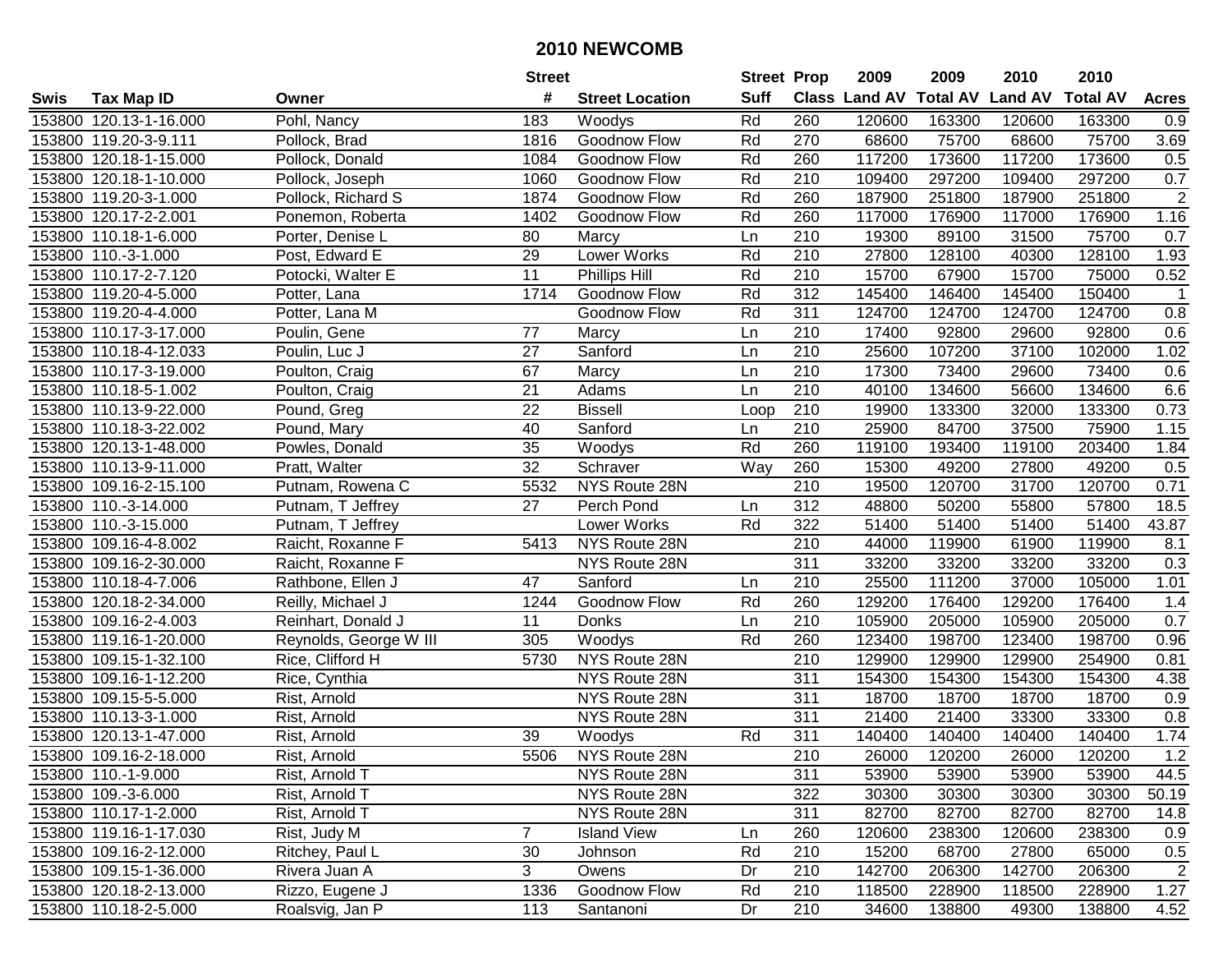|      |                        |                           | <b>Street</b>   |                        | <b>Street Prop</b>       |                  | 2009                          | 2009   | 2010           | 2010            |                  |
|------|------------------------|---------------------------|-----------------|------------------------|--------------------------|------------------|-------------------------------|--------|----------------|-----------------|------------------|
| Swis | <b>Tax Map ID</b>      | Owner                     | #               | <b>Street Location</b> | <b>Suff</b>              |                  | <b>Class Land AV Total AV</b> |        | <b>Land AV</b> | <b>Total AV</b> | <b>Acres</b>     |
|      | 153800 109.16-6-8.000  | Roalsvig, Jan P           | 45              | Stubing                | Ln                       | 210              | 130000                        | 244100 | 130000         | 244100          |                  |
|      | 153800 120.13-1-24.000 | Robertson, Charles A      | 155             | Woodys                 | Rd                       | 260              | 120500                        | 214200 | 120500         | 214200          | 0.91             |
|      | 153800 120.17-2-1.000  | Rodriguez, Linda M        | 14              | Muskrat                | Ln                       | 260              | 93700                         | 177400 | 93700          | 177400          | 0.67             |
|      | 153800 119.16-1-24.000 | Rogers, Walter T          | 289             | Woodys                 | Rd                       | 260              | 120600                        | 225800 | 120600         | 225800          | 0.92             |
|      | 153800 119.16-1-2.001  | Ross, Donald C            | 21              | <b>Island View</b>     | Ln                       | 260              | 121300                        | 156600 | 121300         | 156600          | 0.95             |
|      | 153800 119.16-1-28.000 | Ross, Donald C            | $\overline{23}$ | <b>Island View</b>     | Ln                       | 260              | 120100                        | 211100 | 120100         | 211100          | $\overline{0.9}$ |
|      | 153800 120.18-2-21.000 | Rossley, Maureen C        | 34              | <b>Bennett</b>         | Ln                       | 210              | 120300                        | 191900 | 120300         | 191900          | 1.72             |
|      | 153800 109.15-4-6.100  | Rothermel, Howard L Jr    | 11              | Pine Tree              | Rd                       | 210              | 33800                         | 90000  | 48200          | 90000           | 4.2              |
|      | 153800 120.18-2-19.000 | Roussey, Jeanne           | 1310            | Goodnow Flow           | Rd                       | $\overline{210}$ | 117500                        | 275300 | 117500         | 275300          | 1.64             |
|      | 153800 120.18-2-18.000 | Roussey, Ronald A         | 1314            | <b>Goodnow Flow</b>    | Rd                       | 260              | 117100                        | 208600 | 117100         | 208600          | 1.5              |
|      | 153800 120.17-1-1.000  | Rowen, William I          | 23              | Muskrat                | Ln                       | 210              | 165700                        | 225700 | 165700         | 225700          | 1.4              |
|      | 153800 110.13-1-9.000  | Roy, Daniel               | 5255            | NYS Route 28N          |                          | 210              | 13200                         | 82400  | 25000          | 80000           | 0.4              |
|      | 153800 110.17-3-9.000  | Roy, Ghyslain A           | 123             | Marcy                  | Ln                       | 210              | 15300                         | 114900 | 27800          | 194900          | 0.5              |
|      | 153800 110.18-3-1.200  | Rozelle, Mathew F         | 5072            | NYS Route 28N          |                          | 260              | 29300                         | 50300  | 29300          | 50300           | 2.48             |
|      | 153800 110.-3-13.000   | Rue, Rosina B             | 95              | Lower Works            | Rd                       | 311              | 23800                         | 23800  | 23800          | 23800           | 2.77             |
|      | 153800 110.-3-12.000   | Rue, Rosina B             |                 | Sanford                | Ln                       | 210              | 29100                         | 147500 | 41900          | 147500          | 2.41             |
|      | 153800 120.17-2-49.000 | Ruggiero, John G          | 1408            | Goodnow Flow           | Rd                       | 260              | 122800                        | 146400 | 122800         | 146400          | 1.48             |
|      | 153800 110.18-4-5.000  | Russomano, Robert J       | 55              | Sanford                | Ln                       | 210              | 15300                         | 69900  | 27800          | 69900           | 0.5              |
|      | 153800 109.15-3-4.001  | Ryan, Philip C            | 24              | Spring                 | $\overline{\mathsf{St}}$ | 210              | 29100                         | 146000 | 41900          | 143300          | 2.4              |
|      | 153800 120.17-2-38.000 | Ryan, Thomas M            |                 | Goodnow Flow           | Rd                       | 311              | 111100                        | 111100 | 111100         | 111100          | 1.49             |
|      | 153800 120.17-2-39.000 | Ryan, Thomas M            | 1452            | Goodnow Flow           | Rd                       | 260              | 119200                        | 259100 | 119200         | 259100          | 1.28             |
|      | 153800 109.15-1-48.000 | Sabens Kathleen M         | 16              | Welch                  | Ln                       | 260              | 59900                         | 102000 | 59900          | 102000          | 0.58             |
|      | 153800 119.20-5-7.008  | Sadler, Edward M          | 30              | <b>Breezy Point</b>    | Ln                       | 210              | 260100                        | 429900 | 260100         | 429900          | 2.54             |
|      | 153800 110.17-2-23.000 | Sage, Brenda L            | 100             | Marcy                  | Ln                       | 210              | 19400                         | 131800 | 31500          | 131800          | 0.7              |
|      | 153800 110.17-2-11.111 | Sage, Richard W           | 5127            | NYS Route 28N          |                          | 240              | 48700                         | 352600 | 60000          | 352600          | 20.47            |
|      | 153800 110.-1-12.320   | Sage, Richard W           |                 | Campsite               | Rd                       | 911              | 57600                         | 57600  | 57600          | 57600           | 20               |
|      | 153800 110.13-11-2.000 | Salvitti, Gino            | 22              | Snowshoe               | Ln                       | 260              | 23400                         | 44000  | 23400          | 44000           | 0.9              |
|      | 153800 120.14-1-4.000  | Sandor, Mary A            | 940             | Goodnow Flow           | Rd                       | 260              | 107300                        | 207600 | 107300         | 207600          | 0.6              |
|      | 153800 110.17-2-13.002 | Santanoni Over Hudson LLC |                 | NYS Route 28N          |                          | 322              | 102000                        | 102000 | 102000         | 102000          | 33               |
|      | 153800 110.18-1-1.000  | Santspree, Holly A        | 59              | Marcy                  | Ln                       | $\overline{210}$ | 18100                         | 98700  | 30400          | 98700           | 0.64             |
|      | 153800 120.-1-10.028/1 | Sanzone, Theresa          | 1481            | <b>Goodnow Flow</b>    | Rd                       | 260              | 100                           | 59500  | 100            | 59500           | $\mathbf 0$      |
|      | 153800 120.18-2-32.000 | Saplin, Roy T Jr          | 1250            | Goodnow Flow           | Rd                       | 210              | 120100                        | 171800 | 120100         | 171800          | 1.6              |
|      | 153800 120.18-1-11.000 | Sarkisian, George P       | 1066            | <b>Goodnow Flow</b>    | Rd                       | $\overline{210}$ | 117900                        | 400800 | 117900         | 400800          | 0.63             |
|      | 153800 110.18-1-14.002 | Schaefer, Robert          | 5037            | NYS Route 28N          |                          | $\overline{210}$ | 19400                         | 98600  | 31500          | 90000           | 0.7              |
|      | 153800 119.20-3-11.000 | Schaper, Craig S          |                 | Beaver Bay             |                          | 311              | 90100                         | 90100  | 90100          | 90100           | 0.65             |
|      | 153800 119.20-3-12.000 | Schaper, Craig S          | 1740            | Goodnow Flow           | Rd                       | 270              | 133200                        | 204400 | 133200         | 204400          | 0.7              |
|      | 153800 109.16-6-10.000 | Schiavi, Gary J           |                 | NYS Route 28N          |                          | 311              | 130000                        | 130000 | 130000         | 130000          | $\mathbf 1$      |
|      | 153800 110.13-11-4.000 | Schiavoni, John A         | 18              | Snowshoe               | Ln                       | 260              | 15300                         | 41000  | 15300          | 41000           | 0.5              |
|      | 153800 110.13-9-10.002 | Schraver, Raymond         | 19              | Schraver               | Way                      | 210              | 17300                         | 71000  | 29600          | 61600           | 0.6              |
|      | 153800 110.13-9-12.000 | Schraver, Steve           | 26              | Schraver               | Way                      | 260              | 13200                         | 20800  | 13200          | 25000           | 0.4              |
|      | 153800 109.15-4-2.000  | Schreifels, Eric R        | 35              | Goodnow Flow           | Rd                       | 210              | 10800                         | 82300  | 10800          | 75000           | 0.3              |
|      | 153800 119.16-1-22.000 | Schulz, Sally             | 295             | Woodys                 | Rd                       | 260              | 120500                        | 182500 | 120500         | 182500          | 0.92             |
|      |                        |                           |                 |                        |                          |                  |                               |        |                |                 |                  |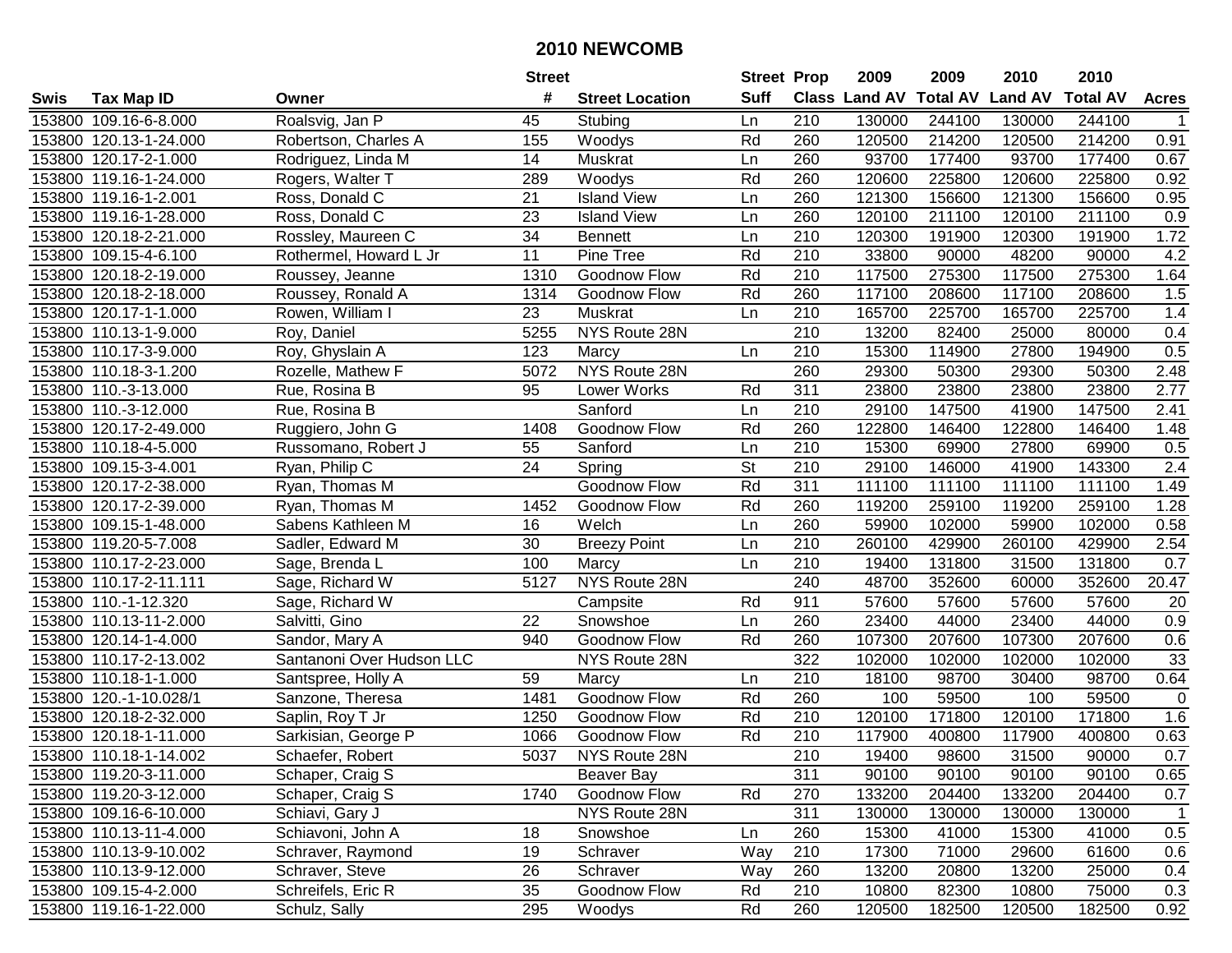|        |                        |                           | <b>Street</b>   |                        | <b>Street Prop</b> |                  | 2009          | 2009            | 2010           | 2010            |                |
|--------|------------------------|---------------------------|-----------------|------------------------|--------------------|------------------|---------------|-----------------|----------------|-----------------|----------------|
| Swis   | <b>Tax Map ID</b>      | Owner                     | #               | <b>Street Location</b> | <b>Suff</b>        |                  | Class Land AV | <b>Total AV</b> | <b>Land AV</b> | <b>Total AV</b> | <b>Acres</b>   |
|        | 153800 119.20-5-1.000  | Schwenke, Russell         | 21              | <b>Breezy Point</b>    | Ln                 | 260              | 140900        | 170100          | 140900         | 170100          | 0.9            |
|        | 153800 120.18-2-25.000 | Scott, Charles E          | 22              | <b>Bennett</b>         | Ln                 | 210              | 119900        | 201700          | 119900         | 201700          | 1.66           |
|        | 153800 121.-2-21.100   | Scott, Harold             | 4779            | NYS Route 28N          |                    | 260              | 39400         | 111800          | 39400          | 111800          | 17.74          |
|        | 153800 110.18-4-18.000 | Seney, Clifford           | 5               | Sanford                | Ln                 | 210              | 15300         | 65600           | 27800          | 62500           | 0.5            |
|        | 153800 110.18-5-8.001  | Shafer, Harry J           | 4931            | NYS Route 28N          |                    | 260              | 49700         | 179800          | 69600          | 179800          | 10.3           |
|        | 153800 121.7-1-5.000   | Sharpe, Hugh J            | 4780            | NYS Route 28N          |                    | 210              | 30700         | 96900           | 30700          | 90000           | 3              |
|        | 153800 120.17-2-46.000 | Sharpley, Paul T          | 1418            | Goodnow Flow           | Rd                 | 210              | 187700        | 266000          | 187700         | 266000          | 1.49           |
|        | 153800 120.13-1-46.000 | Sheffield, James          | $\overline{41}$ | Woodys                 | Rd                 | 311              | 115900        | 115900          | 115900         | 115900          | 1.68           |
|        | 153800 120.17-2-18.000 | Sheiman, Robert           |                 | <b>Goodnow Flow</b>    | Rd                 | 311              | 140300        | 140300          | 140300         | 140300          | 1.2            |
|        | 153800 110.17-2-32.000 | Siers, Pamela S           | 136             | Marcy                  | Ln                 | 210              | 17300         | 107600          | 29600          | 107600          | 0.6            |
|        | 153800 120.13-1-25.000 | Siler, Barbara A          | 151             | Woodys                 | Rd                 | 260              | 121000        | 191900          | 121000         | 191900          | 0.94           |
|        | 153800 109.-3-7.000    | Sirius Holdings LLC       | 195             | Allen                  | Rd                 | 210              | 130500        | 130500          | 130500         | 630500          | 83.34          |
|        | 153800 109.-3-5.000    | Sirius Holdings LLC       | 116             | Allen                  | Rd                 | 322              | 75400         | 75400           | 75400          | 75400           | 80             |
|        | 153800 119.16-1-19.000 | <b>Smith Family Trust</b> | 307             | Woodys                 | Rd                 | 260              | 126700        | 245500          | 126700         | 245500          | 1.06           |
|        | 153800 109.16-6-9.000  | Smith, Dabney S           | 55              | Stubing                | Ln                 | 210              | 130000        | 509600          | 130000         | 509600          | 1.57           |
|        | 153800 109.15-1-7.001  | Smith, Eric J             | 27              | Gibbs                  | Ln                 | 260              | 55300         | 111100          | 55300          | 111100          | 0.5            |
|        | 153800 110.18-1-3.000  | Smith, Laura              | 66              | Marcy                  | Ln                 | $\overline{210}$ | 19400         | 110700          | 31500          | 90000           | 0.7            |
|        | 153800 120.13-1-19.202 | Smith, Louis E            | 171             | Woodys                 | Rd                 | 260              | 136400        | 227900          | 136400         | 227900          | 1.39           |
|        | 153800 120.17-2-32.100 | Smith, Michael            | $\overline{57}$ | Memory                 | Ln                 | 311              | 115500        | 115500          | 115500         | 115500          | 1.52           |
|        | 153800 110.17-2-26.011 | Smith, Robert F           | 16              | Winebrook              | Cir                | 210              | 29900         | 161300          | 43000          | 161300          | 2.7            |
|        | 153800 110.13-2-1.000  | Smith, Sherry             | 5356            | NYS Route 28N          |                    | 270              | 25900         | 70400           | 37500          | 70400           | 1.14           |
|        | 153800 109.15-5-3.000  | Smith, Todd               |                 | NYS Route 28N          |                    | 312              | 5400          | 15700           | 8400           | 15700           | 0.1            |
| 153800 | 119.16-1-10.000        | Smith, Virginia R         | 33              | Cherry                 | Ln                 | 260              | 131800        | 201300          | 131800         | 201300          | $\overline{c}$ |
| 153800 | 119.16-1-9.000         | Smith, Virginia R         |                 | Goodnow Flow           | Rd                 | 311              | 134000        | 134000          | 134000         | 134000          | 1.7            |
|        | 153800 120.18-1-3.000  | Smith, Warren             | 1032            | Goodnow Flow           | Rd                 | 260              | 117500        | 187300          | 117500         | 187300          | 0.5            |
|        | 153800 120.18-1-1.000  | Smith, Warren             |                 | Goodnow Flow           | Rd                 | $\overline{311}$ | 104100        | 104100          | 104100         | 104100          | 0.4            |
|        | 153800 120.13-1-13.000 | Snyder, Clair             | $\overline{7}$  | Stone Lodge            | Ln                 | 260              | 117000        | 167900          | 117000         | 167900          | $\mathbf 1$    |
|        | 153800 109.16-2-26.000 | Sogoian, George C         | 5438            | NYS Route 28N          |                    | 210              | 156300        | 519400          | 156300         | 519400          | 0.85           |
|        | 153800 110.18-5-4.000  | Sorensen, Dorothy A       | 12              | Sanford                | Ln                 | 210              | 13200         | 49700           | 25000          | 49700           | 0.4            |
|        | 153800 120.17-2-4.001  | Spada, Ronald D           | 1398            | <b>Goodnow Flow</b>    | Rd                 | 260              | 118200        | 206800          | 118200         | 206800          | 1.06           |
|        | 153800 110.13-9-6.000  | St John, Phillip R        | 39              | Campsite               | Rd                 | 270              | 15300         | 35200           | 27800          | 35200           | 0.5            |
|        | 153800 109.16-5-13.000 | St Johns Cemetery         | 5565            | NYS Route 28N          |                    | 695              | 21400         | 21400           | 21400          | 21400           | 0.8            |
|        | 153800 121.7-2-1.000   | St Johns Church           | 4684            | NYS Route 28N          |                    | 695              | 12800         | 23000           | 12800          | 23000           | 4.9            |
|        | 153800 110.18-3-16.000 | St Theresas Church        | 18              | Adams                  | Ln                 | 620              | 17900         | 73100           | 17900          | 73100           | 0.2            |
|        | 153800 110.18-3-15.000 | <b>St Theresas Church</b> | 14              | Adams                  | Ln                 | 620              | 21400         | 364000          | 21400          | 364000          | 0.8            |
|        | 153800 120.14-1-13.000 | Stanley, Patterson C      | 980             | Goodnow Flow           | Rd                 | 260              | 116600        | 214200          | 116600         | 214200          | 0.6            |
|        | 153800 110.13-11-5.000 | Stark, John               | 14              | Snowshoe               | Ln                 | 210              | 15300         | 135900          | 15300          | 135900          | 0.5            |
|        | 153800 101.-5-18.000   | State Of New York         |                 | Sanford                | Ln                 | 932              | 23000         | 23000           | 23000          | 23000           | 1.67           |
|        | 153800 91.-3-1.000     | State Of New York         |                 | Sanford                | Ln                 | 932              | 96000         | 96000           | 96000          | 96000           | 159.12         |
|        | 153800 101.-5-17.000   | State Of New York         |                 | Sanford                | Ln                 | 932              | 144100        | 144100          | 144100         |                 | 144100 262.14  |
|        | 153800 91.-3-2.000     | State Of New York         |                 | Sanford                | Ln                 | 932              | 15300         | 15300           | 15300          | 15300           | 25.38          |
|        | 153800 91.-3-3.000     | State Of New York         |                 | Sanford                | Ln                 | 932              | 244500        | 244500          | 244500         | 244500 405.31   |                |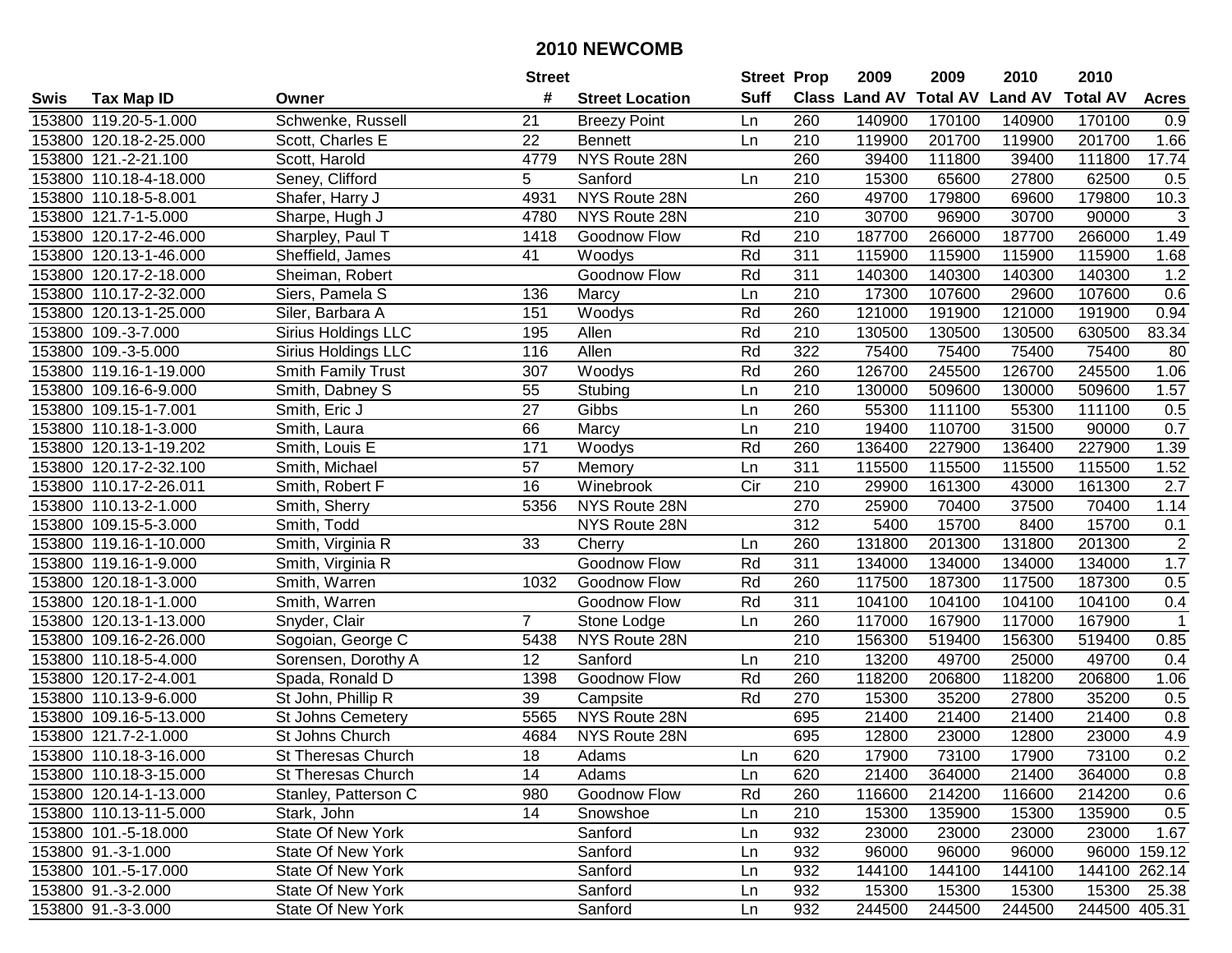|        |                        |                          | <b>Street</b>  |                        | <b>Street Prop</b> |                  | 2009   | 2009    | 2010                           | 2010            |                  |
|--------|------------------------|--------------------------|----------------|------------------------|--------------------|------------------|--------|---------|--------------------------------|-----------------|------------------|
| Swis   | <b>Tax Map ID</b>      | Owner                    | #              | <b>Street Location</b> | <b>Suff</b>        |                  |        |         | Class Land AV Total AV Land AV | <b>Total AV</b> | <b>Acres</b>     |
|        | 153800 91.-3-4.000     | <b>State Of New York</b> |                | Sanford                | Ln                 | 932              | 40700  | 40700   | 40700                          | 40700           | 67.42            |
|        | 153800 101.-5-20.000   | <b>State Of New York</b> |                | Sanford                | Ln                 | 932              | 143000 | 143000  | 143000                         | 143000          | 259.82           |
|        | 153800 101.-5-21.000   | <b>State Of New York</b> |                | Sanford                | Ln                 | 932              | 23900  | 23900   | 23900                          | 23900           | 44.22            |
|        | 153800 91.-3-7.000     | <b>State Of New York</b> |                | Sanford                | Ln                 | 932              | 302100 | 302100  | 302100                         | 302100          | 500.8            |
|        | 153800 109.-1-17.000/1 | State of New York        |                | Newcomb Lake           | Rd                 | 931              | 354600 | 1134700 | 354600                         | 1134700         | $\mathbf 0$      |
|        | 153800 110.18-3-17.000 | <b>State Of New York</b> | 22             | Adams                  | Ln                 | 210              | 15500  | 109200  | 15500                          | 109200          | 0.51             |
|        | 153800 101.-5-1.000    | <b>State Of New York</b> |                | Sanford                | Ln                 | 932              | 21300  | 21300   | 21300                          | 21300           | 37.67            |
|        | 153800 101.-5-3.000    | <b>State Of New York</b> |                | Sanford                | Ln                 | 932              | 145800 | 145800  | 145800                         | 145800          | 264.63           |
|        | 153800 101.-5-15.000   | <b>State Of New York</b> |                | Sanford                | Ln                 | 932              | 58600  | 58600   | 58600                          | 58600           | 105.42           |
|        | 153800 101.-5-4.000    | <b>State Of New York</b> |                | Sanford                | Ln                 | 932              | 36500  | 36500   | 36500                          | 36500           | 65.45            |
|        | 153800 99.-1-9.000/1   | State of New York        |                | Newcomb Lake           | Rd                 | 931              | 100    | 1040000 | 100                            | 1040000         | 0                |
|        | 153800 109.-1-8.000/1  | State of New York        |                | Newcomb Lake           | Rd                 | 931              | 100    | 260000  | 100                            | 260000          | $\pmb{0}$        |
|        | 153800 109.-1-10.000/1 | State of New York        |                | Newcomb Lake           | Rd                 | $\overline{210}$ | 100    | 260000  | 100                            | 260000          | $\overline{0}$   |
|        | 153800 101.-5-5.000    | <b>State Of New York</b> |                | Sanford                | Ln                 | 932              | 90300  | 90300   | 90300                          |                 | 90300 163.64     |
|        | 153800 101.-5-13.000   | <b>State Of New York</b> |                | Sanford                | Ln                 | 932              | 148000 | 148000  | 148000                         | 148000          | 268.63           |
|        | 153800 101.-5-12.000   | <b>State Of New York</b> |                | Sanford                | Ln                 | 932              | 268000 | 268000  | 268000                         | 268000          | 485.67           |
|        | 153800 101.-5-7.000    | <b>State Of New York</b> |                | Sanford                | Ln                 | 932              | 84600  | 84600   | 84600                          | 84600           | 153.81           |
|        | 153800 101.-5-22.000   | <b>State Of New York</b> |                | Sanford                | Ln                 | 932              | 66200  | 66200   | 66200                          | 66200           | 119.58           |
|        | 153800 101.-5-6.000    | State Of New York        |                | Sanford                | Ln                 | 932              | 36500  | 36500   | 36500                          | 36500           | 65.42            |
|        | 153800 101.-5-2.000    | State Of New York        |                | Sanford                | Ln                 | 932              | 36500  | 36500   | 36500                          | 36500           | 65.86            |
|        | 153800 101.-5-16.000   | State Of New York        |                | Sanford                | Ln                 | 932              | 56800  | 56800   | 56800                          | 56800           | 102.64           |
|        | 153800 120.18-2-45.000 | Stedman, Nancy A         | 1180           | Goodnow Flow           | Rd                 | 260              | 114400 | 158900  | 114400                         | 158900          | 0.57             |
|        | 153800 120.17-2-48.000 | Steffen, Thomas E        | 1410           | Goodnow Flow           | Rd                 | 260              | 132800 | 160400  | 132800                         | 160400          | 1.56             |
| 153800 | 110.18-4-3.000         | Stengrevics, Andrew      | 65             | Sanford                | Ln                 | 210              | 17400  | 102900  | 29600                          | 95000           | 0.6              |
|        | 153800 110.18-4-13.000 | Stickney, Charles K      | 23             | Sanford                | Ln                 | 210              | 15300  | 84800   | 27800                          | 84800           | 0.5              |
|        | 153800 109.15-4-1.100  | Stickney, Elizabeth A    | $\overline{7}$ | Goodnow Flow           | Rd                 | 270              | 48700  | 78100   | 68200                          | 78100           | 9.9              |
|        | 153800 110.17-3-8.000  | Stickney, Lorraine       | 129            | Marcy                  | Ln                 | 210              | 17300  | 70900   | 29600                          | 68400           | 0.6              |
|        | 153800 110.17-2-8.501  | Strainer, Stanley        | 69             | Chaisson               | Rd                 | 210              | 40000  | 79000   | 40000                          | 79000           | 6.6              |
|        | 153800 110.17-2-7.200  | Strainer, Stanley        | 65             | Chaisson               | Rd                 | 270              | 13200  | 18200   | 13200                          | 18200           | 0.4              |
|        | 153800 110.13-2-4.000  | Stringer, Linda          | 5342           | NYS Route 28N          |                    | $\overline{210}$ | 23400  | 131800  | 35200                          | 131800          | 0.93             |
|        | 153800 109.15-1-44.043 | Stringer, Lowell         | 5650           | NYS Route 28N          |                    | $\overline{210}$ | 30200  | 90000   | 43300                          | 80000           | $\overline{2.8}$ |
|        | 153800 109.16-2-22.300 | Stringer, Robert         | 5468           | NYS Route 28N          |                    | 312              | 11400  | 29100   | 11400                          | 29100           | 0.31             |
|        | 153800 109.16-2-22.100 | Stringer, Stacy          | 5462           | NYS Route 28N          |                    | $\overline{210}$ | 126800 | 234400  | 126800                         | 234400          | 0.61             |
|        | 153800 110.-1-10.000   | Stubing, Harland         |                | NYS Route 28N          |                    | 311              | 37600  | 37600   | 37600                          | 37600           | 31.57            |
|        | 153800 109.16-6-11.000 | Stubing, Harland         |                | NYS Route 28N          |                    | 311              | 214000 | 214000  | 214000                         | 214000          | 27.02            |
|        | 153800 109.16-2-31.000 | Stubing, Lisa Anne       | 5422           | NYS Route 28N          |                    | 210              | 180700 | 262500  | 180700                         | 262500          | 2.9              |
|        | 153800 109.16-1-12.100 | Stubing, Rita            | 5550           | NYS Route 28N          |                    | 210              | 118200 | 205600  | 122400                         | 191600          | 1.92             |
|        | 153800 109.16-2-16.000 | Sullivan, John F         | 5516           | NYS Route 28N          |                    | 210              | 19300  | 133400  | 31500                          | 133400          | 0.7              |
|        | 153800 110.17-2-22.000 | Sullivan, Kathleen F     | 96             | Marcy                  | Ln                 | 210              | 25500  | 127900  | 37000                          | 127900          | $\mathbf{1}$     |
|        | 153800 109.16-6-1.000  | Sutphen, Sharon          | 39             | Stubing                | Ln                 | 210              | 130000 | 172800  | 130000                         | 172800          | $1.2$            |
|        | 153800 120.18-2-23.000 | Swan Robert C            | 30             | <b>Bennett</b>         | Ln                 | 260              | 121400 | 153300  | 121400                         | 153300          | 1.5              |
|        | 153800 120.18-2-1.000  | Swansen, Michael         | 1386           | Goodnow Flow           | Rd                 | 260              | 116900 | 289000  | 116900                         | 289000          | 1.12             |
|        |                        |                          |                |                        |                    |                  |        |         |                                |                 |                  |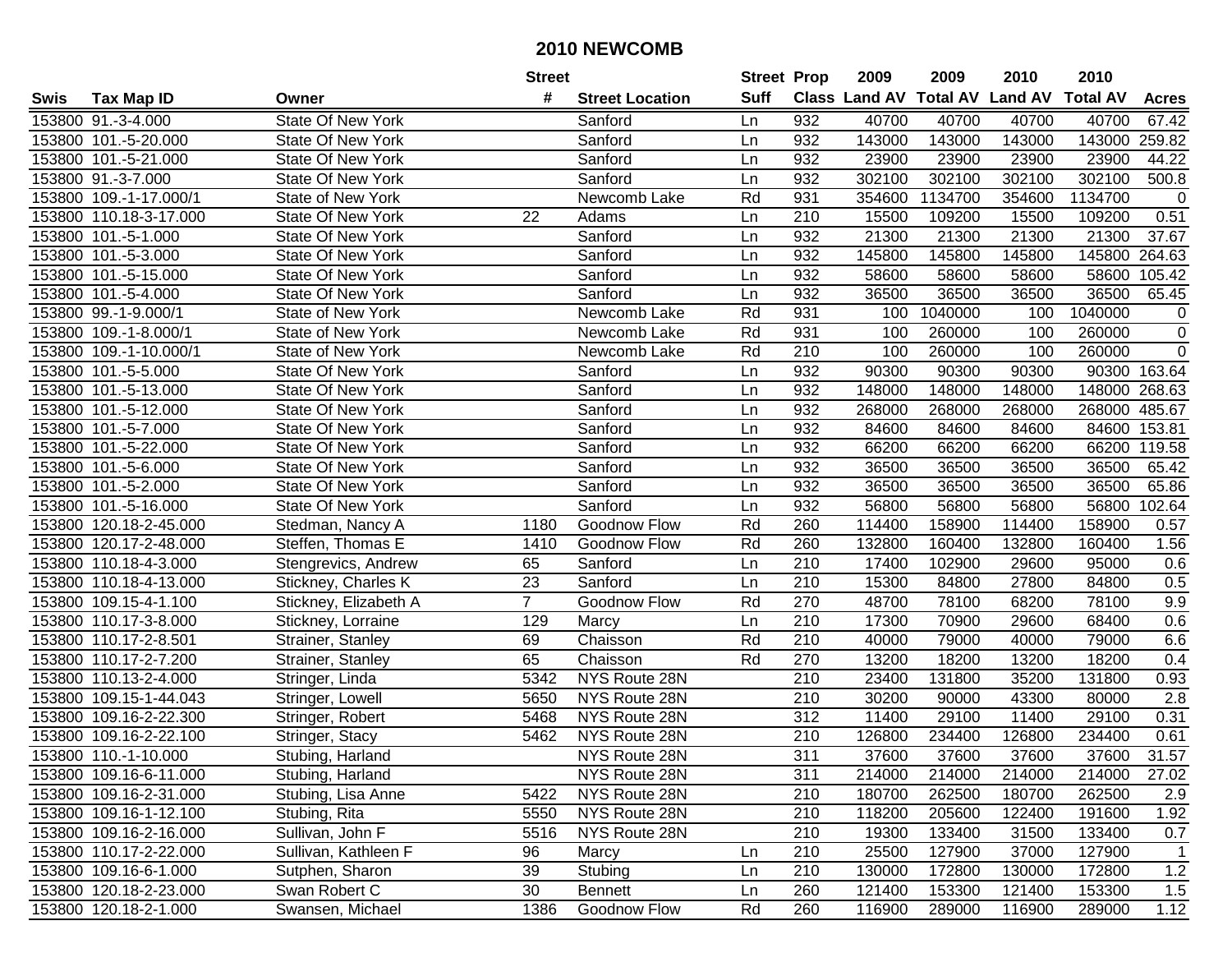|      |                         |                            | <b>Street</b>   |                        | <b>Street Prop</b> |                  | 2009     | 2009    | 2010                           | 2010            |              |
|------|-------------------------|----------------------------|-----------------|------------------------|--------------------|------------------|----------|---------|--------------------------------|-----------------|--------------|
| Swis | <b>Tax Map ID</b>       | Owner                      | #               | <b>Street Location</b> | <b>Suff</b>        |                  |          |         | Class Land AV Total AV Land AV | <b>Total AV</b> | <b>Acres</b> |
|      | 153800 109.-1-1.000     | <b>Syracuse University</b> | 6               | <b>Rich Lake</b>       | Ln                 | 613              | 12104400 |         | 1.4E+07 12104400 15363900      |                 | 12137        |
|      | 153800 111.-3-1.210     | Tahawus Club Inc           |                 | Lower Works            | Rd                 | 910              |          |         | 63698                          | 63698           | 121.66       |
|      | 153800 110.-3-22.000    | Tahawus Club Inc           | 42              | Lower Works            | Rd                 | 240              | 43000    | 346400  | 49300                          | 346400          | 22.18        |
|      | 153800 110.-3-17.000    | Tahawus Club Inc           |                 | Lower Works            | Rd                 | 322              | 26300    | 26300   | 26300                          | 26300           | 14.1         |
|      | 153800 110.-1-14.046    | Tahawus Club Inc           |                 | Side D&H RR            |                    | $\overline{920}$ | 32900    | 32900   | 32900                          | 32900           | 37.95        |
|      | 153800 111.-3-1.100     | Tahawus Club Inc           |                 | Lower Works            | Rd                 | 910              | 53700    | 53700   | 53700                          | 53700           | 130.16       |
|      | 153800 110.-3-3.000     | Tahawus Club Inc           |                 | Perch Pond             | Ln                 | 920              | 11600    | 11600   | 11600                          | 11600           | 11.3         |
|      | 153800 120.-1-12.015    | Tahawus Club Inc           | 423             | Goodnow Flow           | Rd                 | 910              | 1001300  | 1475400 | 1001300                        | 1475400         | 628.23       |
|      | 153800 109.15-3-18.000  | Tasick, Debra H            |                 | Goodnow Flow           | Rd                 | 260              | 11200    | 47200   | 22300                          | 47200           | 0.3          |
|      | 153800 110.17-2-25.000  | Taylor-Geiger, Bea         | 12              | Winebrook              | Cir                | 210              | 26000    | 193000  | 37700                          | 193000          | 1.2          |
|      | 153800 110.17-2-37.000  | Taylor, Jason P            | 160             | Marcy                  | Ln                 | 210              | 17300    | 84200   | 29600                          | 84200           | 0.6          |
|      | 153800 109.15-5-2.002   | Taylor, Melvin E           | 5675            | NYS Route 28N          |                    | 210              | 13600    | 119800  | 25600                          | 116600          | 0.42         |
|      | 153800 110.18-1-8.003   | Taylor, Norma J            | 5075            | NYS Route 28N          |                    | 210              | 32600    | 138900  | 46600                          | 168900          | 3.75         |
|      | 153800 110.17-2-2.000   | Tefoe, Daniel              | 44              | Chaisson               | Rd                 | 270              | 26500    | 54900   | 38400                          | 50000           | 1.4          |
|      | 153800 120.13-1-51.000  | Terbush, Bruce             | 15              | Woodys                 | Rd                 | 210              | 181500   | 230000  | 181500                         | 230000          | 1.8          |
|      | 153800 121.7-1-2.000    | Terwilliger, Dale A        | 4802            | NYS Route 28N          |                    | 260              | 17400    | 38500   | 17400                          | 38500           | 0.6          |
|      | 153800 120.17-3-2.000   | Tetlack, Paul J            | 73              | Beaver Bay             |                    | 260              | 119000   | 210500  | 119000                         | 210500          | 0.8          |
|      | 153800 120.17-1-3.004   | Thomas, Jeffrey R          | $\overline{26}$ | Muskrat                | Ln                 | 260              | 120100   | 255300  | 120100                         | 255300          | 0.5          |
|      | 153800 120.17-2-37.000  | Thorne-Locke, Sarah S      | 1460            | Goodnow Flow           | Rd                 | 260              | 119300   | 200000  | 119300                         | 200000          | 1.58         |
|      | 153800 120.17-2-36.000  | Thorne, Sarah S            | 1470            | Goodnow Flow           | Rd                 | 210              | 117500   | 325700  | 117500                         | 325700          | 1.65         |
|      | 153800 109.16-1-14.015  | Thornton, Robert J         | 5560            | NYS Route 28N          |                    | $\overline{210}$ | 168500   | 303400  | 168500                         | 303400          | 4.35         |
|      | 153800 110.-3-20.000    | Throop, Enos T Jr          | 36              | Lower Works            | Rd                 | 210              | 31800    | 179300  | 45500                          | 179300          | 3.42         |
|      | 153800 110.18-2-12.001  | Tierson, Jan               | 4928            | NYS Route 28N          |                    | 270              | 64200    | 80700   | 64200                          | 80700           | 15.89        |
|      | 153800 110.17-3-14.000  | Tisi, Michael A            | 95              | Marcy                  | Ln                 | 210              | 17400    | 121600  | 29600                          | 116200          | 0.6          |
|      | 153800 109.16-5-4.000   | Town Of Newcomb            |                 | NYS Route 28N          |                    | $\overline{311}$ | 9700     | 9700    | 9700                           | 9700            | 3.7          |
|      | 153800 109.16-2-14.000  | Town Of Newcomb            |                 | Johnson                | Rd                 | 682              | 118200   | 118200  | 118200                         | 118200          | 5.2          |
|      | 153800 110.18-3-7.200   | Town of Newcomb            |                 | NYS Route 28N          |                    | 651              | 13800    | 143000  | 13800                          | 143000          | 4.65         |
|      | 153800 110.18-3-14.000  | Town Of Newcomb            |                 | Adams                  | Ln                 | 682              | 5200     | 5200    | 5200                           | 5200            | 0.1          |
|      | 153800 110.18-3-13.000  | Town Of Newcomb            |                 | Adams                  | Ln                 | 653              | 19400    | 36000   | 19400                          | 36000           | 0.7          |
|      | 153800 109.16-2-10.001  | Town Of Newcomb            |                 | NYS Route 28N          |                    | 311              | 130000   | 130000  | 130000                         | 130000          | 1.5          |
|      | 153800 120.18-2-50.000  | Town of Newcomb            |                 | Goodnow Flow           | Rd                 | 846              | 142100   | 142100  | 142100                         | 142100          | 2.38         |
|      | 153800 110.-1-20.100    | Town Of Newcomb            | 105             | Santanoni              | Dr                 | 552              | 1144000  | 1976000 | 1144000                        | 1976000         | 97.9         |
|      | 153800 109.15-5-7.000/1 | Town Of Newcomb            |                 | NYS Route 28N          |                    | 652              | 1000     | 50400   | 1000                           | 50400           | $\mathbf 0$  |
|      | 153800 109.15-5-7.000   | Town Of Newcomb            | 5639            | NYS Route 28N          |                    | 652              | 46200    | 1510100 | 46200                          | 1510100         | 3.6          |
|      | 153800 110.18-1-10.000  | Town of Newcomb            |                 | NYS Route 28N          |                    | 311              | 52300    | 52300   | 52300                          | 52300           | 6            |
|      | 153800 110.-1-26.001    | Town Of Newcomb            |                 | NYS Route 28N          |                    | 852              | 77300    | 77300   | 77300                          | 77300           | 5.98         |
|      | 153800 109.16-5-1.000   | Town of Newcomb            | 5631            | NYS Route 28N          |                    | 210              | 8100     | 143000  | 16700                          | 143000          | 0.2          |
|      | 153800 110.18-2-6.000   | Town Of Newcomb            | 127             | Santanoni              | Dr                 | 822              | 16000    | 59800   | 16000                          | 59800           | 1.1          |
|      | 153800 109.-3-8.000     | Town Of Newcomb            |                 | NYS Route 28N          |                    | 330              | 273400   | 273400  | 273400                         | 273400          | 53.48        |
|      | 153800 110.18-2-11.000  | Town Of Newcomb            | 4               | Santanoni              | Dr                 | 642              | 28100    | 412700  | 28100                          | 412700          | 2            |
|      | 153800 110.18-5-7.000   | Town Of Newcomb            | $\overline{2}$  | Sanford                | Ln                 | 822              | 11200    | 187400  | 11200                          | 187400          | 0.3          |
|      | 153800 110.18-2-1.000   | Town Of Newcomb            |                 | NYS Route 28N          |                    | 653              | 52500    | 63200   | 52500                          | 63200           | 3.6          |
|      |                         |                            |                 |                        |                    |                  |          |         |                                |                 |              |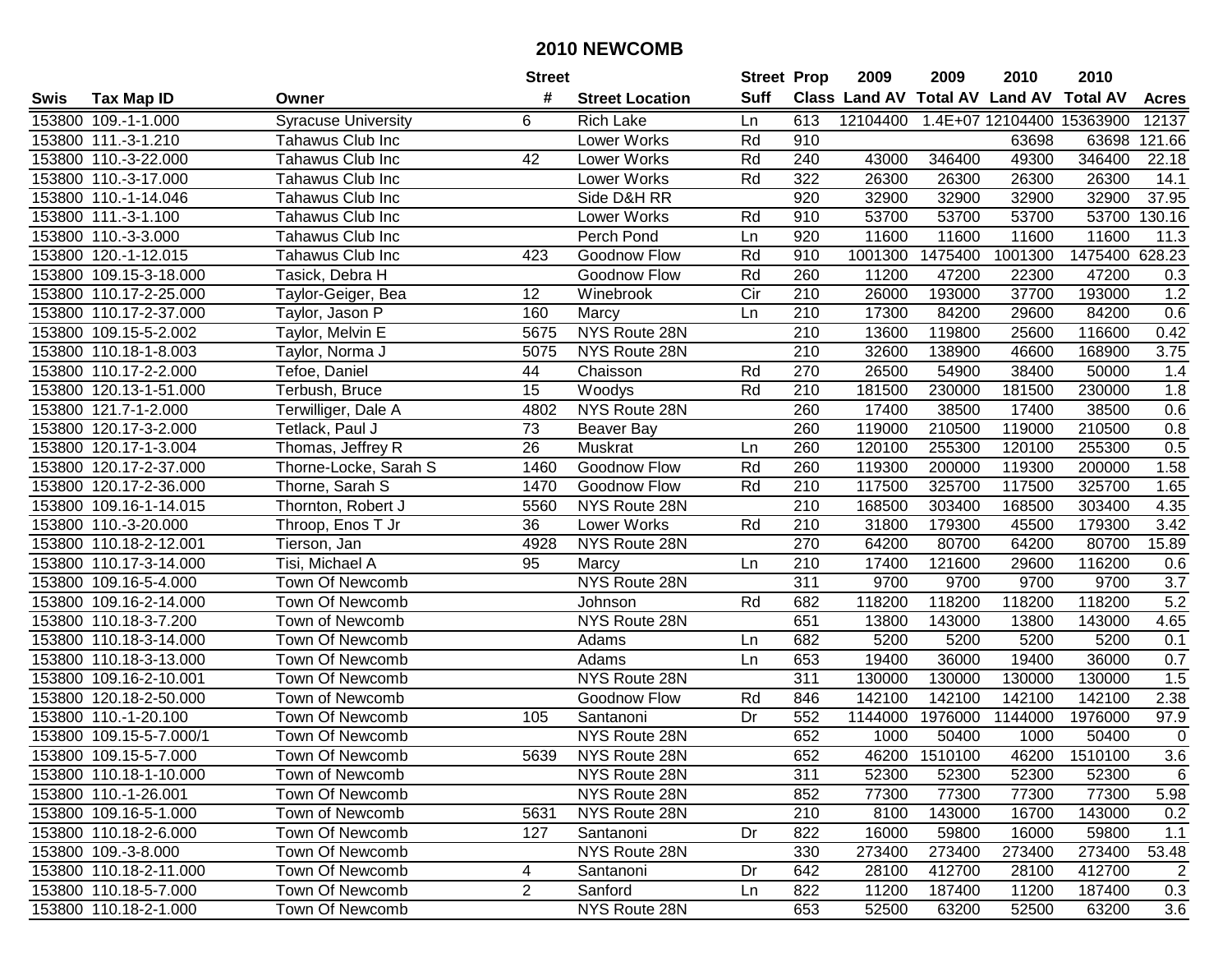|        |                        |                               | <b>Street</b> |                        | <b>Street Prop</b> |                  | 2009    | 2009    | 2010                           | 2010            |                  |
|--------|------------------------|-------------------------------|---------------|------------------------|--------------------|------------------|---------|---------|--------------------------------|-----------------|------------------|
| Swis   | <b>Tax Map ID</b>      | Owner                         | #             | <b>Street Location</b> | <b>Suff</b>        |                  |         |         | Class Land AV Total AV Land AV | <b>Total AV</b> | <b>Acres</b>     |
|        | 153800 110.17-2-54.000 | Town of Newcomb               |               | NYS Route 28N          | Rd                 | 853              |         |         | 20000                          | 20000           | 1.8              |
|        | 153800 109.16-2-17.000 | Town Of Newcomb               | 11            | <b>Fitness</b>         | Rd                 | 682              | 1258400 | 1510100 | 1258400                        | 1510100         | 15.8             |
|        | 153800 110.18-1-16.120 | Town Of Newcomb               | 15            | Marcy                  | Ln                 | 592              | 87100   | 101100  | 87100                          | 101100          | 6.92             |
|        | 153800 110.18-2-7.000  | Town Of Newcomb               |               | NYS Route 28N          |                    | 653              | 28600   | 28600   | 28600                          | 28600           | $\overline{2.2}$ |
|        | 153800 110.17-2-38.000 | Town Of Newcomb               |               | Marcy                  | Ln                 | 330              | 38600   | 38600   | 38600                          | 38600           | 2.3              |
| 153800 | 110.18-3-8.000         | Town Of Newcomb               | 3             | Santanoni              | Dr                 | 593              | 20300   | 47700   | 20300                          | 47700           | 2.1              |
| 153800 | 110.18-1-13.001        | Town Of Newcomb               | 12            | Marcy                  | Ln                 | 557              | 19400   | 56100   | 19400                          | 56100           | 0.7              |
| 153800 | 110.17-2-43.000        | Town Of Newcomb               |               | Chaisson               | Rd                 | 330              | 35900   | 35900   | 35900                          | 35900           | $\overline{2}$   |
|        | 153800 110.17-2-40.000 | Town Of Newcomb               |               | Marcy                  | Ln                 | 330              | 21400   | 21400   | 21400                          | 21400           | 0.8              |
|        | 153800 110.17-2-39.000 | Town Of Newcomb               | 43            | Hanmer                 | Rd                 | 853              | 17300   | 17300   | 17300                          | 17300           | 0.31             |
|        | 153800 109.15-1-47.300 | Town of Newcomb               |               | Lake Harris            | Rd                 | 311              | 194500  | 194500  | 194500                         | 194500          | 3.65             |
|        | 153800 109.-2-1.000    | Town Of Newcomb               | 137           | Goodnow Flow           | Rd                 | 682              | 57300   | 65300   | 57300                          | 65300           | 13.24            |
|        | 153800 109.16-5-14.019 | Town Of Newcomb               |               | NYS Route 28N          |                    | 311              | 26100   | 26100   | 26100                          | 26100           | 2.7              |
| 153800 | 110.13-6-1.000         | Town Of Newcomb               | 69            | <b>Hudson River</b>    | Rd                 | 852              | 29900   | 36900   | 29900                          | 36900           | 1.43             |
| 153800 | 109.16-2-19.000        | Town Of Newcomb               |               | NYS Route 28N          |                    | 682              | 13700   | 13700   | 13700                          | 13700           | 0.5              |
| 153800 | 120.18-1-19.000        | Towner, Douglas               | 1100          | Goodnow Flow           | Rd                 | 260              | 86700   | 217700  | 86700                          | 217700          | 0.2              |
| 153800 | 110.18-2-3.100         | Townsend, Frank A             | 42            | Santanoni              | Dr                 | 210              | 30900   | 160800  | 44200                          | 160800          | 3.07             |
| 153800 | 109.15-1-21.000        | Tracy, James M                | 39            | Fennessey              | Ln                 | 260              | 117600  | 171400  | 119300                         | 165000          | 0.5              |
|        | 153800 109.15-1-8.004  | Tracy, Michael                | 33            | Fennessey              | Ln                 | 210              | 156800  | 363600  | 156800                         | 363600          | 2.22             |
|        | 153800 109.15-1-20.000 | Tracy, Michael                | 40            | Fennessey              | Ln                 | 210              | 103600  | 162600  | 105200                         | 160000          | 0.3              |
|        | 153800 120.14-1-11.000 | Trobridge, Rex C              | 970           | Goodnow Flow           | Rd                 | 260              | 254900  | 567000  | 254900                         | 567000          | 1.01             |
| 153800 | 110.13-2-5.000         | Turcotte, Benoit              | 5332          | NYS Route 28N          |                    | 210              | 26300   | 128400  | 38200                          | 128400          | 1.33             |
| 153800 | 110.13-4-1.000         | Turcotte, Daniel              | 5327          | NYS Route 28N          |                    | 210              | 14400   | 117900  | 26700                          | 124900          | 0.46             |
| 153800 | 109.16-6-6.000         | Turcotte, Martin A            | 70            | Stubing                | Ln                 | 210              | 130000  | 194400  | 130000                         | 194400          | 1.16             |
| 153800 | 110.18-2-3.200         | Turcotte, Nelson              | 36            | Santanoni              | Dr                 | $\overline{210}$ | 26800   | 170000  | 38900                          | 160000          | 1.53             |
|        | 153800 110.13-11-9.004 | Tutrone, Lois J               | 11            | Snowshoe               | Ln                 | 210              | 22400   | 276200  | 41300                          | 276200          | 2.22             |
|        | 153800 101.-6-1.200    | Upper Hudson Woodlands ATP LP |               | Sanford                | Ln                 | 912              | 200     | 200     | 200                            | 200             | 0.31             |
|        | 153800 101.-6-2.200    | Upper Hudson Woodlands ATP LP |               | Sanford                | Ln                 | 912              | 2400    | 2400    | 2400                           | 2400            | 6.3              |
|        | 153800 91.-1-1.120     | Upper Hudson Woodlands ATP LP |               | <b>NL</b>              | Ln                 | 912              | 18100   | 18100   | 18100                          | 18100           | 26.17            |
|        | 153800 120.-1-1.200    | Upper Hudson Woodlands ATP LP |               | NYS Route 28N          |                    | 911              |         |         | 3872175                        | 3872175         | 8191.4           |
|        | 153800 121.-5-2.200    | Upper Hudson Woodlands ATP LP |               | NYS Route 28N          |                    | 911              |         |         | 384119                         | 474599          | 762.2            |
|        | 153800 101.-4-1.120    | Upper Hudson Woodlands ATP LP |               | <b>East River</b>      | Rd                 | 911              |         |         | 798336                         | 798336          | 1735.1           |
|        | 153800 101.-1-1.200    | Upper Hudson Woodlands ATP LP |               | Sanford                | Ln                 | 912              | 8700    | 8700    | 8700                           | 8700            | 13.2             |
|        | 153800 90.-1-2.220     | Upper Hudson Woodlands ATP LP |               | Sanford                | Ln                 | 910              | 994300  | 994300  | 994300                         | 994300 2048.8   |                  |
|        | 153800 91.-1-1.200     | Upper Hudson Woodlands ATP LP |               | Sanford                | Ln                 | 912              | 66800   | 66800   | 66800                          | 66800           | 170.3            |
|        | 153800 90.-1-5.200     | Upper Hudson Woodlands ATP LP |               | Sanford                | Ln                 | 910              | 11100   | 11100   | 11100                          | 11100           | 27               |
|        | 153800 90.-1-5.120     | Upper Hudson Woodlands ATP LP |               | <b>NL</b>              | Ln                 | 910              | 52900   | 52900   | 52900                          | 52900           | 76.83            |
|        | 153800 90.-1-3.220     | Upper Hudson Woodlands ATP LP |               | Sanford                | Ln                 | 910              | 89000   | 89000   | 89000                          |                 | 89000 217.08     |
|        | 153800 90.-1-3.120     | Upper Hudson Woodlands ATP LP |               | Sanford                | Ln                 | 910              | 216400  | 216400  | 216400                         |                 | 216400 212.15    |
|        | 153800 90.-1-1.200     | Upper Hudson Woodlands ATP LP |               | Sanford                | Ln                 | 910              | 294400  | 294400  | 294400                         |                 | 294400 164.22    |
|        | 153800 90.-1-1.110     | Upper Hudson Woodlands ATP LP |               | Sanford                | Ln                 | 912              | 38600   | 38600   | 38600                          | 38600           | 64.64            |
|        | 153800 110.-1-12.120   | Upper Hudson Woodlands ATP LP |               | Tahawus                | Rd                 | 911              |         |         | 3169515                        | 3640635 6659.1  |                  |
|        |                        |                               |               |                        |                    |                  |         |         |                                |                 |                  |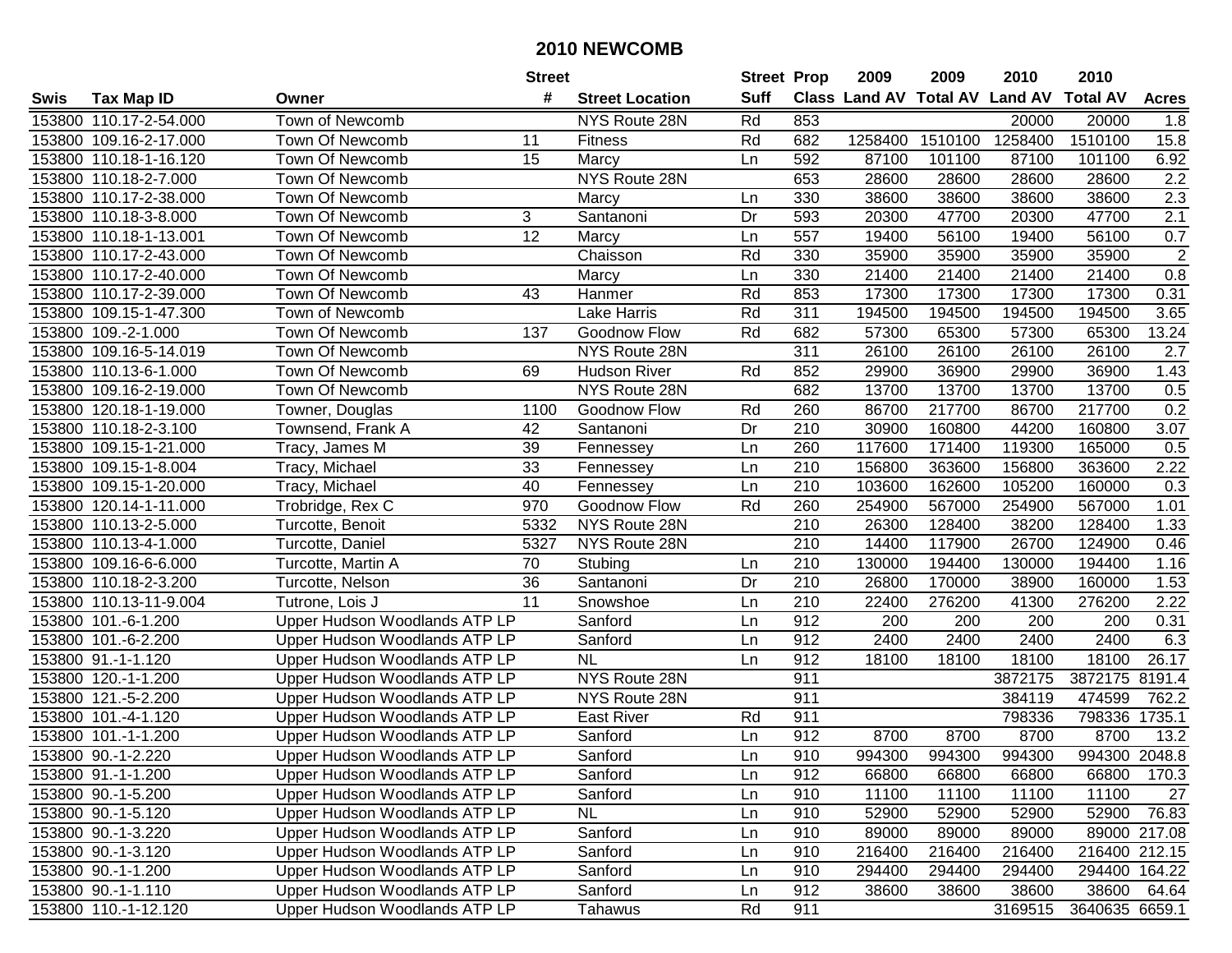|      |                        |                               | <b>Street</b>   |                        | <b>Street Prop</b> |                  | 2009   | 2009   | 2010                           | 2010            |                |
|------|------------------------|-------------------------------|-----------------|------------------------|--------------------|------------------|--------|--------|--------------------------------|-----------------|----------------|
| Swis | <b>Tax Map ID</b>      | Owner                         | #               | <b>Street Location</b> | <b>Suff</b>        |                  |        |        | Class Land AV Total AV Land AV | <b>Total AV</b> | <b>Acres</b>   |
|      | 153800 91.-1-2.000     | Upper Hudson Woodlands ATP LP |                 | Sanford                | Ln                 | 912              | 71600  | 71600  | 71600                          | 71600           | 188.48         |
|      | 153800 121.7-1-8.000   | Upright Linda S               | 4757            | NYS Route 28N          |                    | 260              | 28600  | 62700  | 35000                          | 87700           | 2.3            |
|      | 153800 121.7-1-10.000  | Upright, Arthur R             | 4759            | NYS Route 28N          |                    | 260              | 27600  | 67200  | 27600                          | 67200           | 1.79           |
|      | 153800 109.16-6-3.000  | Valliere, Gertrude G          | 64              | Stubing                | Ln                 | 311              | 130000 | 130000 | 130000                         | 130000          | $\mathbf{1}$   |
|      | 153800 120.14-1-2.000  | Van Ross Jr, John             | 934             | <b>Goodnow Flow</b>    | Rd                 | 260              | 123500 | 192800 | 123500                         | 192800          | 0.6            |
|      | 153800 120.13-1-6.000  | VanAlstyne, Richard           | 225             | Woodys                 | Rd                 | 210              | 118200 | 160200 | 118200                         | 160200          | $\mathbf{1}$   |
|      | 153800 109.15-1-11.001 | VanAuken, Edna M              |                 | NYS Route 28N          |                    | 311              | 1000   | 1000   | 1000                           | 1000            | 0.4            |
|      | 153800 109.16-1-3.059  | VanAuken, Edna M              | 5614            | NYS Route 28N          |                    | $\overline{215}$ | 26600  | 131600 | 38400                          | 125000          | 1.4            |
|      | 153800 119.20-3-10.912 | VanDerwerker, Efnor           | 1754            | Goodnow Flow           | Rd                 | 260              | 101600 | 185300 | 101600                         | 185300          | 1.15           |
|      | 153800 120.14-1-16.000 | Vasak, Albert                 | 1000            | Goodnow Flow           | Rd                 | 260              | 141400 | 195900 | 141400                         | 195900          | 0.7            |
|      | 153800 109.16-5-12.100 | Vaughn, Ezekial S             | 5579            | NYS Route 28N          |                    | 210              | 28100  | 91700  | 40500                          | 85000           | $\sqrt{2}$     |
|      | 153800 120.18-2-11.000 | Vincent, Michael A            | 1344            | Goodnow Flow           | Rd                 | 210              | 116700 | 199100 | 116700                         | 199100          | 1.2            |
|      | 153800 110.13-9-24.000 | Vroman, Carol T               | 5224            | NYS Route 28N          |                    | 240              | 44800  | 142900 | 50500                          | 142900          | 24.2           |
|      | 153800 120.18-1-13.000 | Wahlberg, Wendy L             | 1074            | Goodnow Flow           | Rd                 | 260              | 115500 | 208600 | 115500                         | 208600          | 0.47           |
|      | 153800 110.17-2-46.000 | Walion, Adam J Jr             | 66              | Chaisson               | Rd                 | 260              | 26800  | 73400  | 26800                          | 73400           | 1.5            |
|      | 153800 120.17-2-44.000 | Walsh, Garland R              | 1426            | Goodnow Flow           | Rd                 | 210              | 128000 | 182900 | 128000                         | 182900          | 1.09           |
|      | 153800 109.15-3-7.000  | Walsh, George E               | 12              | Goodnow Flow           | Rd                 | 210              | 26300  | 95400  | 38400                          | 92000           | 1.4            |
|      | 153800 110.18-4-2.000  | Walsh, Tamara                 | 71              | Sanford                | Ln                 | 210              | 15300  | 107200 | 27800                          | 95000           | 0.5            |
|      | 153800 110.18-1-16.112 | Wanner, William K             | 49              | Marcy                  | Ln                 | 210              | 18900  | 38900  | 25000                          | 55000           | 5.15           |
|      | 153800 109.15-3-11.000 | Ward, Robert E                | $\overline{c}$  | Spring                 | <b>St</b>          | 210              | 21500  | 87700  | 33300                          | 81700           | 0.8            |
|      | 153800 109.16-1-6.007  | Weber, Wayne L                | 9               | Dillon                 | Rd                 | 260              | 145600 | 229900 | 149600                         | 229900          | 1.7            |
|      | 153800 109.15-1-46.000 | Welch, Edna M                 |                 | NYS Route 28N          |                    | 311              | 19800  | 19800  | 19800                          | 19800           | $1.2$          |
|      | 153800 109.15-1-51.000 | Welch, Robert                 |                 | Lake Harris            | Rd                 | 311              | 63900  | 63900  | 63900                          | 63900           | 0.7            |
|      | 153800 109.15-1-50.000 | Welch, Robert                 |                 | Lake Harris            | Rd                 | 311              | 61400  | 61400  | 61400                          | 61400           | 0.6            |
|      | 153800 110.18-2-10.200 | West, James D                 |                 | NYS Route 28N          |                    | $\overline{311}$ | 20800  | 20800  | 20800                          | 20800           | 1.72           |
|      | 153800 120.17-1-2.003  | West, Jennifer K              | 35              | Muskrat                | Ln                 | 260              | 178000 | 264700 | 178000                         | 264700          | 1.5            |
|      | 153800 109.15-5-4.000  | West, Nancy T                 | 5669            | NYS Route 28N          |                    | 210              | 13300  | 100300 | 25000                          | 90000           | 0.4            |
|      | 153800 120.18-1-21.000 | Whelden, Kevin A              | 1108            | Goodnow Flow           | Rd                 | 260              | 80000  | 132500 | 80000                          | 132500          | 0.18           |
|      | 153800 110.17-2-33.000 | White, Tisha L                | 140             | Marcy                  | Ln                 | 210              | 17400  | 75200  | 29600                          | 75200           | 0.6            |
|      | 153800 109.-1-30.037   | Whiteleather, K Kristian      | 123             | Griffin                | Rd                 | 240              | 195200 | 238000 | 195200                         | 238000          | 55.13          |
|      | 153800 119.20-3-9.002  | Whitman, Hughlan L Jr         | 1838            | Goodnow Flow           | Rd                 | 260              | 99900  | 142600 | 99900                          | 142600          | $\overline{4}$ |
|      | 153800 110.18-2-13.033 | Whitman, Keith R              | 104             | Santanoni              | $\overline{Dr}$    | 312              | 50100  | 52900  | 50100                          | 52900           | 12.88          |
|      | 153800 120.13-1-44.000 | Wilhelm, Robert J             | $\overline{51}$ | Woodys                 | Rd                 | 260              | 164000 | 221500 | 164000                         | 221500          | $\mathbf{1}$   |
|      | 153800 109.15-1-47.100 | Willis, Bruce E               | $\overline{22}$ | Newcomb Lake           | Rd                 | $\overline{210}$ | 99300  | 186500 | 99300                          | 186500          | 3.62           |
|      | 153800 110.13-7-2.000  | Wills, Phillip A              | 39              | <b>Hudson River</b>    | Rd                 | 210              | 23800  | 175800 | 23800                          | 175800          | 0.52           |
|      | 153800 110.13-9-7.000  | Winslow Thomas A              |                 | Campsite               | Rd                 | 270              | 13200  | 18500  | 13200                          | 18500           | 0.4            |
|      | 153800 109.16-4-10.002 | Winslow, Matthew A            | 5425            | NYS Route 28N          |                    | 210              | 30500  | 159800 | 43800                          | 159800          | 2.94           |
|      | 153800 110.13-9-5.000  | Winslow, Robert E             | 35              | Campsite               | Rd                 | 210              | 12300  | 80500  | 23700                          | 80500           | 0.35           |
|      | 153800 110.17-2-51.000 | Winslow, Robert E             |                 | NYS Route 28N          |                    | 322              | 58800  | 58800  | 58800                          | 58800           | 16.18          |
|      | 153800 110.-1-21.200   | <b>Witherell Trust</b>        | 4916            | NYS Route 28N          |                    | 240              | 53500  | 159800 | 56600                          | 159800          | 34.8           |
|      | 153800 119.16-1-3.000  | Wood, Raymond T Jr            | 397             | Woodys                 | Rd                 | 210              | 118400 | 274700 | 118400                         | 274700          | 0.6            |
|      | 153800 120.-1-10.028/2 | Wood, Richard G               | 1473            | Goodnow Flow           | Rd                 | 210              | 100    | 150900 | 100                            | 150900          | $\mathbf 0$    |
|      |                        |                               |                 |                        |                    |                  |        |        |                                |                 |                |